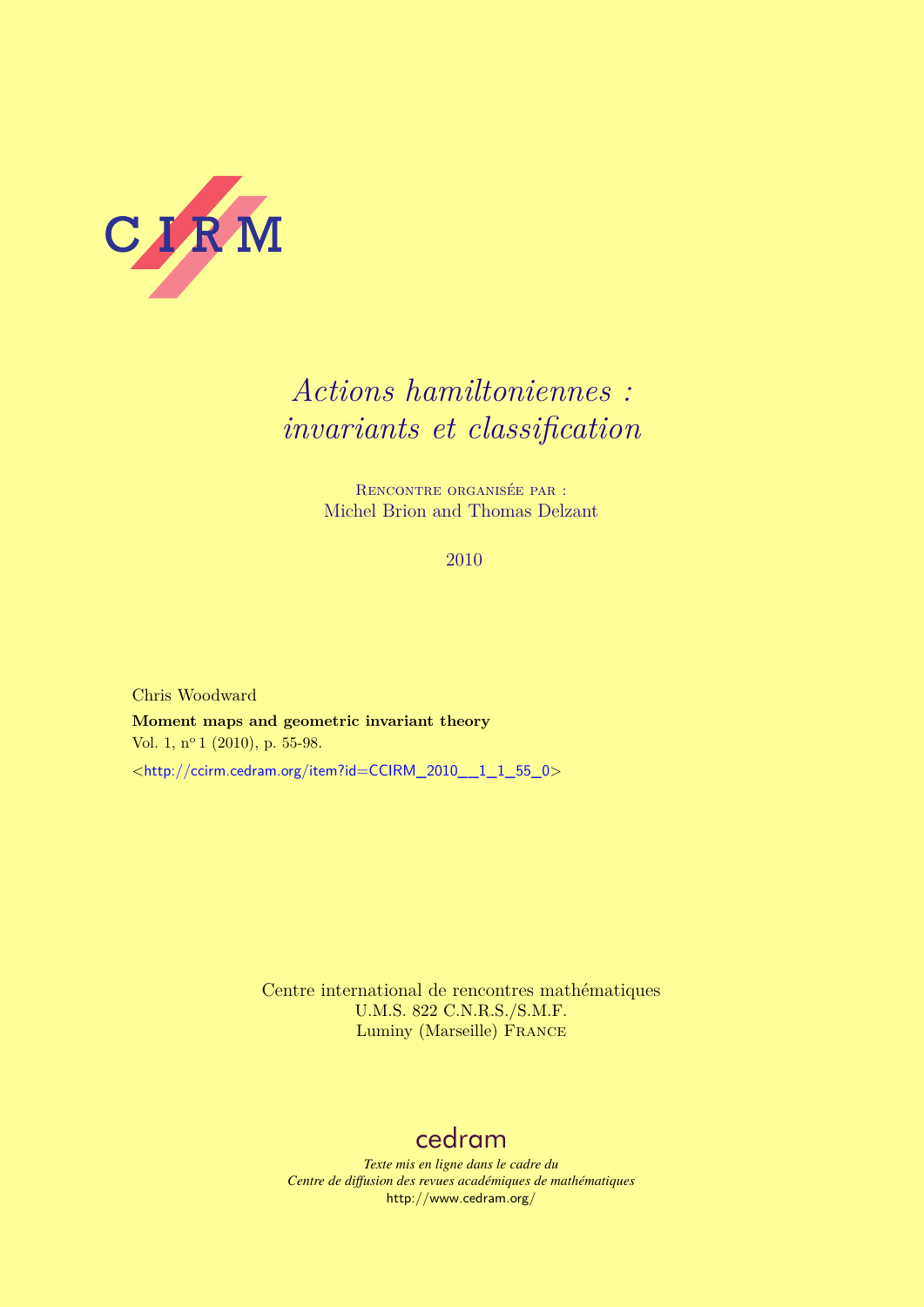## Moment maps and geometric invariant theory

Chris Woodward

## CONTENTS

|            | Introduction                                       | 55 |
|------------|----------------------------------------------------|----|
| 2.         | Actions of Lie groups                              | 56 |
| 3.         | Hamiltonian group actions                          | 57 |
|            | Geometric invariant theory                         | 65 |
| 5.         | The Kempf-Ness theorem                             | 68 |
| 6.         | Schur-Horn convexity and its generalizations       | 74 |
|            | The stratifications of Hesselink, Kirwan, and Ness | 79 |
| 8.         | Moment polytopes                                   | 83 |
| 9.         | Multiplicity-free actions                          | 85 |
|            | 10. Localization via sheaf cohomology              | 89 |
| References |                                                    | 95 |

## 1. INTRODUCTION

These are expanded notes from a set of lectures given at the school "Actions Hamiltoniennes: leurs invariants et classification" at Luminy in April 2009. The topics center around the theorem of Kempf and Ness [\[52\]](#page-42-0), which describes the equivalence between the notion of quotient in geometric invariant theory introduced by Mumford in the 1960's [\[74\]](#page-43-0), and the notion of symplectic quotient introduced by Meyer [\[73\]](#page-43-0) and Marsden-Weinstein [\[71\]](#page-43-0) in the 1970's. Infinite-dimensional generalizations of this equivalence have played an increasingly important role in geometry, starting with the theorem of Narasimhan and Seshadri [\[75\]](#page-43-0) connecting unitary structures on a bundle with holomorphic stability, which by historical accident preceded the finite-dimensional theorem.

The proof of the Kempf-Ness theorem depends on the convexity of certain *Kempf-Ness functions* whose minima are zeros of the moment map. The convexity also plays an important role in the relation to geometric quantization discovered by Guillemin and Sternberg [\[35\]](#page-42-0): it corresponds to the fact that "invariant quantum states concentrate near zeros of the moment map". Roughly speaking these notes were written as an exercise in "just how far" one can carry the convexity of the Kempf-Ness function. For example, using convexity I give alternative proofs of some of the results in Kirwan's book [\[53\]](#page-42-0) as well as finite-dimensional versions of Harder-Narasimhan and Jordan-Hölder filtrations; the former appears in the algebraic literature under the name of Hesselink one-parameter subgroups [\[46\]](#page-42-0) but the latter seems to have been undeveloped.

The text is interspersed with applications to existence of invariants in representation theory, such as the problem of determining the existence of invariants in tensor products of irreducible representations, and various techniques for computing moment polytopes. For example, the last section describes Teleman's improved version of quantization commutes with reduction [\[95\]](#page-44-0) which also covers the behavior of the higher cohomology groups, and the non-abelian localization formula which computes the difference between the sheaf cohomology of the quotient and the invariant

Course taught during the meeting "Hamiltonian Actions: invariants et classification" organized by Michel Brion and Thomas Delzant. 6-10 April 2009, C.I.R.M. (Luminy).

Partially supported by NSF grants DMS060509 and DMS0904358.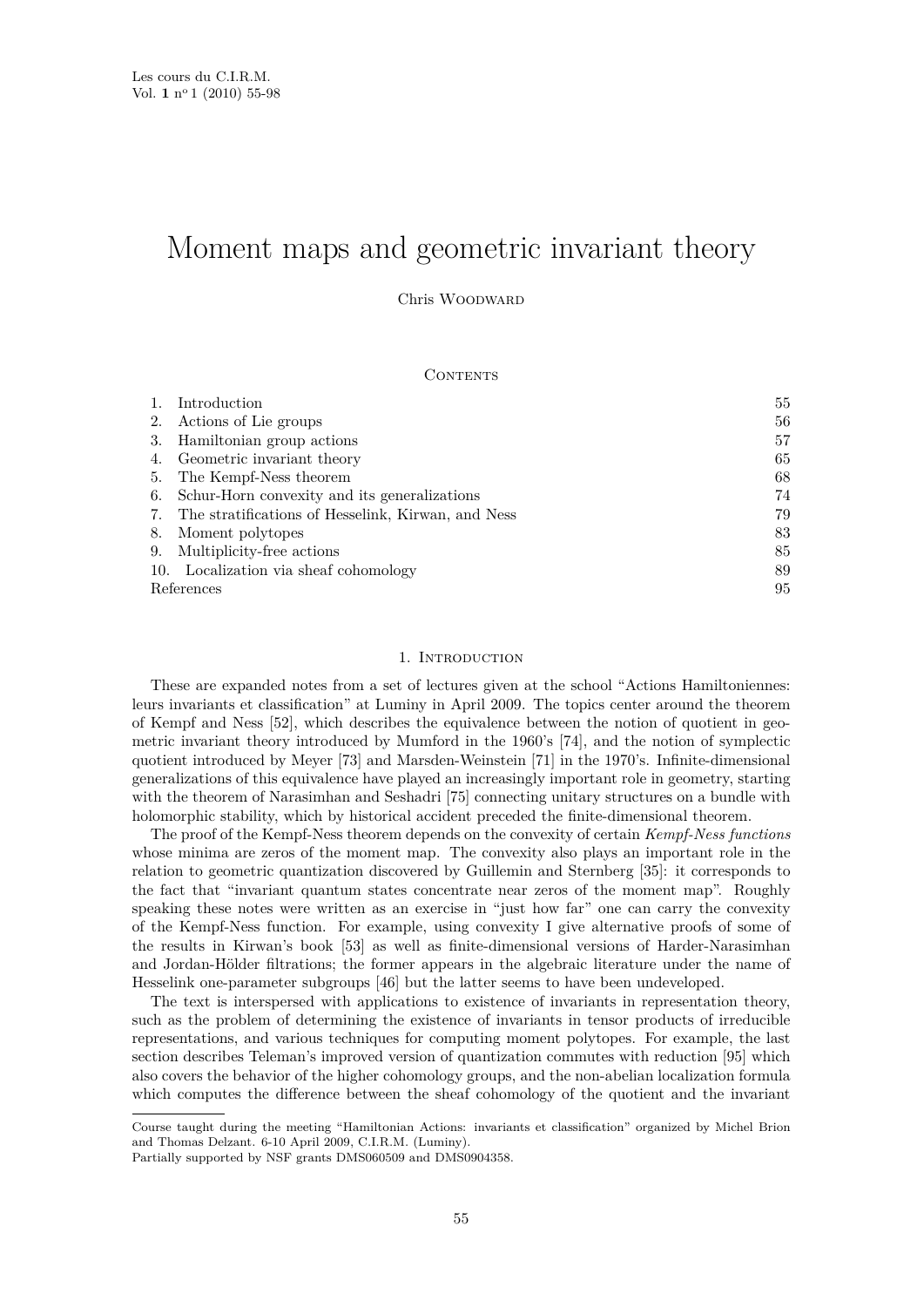<span id="page-2-0"></span>cohomology of the action. Some of the topics not treated are notably: Duistermaat-Heckman theory, symplectic normal forms, localization theorems in equivariant cohomology, and connections to classical invariant theory, to name a few.

The author is grateful for comments and corrections by Michel Brion and Reyer Sjamaar, and apologizes for any omissions of work in what has become a vast literature.

## 2. Actions of Lie groups

To establish notation we review the basics of Lie group actions.

2.1. **Lie groups.** A *Lie group* is a smooth manifold *K* equipped with a group structure so that group multiplication  $K \times K \to K$  is a smooth map. The Lie algebra  $\mathfrak k$  is the space of left-invariant vector fields on *K*, and may be identified with the tangent space of *K* at the identity  $e \in K$ . The *exponential map*  $\exp : \mathfrak{k} \to K$  is defined by evaluating the time-one flow at the identity.

Suppose that *K* is compact and connected. Let  $T \subset K$  be a maximal torus. We denote by  $\Lambda := \exp^{-1}(e) \cap \mathfrak{t}$  the integral lattice and by  $\Lambda^{\vee} \subset \mathfrak{t}^{\vee}$  its dual, the weight lattice. Any element  $\mu \in \Lambda^{\vee}$  defines a character  $T \to U(1), t \mapsto t^{\mu}$  given for  $\xi \in \mathfrak{t}$  by  $\exp(\xi)^{\mu} := \exp(2\pi i \mu(\xi))$ . The *Weyl group* of *T* is denoted  $W = N(T)/T$ . The Lie algebra  $\ell$  splits under the action of *T* into the direct sum of the Lie algebra t and a finite sum of *root spaces*  $\mathfrak{k}_{\alpha}, \alpha \in \mathcal{R}(\mathfrak{k})$  where  $\mathcal{R}(\mathfrak{k}) \subset \Lambda^{\vee}/\{\pm 1\}$  is the set of roots and each  $\mathfrak{k}_{\alpha}$  is identified with a one complex-dimensional representation on which *T* acts by  $exp(\xi)^{\alpha} := exp(2\pi i \alpha(\xi))$ . The kernels ker(*α*) of the roots  $\alpha \in \mathcal{R}(\xi)$  divide t into a set of (open) *Weyl chambers*; given a generic linear function on t there is a unique open *positive Weyl chamber* on which the function is positive; we denote by  $t_{+}$  its closure.

2.2. **Smooth actions and quotients.** Let *X* be a smooth manifold. A *(left) action* of *K* on *X* is a smooth map  $K \times X \to X$ ,  $(k, x) \mapsto kx$  with the properties that  $k_0(k_1x) = (k_0k_1)x$  and  $ex = x$  for all  $k_0, k_1 \in K$  and  $x \in X$ . A *K-manifold* is a smooth manifold equipped with a smooth *K*-action. Let  $X_0, X_1$  be *K*-manifolds. A smooth map  $\varphi : X_0 \to X_1$  is *K*-equivariant if  $\varphi(kx) = k\varphi(x)$  for all  $k \in K$ ,  $x \in X_0$ .

Both the Lie algebra and its dual are naturally *K*-manifolds: The *adjoint* action of an element  $k \in K$  on the Lie algebra  $\mathfrak{k}$  is denoted Ad( $k$ ) ∈ End( $\mathfrak{k}$ ). The coadjoint action of  $k$  on the dual  $\mathfrak{k}^{\vee}$  is  $\text{Ad}^{\vee}(k) := (\text{Ad}(k^{-1}))^{\vee}$ . The group *K* itself is a *K*-manifold in three different ways: the left action, the (inverted) right action, and the *adjoint* action by conjugation  $\text{Ad}(k_0)k_1 := k_0k_1k_0^{-1}$ . The exponential map  $\exp: \mathfrak{k} \to K$  is equivariant with respect to the adjoint action on  $\mathfrak{k}$  and K. If *K* is compact, then the dual  $\mathfrak{t}^{\vee}$  of the Lie algebra t of the maximal torus *T* admits a canonical embedding in  $\mathfrak{k}^{\vee}$ , whose image is the *T*-fixed point set for the coadjoint action of *T* on  $\mathfrak{k}^{\vee}$ , and so **t**<sup>∨</sup> admits a canonical projection onto  $t^{\vee}$ .

Let *X* be *K*-manifold. Let  $Diff(X)$  denote the infinite-dimensional group of diffeomorphisms of *X* and Vect(*X*) the Lie algebra of vector fields on *X*. The *K*-action induces a canonical group homomorphism

$$
K \to \text{Diff}(X), \quad k \mapsto k_X, \ k_X(x) = kx
$$

and a Lie algebra homomorphism

$$
\mathfrak{k} \to \text{Vect}(X), \ \ \xi \mapsto \xi_X, \ \xi_X(x) = \frac{d}{dt}_{t=0} \exp(-t\xi)x.
$$

The sign here arises because the Lie bracket is defined using left-invariant vector fields which are the generating vector fields for the *right* action of the group on itself, whereas our actions are by default from the *left*. The *orbit* of a point  $x \in X$  is the set  $Kx := \{kx | k \in K\} \subset X$ . The *stabilizer* of a point  $x \in X$  is  $K_x := \{k \in K | kx = x\}$ ; its Lie algebra is the set  $\mathfrak{k}_x := \{\xi \in \mathfrak{k} | \xi_X(x) = 0\}$ . A (co)adjoint orbit is an orbit of the (co)adjoint action of *K* on  $\mathfrak{k}$  resp.  $\mathfrak{k}^{\vee}$ .

Let  $\psi: K_0 \to K_1$  be a homomorphism of Lie groups and let X be a  $K_1$ -manifold. The action of  $K_1$  and the homomorphism  $\psi$  induce a  $K_0$ -action on *X* by  $k_0x := \psi(k_0)x$ . The orbits of the *K*<sub>0</sub> action are those of the *K*<sub>1</sub>-action, while the stabilizers  $(K_0)_x = \psi^{-1}((K_1)_x)$  are inverse images under *ψ*.

Let *X* be a *K*-manifold. A *slice* at *x* is a  $K_x$ -invariant submanifold  $V \subset X$  containing *x* such that *KV* is open in *X* and the natural smooth *K*-equivariant map  $K \times_K V \to KV$  is a diffeomorphism onto its image. It follows from the existence of geodesic flows etc. that actions of *compact* groups have slices. A *quotient* of a *K*-space is a pair  $(Y, \pi)$  consisting of a space *Y* and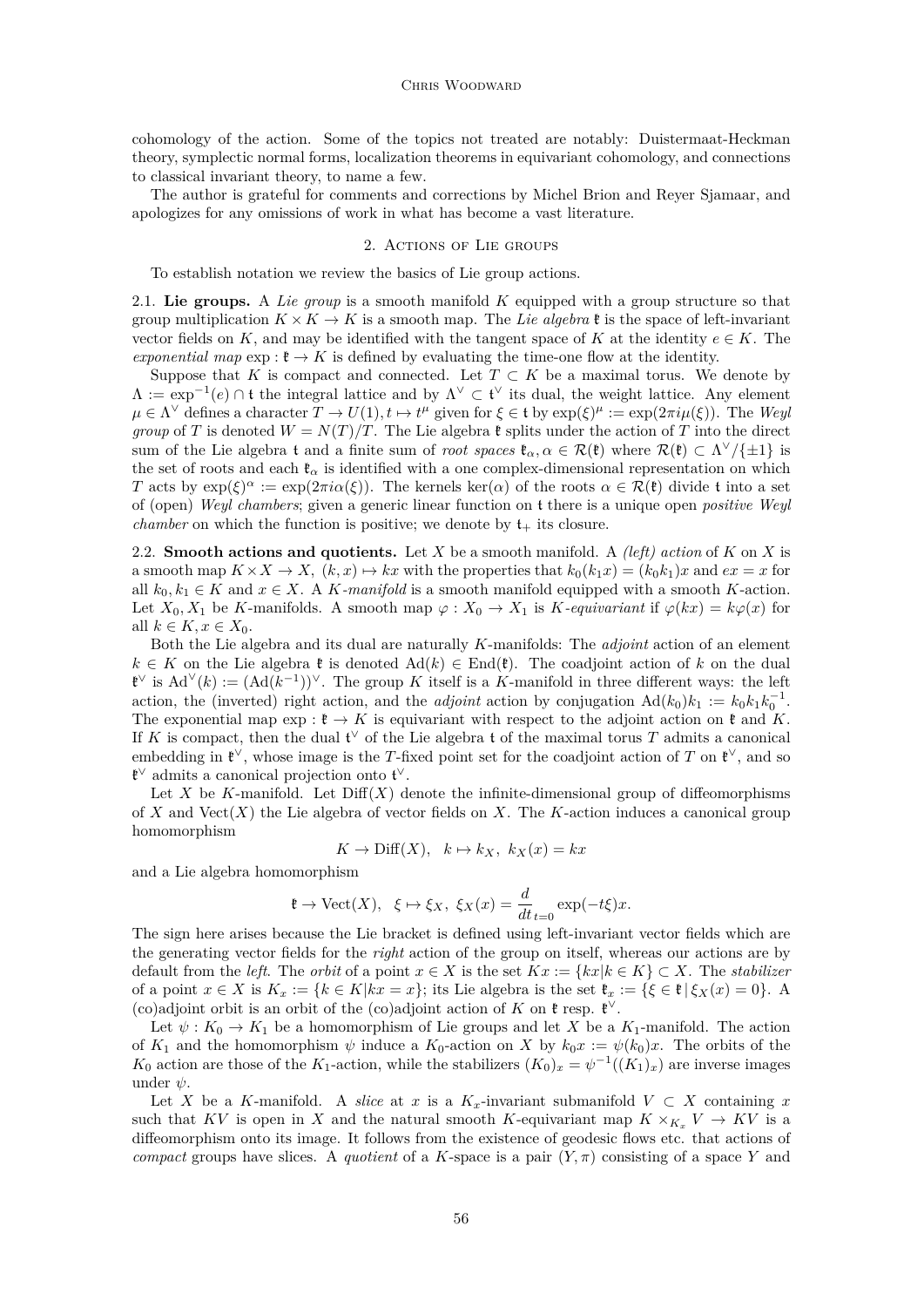<span id="page-3-0"></span>a *K*-invariant morphism  $\pi: X \to Y$  such that any other *K*-invariant morphism factors through *π*. The existence of slices implies that any free action of a compact group *K* on a manifold *X* has a manifold quotient  $X/K$ ; more generally if the action is not free then the quotient exists in the category of Hausdorff topological spaces. (Strictly speaking one should write the quotient on the left, since our actions are by convention left actions. However, I find this rather cumbersome since in English  $X/K$  reads "the quotient of  $X$  by  $K$ ").

2.3. **Equivariant differential forms.** Recall that a *graded derivation* of a graded algebra *A* of degree *d* is an operator  $D \in \text{End}(A)_d$  such that  $D(a_0a_1) = D(a_0)a_1 + (-1)^{d|a_0|}a_0D(a_1)$  for homogeneous elements  $a_0, a_1 \in A$ . The space of graded derivations  $Der(A)$  (direct sum over degrees) forms a *graded Lie algebra* with bracket given by the *graded commutator*: given graded derivations  $D_0, D_1$  of degrees  $|D_0|, |D_1|$ , define  $\{D_0, D_1\} = D_0D_1 - (-1)^{|D_0||D_1|}D_1D_0$ .

Let *X* be a smooth manifold of dimension *n*. We denote by  $Vect(X)$  the Lie algebra of smooth vector fields on *X*, and by  $\Omega(X) = \bigoplus_{j=0}^{n} \Omega^{j}(X)$  the graded algebra of smooth forms on *X*. For any  $v \in \text{Vect}(X)$  we have the derivations defined by *contraction*  $\iota_v : \Omega^j(X) \to \Omega^{j-1}(X)$  and *Lie derivative*  $L_v : \Omega^j(X) \to \Omega^{j+1}(X)$ . Let d denote the de Rham operator, the graded derivation  $d: \Omega^{j}(X) \to \Omega^{j+1}(X)$  such that  $df(v) = L_v f$ ,  $ddf = 0$  for  $f \in \Omega^{0}(X)$ ,  $v \in \text{Vect}(X)$ . The operators  $\iota_v, L_v, d$  generate a finite dimensional graded Lie algebra of Der( $\Omega(X)$ ) with graded commutation relations for  $v, w \in \text{Vect}(X)$  given by

$$
\begin{array}{c|cc} \{ \ , \ \} \ & \iota_v \ & \ L_w \ & 0 \\ \hline \iota_w & 0 & \iota_{[v,w]} & L_w \\ L_w & \iota_{[w,v]} & L_{[w,v]} & 0 \\ \hline d & L_v & 0 & 0 \end{array}.
$$

It suffices to check the commutation relations by verifying them on generators  $f \in \Omega^0(X)$ ,  $dg \in$  $\Omega^1(X)$  of  $\Omega(X)$ . We denote by  $Z^j(X)$  the space of *closed forms*  $Z^j(X) = {\alpha \in \Omega^j(X) | d\alpha = 0}$ by  $B^{j}(X) = {\alpha \in \Omega^{j}(X) | \exists \beta \in \Omega^{j-1}(X), \mathrm{d}\beta = \alpha}$  the space of *exact forms* and by  $H^{j}(X)$  the *de Rham cohomology*  $H^{j}(X) = Z^{j}(X)/B^{j}(X)$ .

Suppose that *X* admits a smooth action of a Lie group *K*. Cartan (see [\[37\]](#page-42-0)) introduced a space  $\Omega_K(X)$  of *K-equivariant forms* 

$$
\Omega_K^j(X) = \bigoplus_{2a+b=j} \text{Hom}^a(\mathfrak{k}, \Omega^b(X))^K, \quad \Omega_K(X) = \bigoplus_{j=0}^\infty \Omega_K^j(X)
$$

where  $Hom<sup>a</sup>(.)<sup>K</sup>$  denotes equivariant polynomial maps of homogeneous degree *a*. The *equivariant de Rham operator* is defined by

$$
d_K: \Omega_K^j(X) \to \Omega_K^{j+1}(X), \quad (d_K(\alpha))(\xi) = (d + \iota_{\xi_X})(\alpha(\xi)).
$$

Let  $Z_K^j(X)$  resp.  $B_K^j$  denote the equivariant closed resp. exact forms. The *equivariant de Rham cohomology* is

$$
H_K^j(X) = Z_K^j(X)/B_K^j(X), \quad H_K(X) = \bigoplus_{j=0}^{\infty} H_K^j(X).
$$

If *K* action is free,  $H_K(X)$  is isomorphic to the cohomology  $H(X/K)$  of the quotient, see for example [\[37\]](#page-42-0).

#### 3. Hamiltonian group actions

This section contains a quick review of equivariant symplectic geometry. More detailed treatments can be found in Cannas [\[21\]](#page-42-0), Guillemin-Sternberg [\[36\]](#page-42-0), Abraham-Marsden [\[1\]](#page-41-0), or Delzant's lectures in this volume.

3.1. **Symplectic manifolds.** Let *X* be a smooth manifold. A *symplectic form* on *X* is a closed non-degenerate two-form  $\omega \in \Omega^2(X)$ . A *symplectic manifold* is a manifold equipped with a symplectic two-form. A *symplectomorphism* of symplectic manifolds  $(X_0, \omega_0)$ ,  $(X_1, \omega_1)$  is a diffeomorphism  $\varphi: X_0 \to X_1$  with  $\varphi^* \omega_1 = \omega_0$ . The term *symplectic* is the Greek translation of the Latin word *complex*, and was used by Weyl to distinguish the classical groups of linear symplectomorphisms resp. complex linear transformations.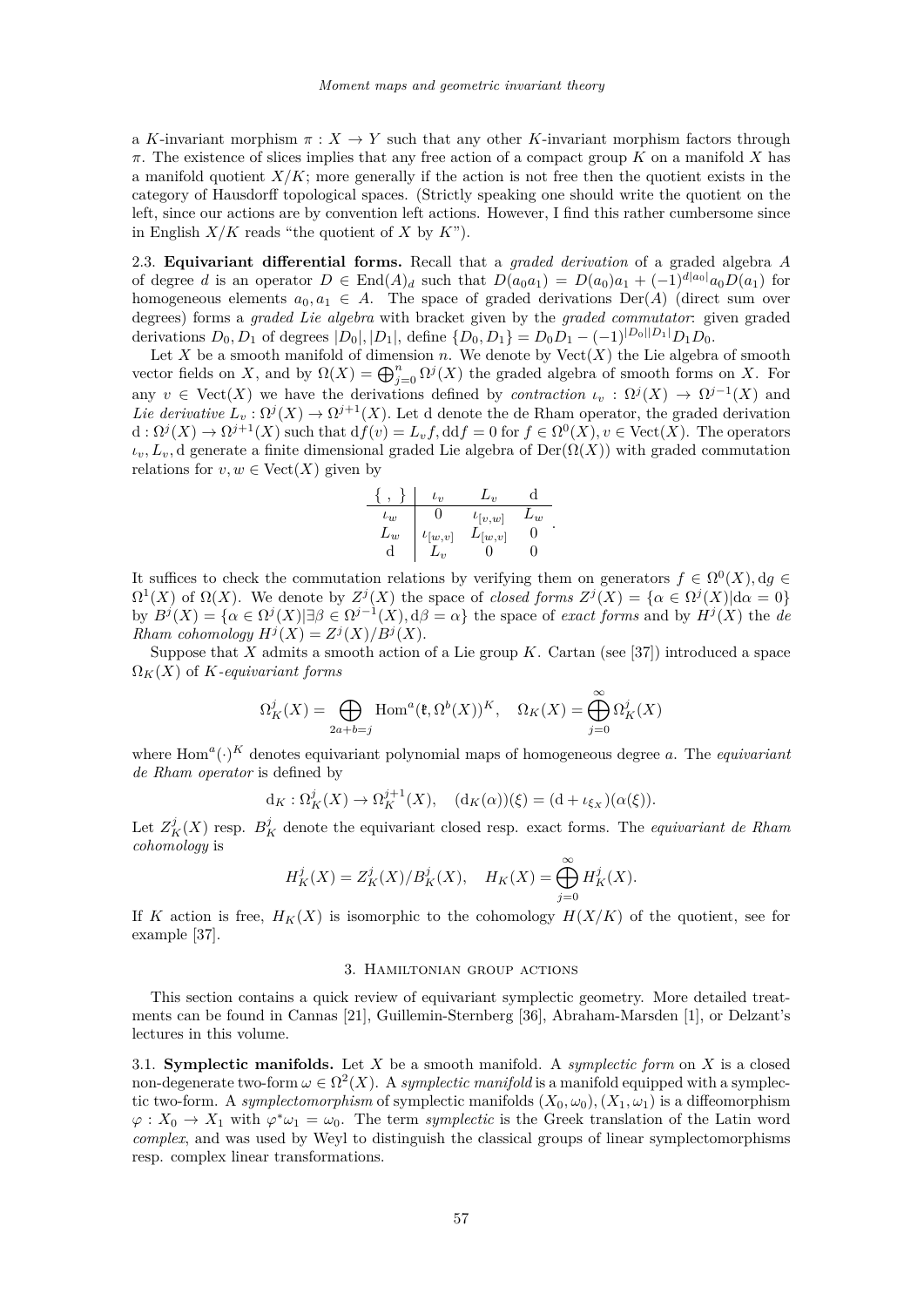#### CHRIS WOODWARD

<span id="page-4-0"></span>The simplest example of a symplectic manifold is  $\mathbb{R}^{2n}$  equipped with the standard two-form  $\sum_{j=1}^{n} dq_j \wedge dp_j$ ; Darboux's theorem says that any symplectic manifold is locally symplectomorphic to  $\mathbb{R}^{2n}$  equipped with the standard form. There are simple cohomological restrictions on which manifolds admit symplectic forms: Suppose that *X* has dimension 2*n*. Non-degeneracy of a twoform  $\omega \in \Omega^2(X)$  is equivalent to the non-vanishing of the highest wedge power  $\omega^n \in \Omega^{2n}(X)$ ; if X is compact and  $\omega$  is symplectic then the cohomology class  $[\omega^n] = [\omega]^n$  must be non-zero, since its integral is non-vanishing, which implies that the classes  $[\omega], [\omega]^2, \ldots, [\omega]^{n-1}$  are also non-vanishing. For example this argument rules out the existence of symplectic structures on spheres except for the two-sphere, where any area form gives a symplectic structure.

Symplectic manifolds provide a natural framework for Hamiltonian dynamics as follows. For any symplectic manifold  $(X, \omega)$  let  $\text{Symp}(X, \omega) \subset \text{Diff}(X)$  denote the group of symplectomorphisms and  $\text{Vect}^s(X) \subset \text{Vect}(X)$  the Lie subalgebra of *symplectic vector fields*  $v \in \text{Vect}(X), L_v\omega = 0$ . Any smooth function  $H \in C^{\infty}(X)$  defines a symplectic vector field  $H^{\#} \in \text{Vect}^s(X)$  by  $\iota_{H^{\#}}\omega = dH$ . In local Darboux coordinates,  $H^{\#}$  is given by

$$
H^{\#} = \sum_{j=1}^{n} \frac{\partial H}{\partial p_j} \frac{\partial}{\partial q_j} - \frac{\partial H}{\partial q_j} \frac{\partial}{\partial p_j}.
$$

The image of  $C^{\infty}(X)$  in  $\text{Vect}^s(X)$  is the space  $\text{Vect}^h(X)$  of *Hamiltonian* vector fields. Thus a vector field  $v \in \text{Vect}(X)$  is symplectic resp. Hamiltonian iff the associated closed one-form  $\iota_v \omega$  is closed resp. exact. The *Poisson bracket* is the Lie bracket on  $C^{\infty}(X)$  defined by the formula

(3.1) 
$$
\{H_0, H_1\} = \omega(H_0^{\#}, H_1^{\#}).
$$

The map  $H \mapsto -H^*$  extends to an exact sequence of Lie algebras

$$
0 \to H^0(X, \mathbb{R}) \to C^\infty(X) \to \text{Vect}^s(X) \to H^1(X, \mathbb{R}) \to 0
$$

where the Lie bracket on the de Rham cohomology groups  $H^0, H^1(X, \mathbb{R})$  is taken to be trivial. A *Hamiltonian dynamical system* is a pair (*X, H*) consisting of a symplectic manifold *X* and an *energy function*  $H \in C^{\infty}(X)$ . Time evolution is given by the flow of  $H^{\#} \in \text{Vect}(X)$ . If  $K \in C^{\infty}(X)$  is another function, such as a component of angular momentum, then  $\{K, H\} = -L_{K#}H = L_{H#}K$ , so *H* is invariant under the flow generated by  $K^{\#}$  iff *K* is conserved in time. This equivalence is often called *Noether's theorem*: for every symmetry of a Hamiltonian system there is a conserved quantity.

The cotangent bundle  $T^{\vee}Q$  of a smooth manifold  $Q$  possesses a canonical symplectic structure: Let  $\pi: T^{\vee}Q \to Q$ ,  $(q, p) \to q$  be the canonical projection. The *canonical one-form* on  $T^{\vee}Q$  is

$$
\alpha \in \Omega^1(T^{\vee}Q), \quad \alpha_{(q,p)}(v) = p(D\pi_{q,p}(v)).
$$

Local coordinates  $q_1, \ldots, q_n$  on  $Q$  induce dual coordinates  $p_1, \ldots, p_n$  in which  $\alpha = \sum_{j=1}^n p_j dq_j$ . It follows that the *canonical two-form*  $\omega$  on  $T^{\vee}Q$  given by  $\omega = -d\alpha$  is symplectic. These forms are canonical in the sense that any diffeomorphism  $Q_0 \to Q_1$  induces an isomorphism  $T^{\vee}Q_0 \to T^{\vee}Q_1$ preserving the canonical one-forms, which is therefore a symplectomorphism. Physically *T* <sup>∨</sup>*Q* represents the space of states of a classical particle moving on a manifold *Q*. However, many Hamiltonian dynamical systems have symplectic manifolds that are not cotangent bundles. For example, the two-sphere is the natural symplectic manifold for the study of the evolution of the angular momentum vector of a rigid body.

**Proposition 3.1.1.** *The following are natural operations on symplectic manifolds:*

- (a) *(Sums)* Let  $(X_0, \omega_0)$ ,  $(X_1, \omega_1)$  be symplectic manifolds. Then the disjoint union  $(X_0 \cup$  $X_1, \omega_0 \sqcup \omega_1$  *is a symplectic manifold.*
- (b) *(Products) Let*  $(X_i, \omega_i)$  *be symplectic manifolds,*  $j = 0, 1$ *. Then the product*  $X_0 \times X_1$ *equipped with two-form*  $\pi_0^* \omega_0 + \pi_1^* \omega_1$  *is a symplectic manifold, where*  $\pi_j : X_0 \times X_1 \to$  $X_i, j = 0, 1$  *is the projection onto*  $X_i$ .
- (c) *(Duals)* Let  $(X, \omega)$  be a symplectic manifold. Then the dual  $(X, -\omega)$  (or more generally,  $(X, \lambda \omega)$  *for any non-zero*  $\lambda \in \mathbb{R}$ *) is a symplectic manifold.*

Symplectomorphism is a very restrictive notion of morphism, since in particular the symplectic manifolds must be the same dimension. A more flexible notion of morphism in the symplectic category is given by the notion of *Lagrangian correspondence* [\[99\]](#page-44-0). (The discussion of correspondences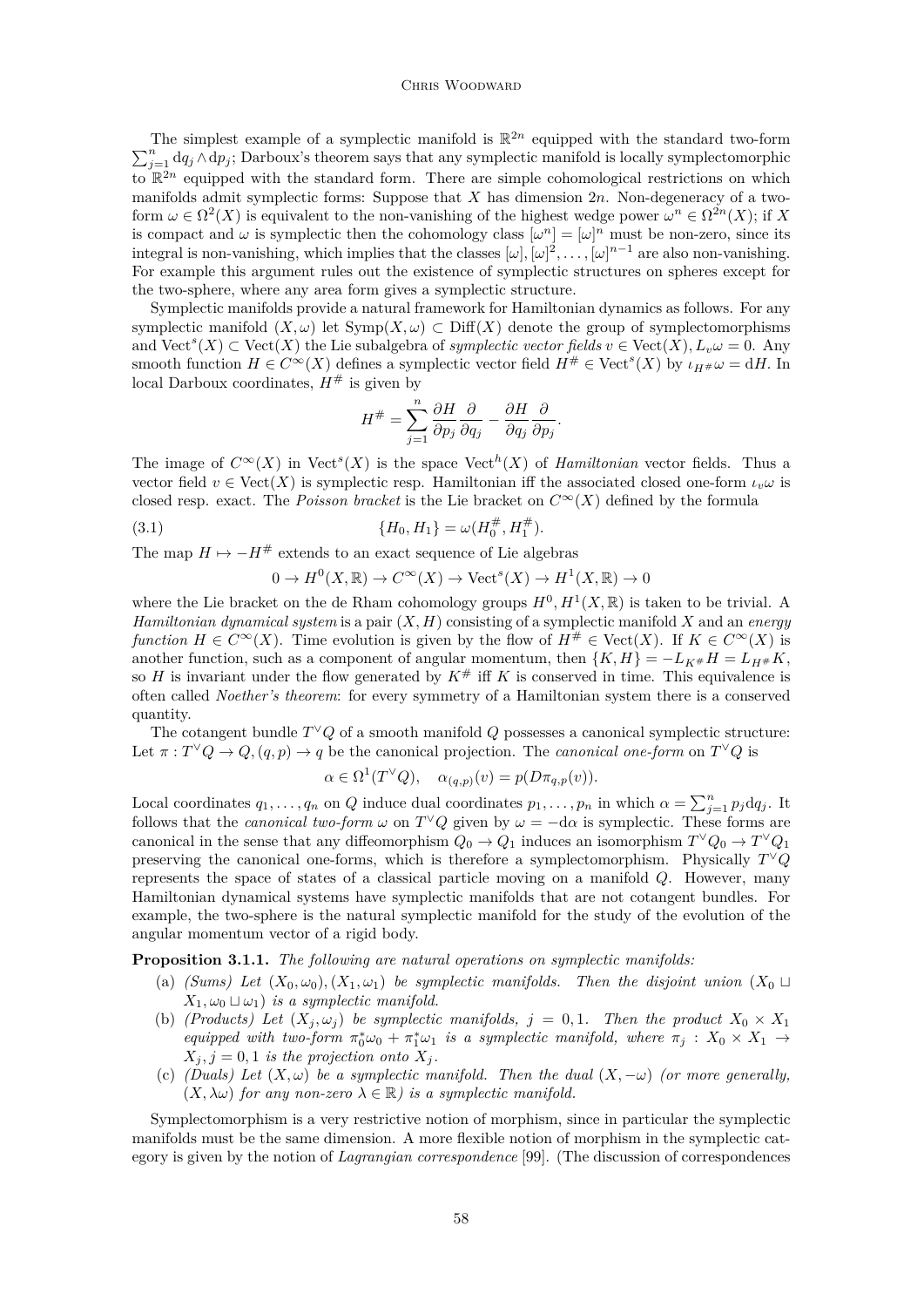<span id="page-5-0"></span>is only used to formulate the universal property for symplectic quotients; readers not interested in this can skip all discussion of correspondences and the symplectic category.) Let  $(X, \omega)$  be a symplectic manifold. A *Lagrangian submanifold* of *X* is a submanifold  $i: L \to X$  with  $i^*\omega = 0$  and  $\dim(L) = \dim(X)/2$ . Let  $(X_i, \omega_i), j = 0, 1$  be symplectic manifolds. A *Lagrangian correspondence* from  $X_0$  to  $X_1$  is a Lagrangian submanifold of  $X_0^- \times X_1$ . Let  $L_{01} \subset X_0^- \times X_1$  and  $L_{12} \subset X_1^- \times X_2$ be Lagrangian correspondences. Let  $\pi_{02}$  denote the projection from  $\overline{X}_0^- \times X_1 \times X_1^- \times X_2$ . Then

$$
L_{01} \circ L_{12} := \pi_{02}(L_{01} \times_{X_1} L_{12})
$$

is, if smooth and embedded, a Lagrangian correspondence in  $X_0^- \times X_2$  called the *composition* of  $L_{01}$  and  $L_{12}$ . The graph graph $(\psi_{01})$  of any symplectomorphism  $\psi_{01}$  from  $X_0$  to  $X_1$  is automatically a Lagrangian correspondence, and if  $\psi_{01}, \psi_{12}$  are two such symplectomorphisms then graph $(\psi_{01} \circ$  $\psi_{12}$ ) = graph $(\psi_{01})$  ∘ graph $(\psi_{12})$ . With this notion of composition, the pair (symplectic manifolds, Lagrangian correspondences) becomes a partially defined category, with identity given by the diagonal correspondence. The partially defined composition leads to an honest category, obtained by allowing sequences of morphisms and identifying sequences if they are related by geometric composition [\[98\]](#page-44-0).

Symplectic geometry can be considered a special case of Poisson geometry: A *Poisson bracket* on a manifold *X* is a Lie bracket  $\{ , \} : C^{\infty}(X) \times C^{\infty}(X) \to C^{\infty}(X)$  that is a derivation with respect to multiplication of functions, that is,  $\{f, gh\} = \{f, g\}h + q\{f, h\}$ . A *Poisson manifold* is a manifold equipped with a Poisson bracket. A *morphism* of Poisson manifolds is a smooth map  $\psi: X_0 \to X_1$  such that  $\{\psi^* f, \psi^* g\} = \psi^* \{f, g\}$ . Given any Poisson bracket on a manifold *X*, for each *H* ∈  $C^{\infty}(X)$  the derivation  $\{H, \}$  is equal to  $L_{H#}$  for some vector field  $H#$ . The span of the vector fields  $H^{\#}$  defines a decomposition of *X* into *symplectic leaves*, each of which is equipped with a symplectic structure so that [\(3.1\)](#page-4-0) holds. On the other hand, the notion of symplectic geometry as a special case of Poisson geometry is not particularly compatible with the idea that Lagrangian correspondences should serve as morphisms.

3.2. **Hamiltonian group actions.** Let *K* be a Lie group acting smoothly on a manifold *X*. The action is *symplectic* if it preserves the symplectic form, that is,  $k_X \in \text{Symp}(X, \omega)$  for all  $k \in K$ , *infinitesimally symplectic* if  $\xi_X \in \text{Vect}^s(X)$  for all  $\xi \in \mathfrak{k}$ , and *weakly Hamiltonian* if  $\xi_X \in \text{Vect}^h(X)$ for all  $\xi \in \mathfrak{k}$ . A *symplectic K-manifold* is a symplectic manifold equipped with a symplectic action of *K*.

Let  $(X, \omega)$  be a symplectic *K*-manifold. The action is *Hamiltonian* if the map  $\mathfrak{k} \to \text{Vect}(X)$ ,  $\xi \mapsto$  $\xi_X$  lifts to an equivariant map of Lie algebras  $\mathfrak{k} \to C^\infty(X)$ . Such a map is called a *comoment map*. A *moment map* is an equivariant map  $\Phi: X \to \mathfrak{k}^{\vee}$ , satisfying

(3.2) 
$$
\iota_{\xi_X}\omega = -d\langle \Phi, \xi \rangle, \quad \forall \xi \in \mathfrak{k}
$$

Any comoment map  $\phi: \mathfrak{k} \to C^{\infty}(X)$  defines a moment map by  $\langle \Phi(x), \xi \rangle = (\phi(\xi))(x)$ .

*Example* 3.2.1*.* Let  $K = V$  be a vector space acting on  $X = T^{\vee}V$  by translation. After identifying **t** →  $\overrightarrow{V}$  and so  $\mathfrak{k}^{\vee} \to V^{\vee}$ , a moment map for the action is given by the projection  $X \cong V \times V^{\vee} \to V$  $V^{\vee}$ ,  $(q, p) = p$ , that is, by the ordinary momentum, hence the terminology *moment map*.

The notion of moment map was introduced in independent work of Kirillov, Kostant, and Souriau, in connection with geometric quantization and representation theory. See [\[14\]](#page-41-0) for a discussion of the history of the moment map and the relationship of the work between these authors. Unfortunately there is no standard sign convention for (3.2); our convention agrees with that of Kirwan [\[53\]](#page-42-0). More generally, if X is a smooth manifold equipped with a closed two-form  $\omega$  and an action of K leaving  $\omega$  invariant, then we say that  $\Phi$  is a moment map if (3.2) holds.

A *Hamiltonian resp. degenerate Hamiltonian K-manifold* is a datum  $(X, \omega, \Phi)$  consisting of a symplectic *K*-manifold  $(X, \omega)$  resp. smooth *K*-manifold *X* equipped with an invariant closed two-form  $\omega$ , and a moment map  $\Phi$  for the action. Let  $(X_0, \omega_0, \Phi_0)$  and  $(X_1, \omega_1, \Phi_1)$  be Hamiltonian *K*-manifolds. An *isomorphism* of Hamiltonian *K*-manifolds is a *K*-equivariant symplectomorphism  $\varphi: (X_0, \omega_0) \to (X_1, \omega_1)$  such that  $\varphi^* \Phi_1 = \Phi_0$ .

Archimedes' computation of the area of the two-sphere is essentially a moment map calculation. Let  $S^2 = \{x^2 + y^2 + z^2 = 1\}$  be the unit sphere in  $\mathbb{R}^3$ . Let  $v = x\frac{\partial}{\partial x} + y\frac{\partial}{\partial y} + z\frac{\partial}{\partial z} \in \text{Vect}(\mathbb{R}^3)$ . The two-form  $\omega = \iota_v(\mathrm{d}x \wedge \mathrm{d}y \wedge \mathrm{d}z) = x \mathrm{d}y \wedge \mathrm{d}z - y \mathrm{d}x \wedge \mathrm{d}z + z \mathrm{d}x \wedge \mathrm{d}y$  restricts to a symplectic form on  $S^2$ , invariant under rotation on  $\mathbb{R}^3$ .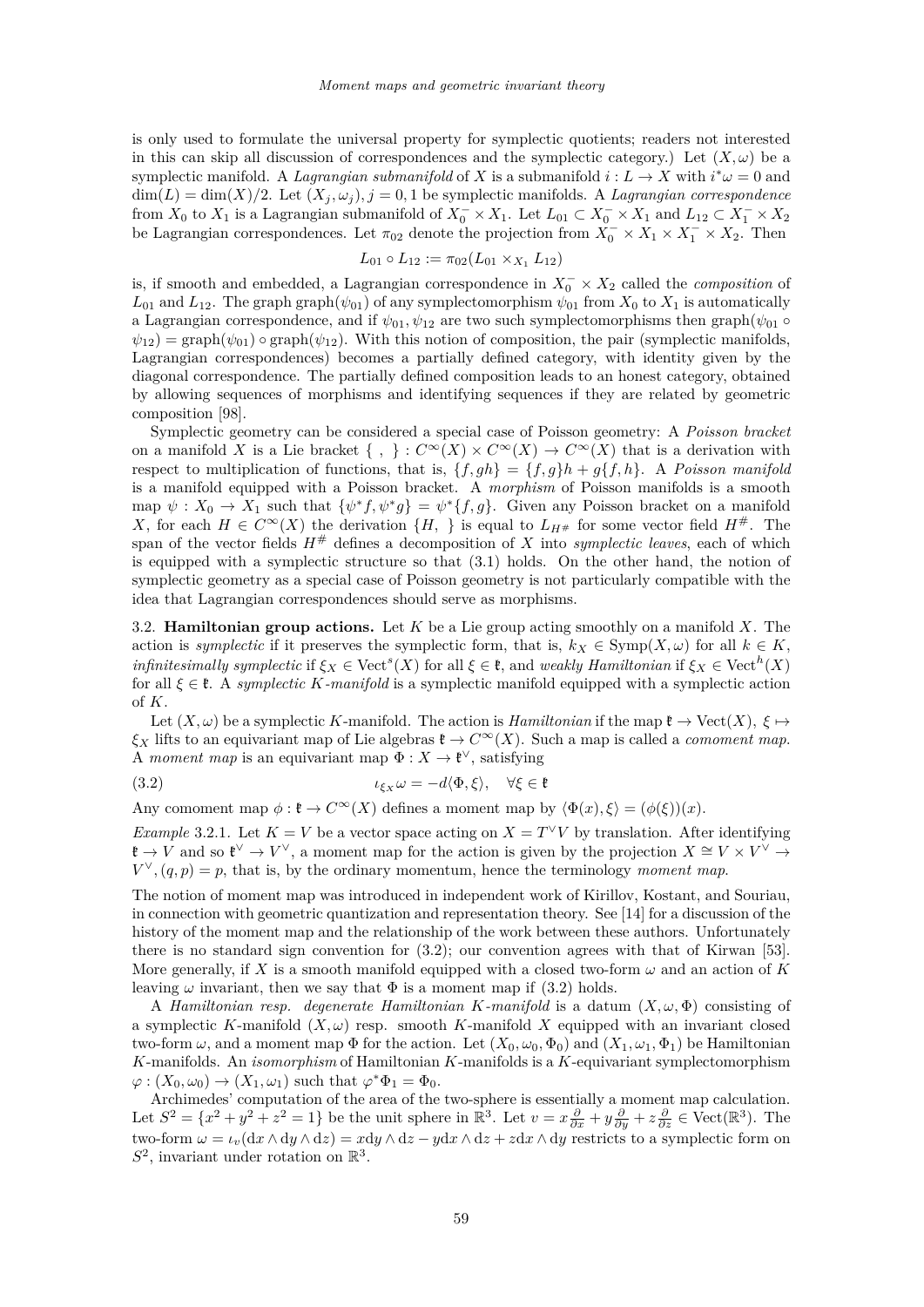<span id="page-6-0"></span>**Proposition 3.2.2.** *A moment map for the action of*  $S<sup>1</sup>$  *on*  $S<sup>2</sup>$  *by rotation clockwise around the z*-axis is given by  $(x, y, z) \mapsto z$ , under the identification of the Lie algebra of  $S^1$  and its dual with R*.*

*Proof.* The generating vector field for  $\xi = 1$  is  $\xi_X = -x\frac{\partial}{\partial y} + y\frac{\partial}{\partial x}$ . A computation shows that  $\iota$ <sub>*ξX*</sub>  $\omega$  = −*dz*.

To relate this to Archimedes' formula, note that if  $r, \theta, z$  are cylindrical coordinates on  $\mathbb{R}^3$ , then *ι*<sub> $\frac{\partial}{\partial θ}$ </sub> *ω* = d*z* and so *ω* = d*z* ∧ d*θ*. Thus

**Corollary 3.2.3** (Archimedes). The area of the unit two-sphere between any two values  $z_1, z_2 \in$  $(-1, 1)$  *of z is the same as the area of the cylinder*  $S^1 \times [-1, 1]$  *between those two values,*  $2\pi(z_2 - z_1)$ *.* 

In particular (and this is the result reported by Cicero to be inscribed on Archimedes' tombstone) the area of the unit two-sphere  $S^2$  is equal to the area of the cylinder  $S^1 \times [-1,1]$ , namely  $4\pi$ . We



Figure 3.1:  $S^1 \times [-1,1]$  has the same area as  $S^2$ 

can deduce from the moment map for the circle action the moment map for the full rotation group  $SO(3)$  as follows. We identify  $\mathfrak{so}(3) \to \mathbb{R}^3$  so that the infinitesimal rotation around the *j*-th basis vector  $e_j$  maps to  $e_j$ .

**Corollary 3.2.4.** After identifying  $\mathfrak{so}(3)^{\vee} \to \mathbb{R}^3$ , the action of  $SO(3)$  on  $S^2$  has moment map the  $inclusion S^2 \rightarrow \mathbb{R}^3$ .

*Proof.* By symmetry, moment maps for the rotation around the other two axes are given by  $(x, y, z) \mapsto x$  resp. *y*. Hence the inclusion satisfies the equation [\(3.2\)](#page-5-0). In addition  $\Phi$  is equivariant and so defines a moment map.

The following are natural operations on Hamiltonian *K*-manifolds:

- **Proposition 3.2.5.** (a) *(Sums)* Let  $(X_0, \omega_0, \Phi_0)$ *,* $(X_1, \omega_1, \Phi_1)$  be Hamiltonian *K*-manifolds. *Then the disjoint union*  $X_0 \sqcup X_1$  *is a Hamiltonian K-manifold, equipped with moment map*  $\Phi_0 \sqcup \Phi_1$ .
	- (b) *(Exterior Products) Let*  $(X_i, \omega_i, \Phi_i)$  *be Hamiltonian*  $K_i$ -manifolds,  $j = 0, 1$ . Then the *product*  $X_0 \times X_1$  *is a Hamiltonian*  $K_0 \times K_1$ -manifold, equipped with moment map  $\pi_0^* \Phi_0 \times$  $\pi_1^* \Phi_1$ , where  $\pi_j : X_0 \times X_1 \to X_j$ ,  $j = 0, 1$  *is the projection onto*  $X_j$ .
	- (c) *(Duals)* Let  $(X, \omega, \Phi)$  be a Hamiltonian *K*-manifold. Then the dual  $(X, -\omega, -\Phi)$  *(or more generally, any rescaling by a non-zero constant) is a Hamiltonian K-manifold.*
	- (d) *(Pull-backs)* Let  $\varphi : K_0 \to K_1$  be a homomorphism of Lie groups, and  $(X, \omega, \Phi)$  a Hamil*tonian*  $K_1$ -manifold. The Lie algebra homomorphism  $D\varphi : \mathfrak{k}_0 \to \mathfrak{k}_1$  *induces a dual map*  $D\varphi^{\vee} : \mathfrak{k}_1^{\vee} \to \mathfrak{k}_0^{\vee}$ . The action of  $K_0$  induced by  $\phi$  has moment map  $D\varphi^{\vee} \circ \Phi$ .
	- (e) *(Interior products) Let*  $(X_j, \omega_j, \Phi_j)$  *be Hamiltonian K*-manifolds,  $j = 0, 1$ *. Then the product*  $X_0 \times X_1$  *is a Hamiltonian K-manifold, equipped with moment map*  $\pi_0^* \Phi_0 + \pi_1^* \Phi_1$ *. This is a combination of the previous two items, using the diagonal embedding*  $\mathfrak{k} \to \mathfrak{k} \times \mathfrak{k}$  *whose*  $adjoint is \mathfrak{k}^{\vee} \times \mathfrak{k}^{\vee} \to \mathfrak{k}^{\vee}, (\xi_0, \xi_1) \mapsto \xi_0 + \xi_1.$

More generally one can speak of Hamiltonian actions on Poisson manifolds. The dual  $\mathfrak{k}^{\vee}$  of the Lie algebra  $\mathfrak k$  has a canonical *Lie-Poisson* bracket,  $C^{\infty}(\mathfrak k^{\vee}) \times C^{\infty}(\mathfrak k^{\vee}) \to C^{\infty}(\mathfrak k^{\vee})$  with the property that  $\{\xi, \eta\} = [\xi, \eta]$  for  $\xi, \eta \in \mathfrak{k}$ . A *Poisson moment map* for a *K*-action on a Poisson manifold *X* is a Poisson map  $\Phi: X \to \mathfrak{k}^{\vee}$ . A *Hamiltonian-Poisson K-manifold* is a Poisson *K*-manifold equipped with a Poisson moment map.

**Proposition 3.2.6.** *Any Hamiltonian K-manifold* (*X, ω,* Φ) *is a Hamiltonian-Poisson K-manifold.*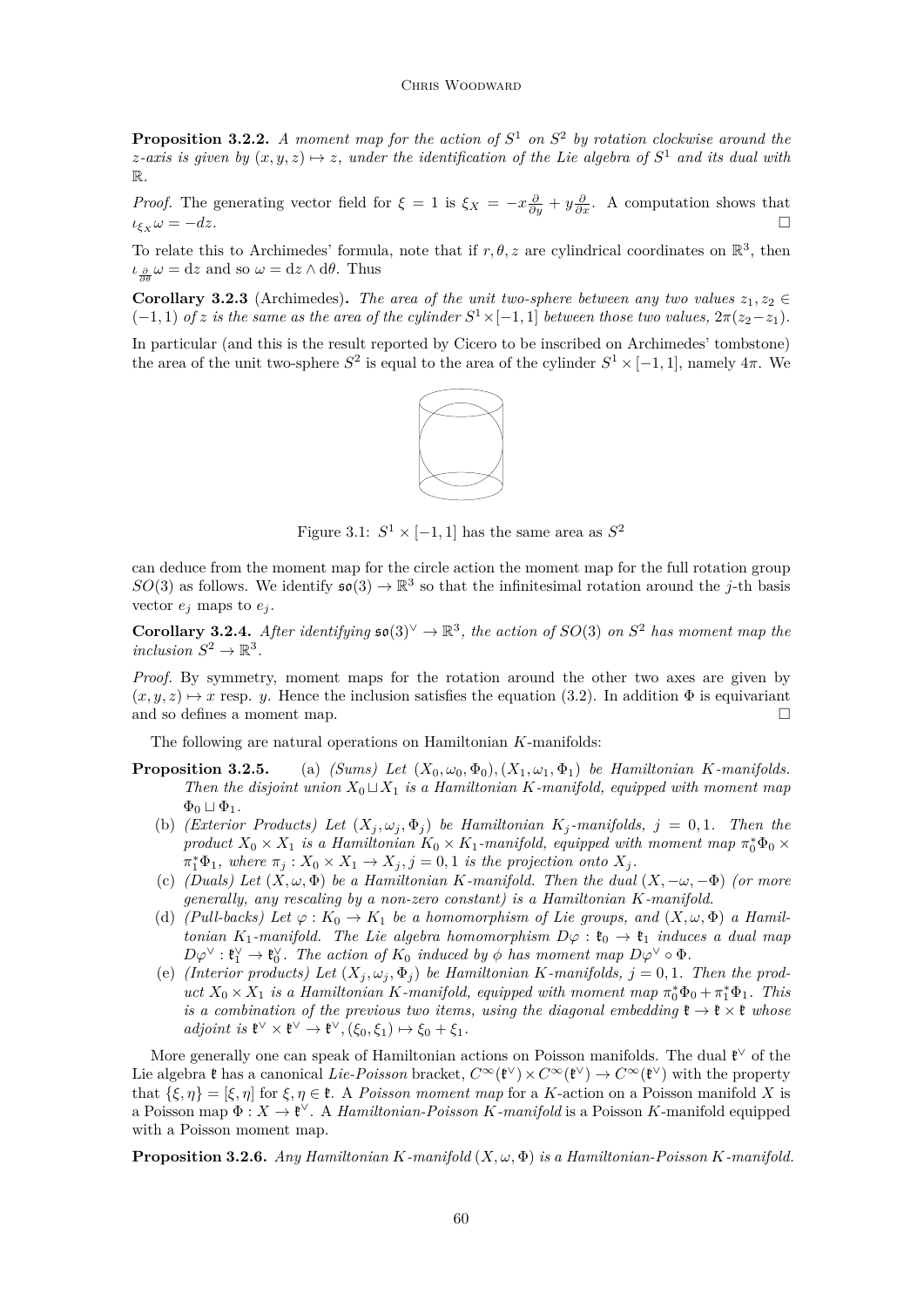<span id="page-7-0"></span>*Proof.* For  $\lambda, \xi \in \mathfrak{k}$  we have  $\Phi^* \{\lambda, \xi\} = \Phi^* [\lambda, \xi] = L_{\lambda_X} \Phi^* \xi = \{\Phi^* \lambda, \Phi^* \xi\}$ . The case of non-linear functions is similar.

Conversely, any Poisson moment map induces an ordinary moment map on its symplectic leaves. In particular the coadjoint action is Poisson-Hamiltonian with moment map the identity, and the symplectic leaves are the coadjoint orbits. Thus as observed by Kirillov, Kostant, and Souriau,

**Proposition 3.2.7.** *Any coadjoint orbit*  $K\lambda, \lambda \in \mathfrak{k}^{\vee}$  *of K has the canonical structure of a Hamiltonian K*-manifolds with moment map given by the inclusion  $K\lambda \to \ell^{\vee}$ .

*Example* 3.2.8. Identify  $\mathbb{R}^3 \cong \mathfrak{so}(3) \cong \mathfrak{so}(3)^*$ . The Proposition gives Hamiltonian *SO*(3)-structures on the orbits of  $SO(3)$  on  $\mathbb{R}^3$ , which are either spheres (for non-zero radii  $\lambda$ ) or a point (if  $\lambda = 0$ .) This reproduces the Corollary [3.2.4.](#page-6-0)

For any *transitive* Hamiltonian action, the moment map is a local diffeomorphism and so gives a covering of the coadjoint orbit that is its image, see Kostant [\[62\]](#page-43-0).

The Darboux theorem has various equivariant generalizations that we will not discuss here; we only mention that as a consequence:

**Proposition 3.2.9.** *(see* [\[53\]](#page-42-0)*) Let X be a Hamiltonian K-manifold, K compact. For any*  $\xi \in \mathfrak{k}$ *, the function*  $\langle \Phi, \xi \rangle$  *is a Morse function with even index.* 

In the remainder of the section we explain two other ways in which moment maps can be naturally interpreted. The first is closely related to the notion of *equivariantly closed differential form* introduced in Section 2.3, see Atiyah and Bott [\[7\]](#page-41-0):

**Proposition 3.2.10.** Let  $(X, \omega)$  be a symplectic K-manifold. There exists a one-to-one correspon*dence between moment maps for the action of K*, and equivariantly closed extensions of  $\omega \in \Omega^2(X)$ *to*  $\Omega_K^2(X)$ *.* 

*Proof.* Since  $\Omega_K^2(X) \cong \Omega^2(X)^K \oplus \text{Hom}(\mathfrak{k}, \Omega^0(X))^K$  any extension in  $\Omega_K^2(X)$  is equal to  $\omega + \Phi$ for some  $\Phi \in \text{Map}_K(X, \mathfrak{k}^\vee) \cong \text{Hom}(\mathfrak{k}, \Omega^0(X))^{K}$ . The extension if equivariantly closed iff 0 =  $d_K(\omega + \Phi) = (d\omega, \iota_{\xi_X}\omega + d\langle\Phi, \xi\rangle)$ . Since  $\omega$  is by assumption closed,  $d_K(\omega + \Phi) = 0$  iff  $\Phi$  is a moment map.

The second interpretation of a moment map depends on the notion of *linearization* of an action, as we now explain. Suppose that  $L \to X$  is a Hermitian line bundle with unit circle bundle  $L_1$ with generating vector fields  $\xi_L \in \text{Vect}(L_1), \xi \in \mathbb{R}$ . The circle group  $U(1)$  acts on  $L_1$  by scalar multiplication. Let  $\alpha \in \Omega^1(L_1)^{U(1)}, \alpha(\xi_L) = \xi$  be a connection one-form with curvature  $(2\pi/i)\omega \in$  $\Omega^2(X)$ . (That is, to fix conventions,  $d\alpha = \pi^*\omega$  where  $\pi: L_1 \to X$  is the projection.) The group  $Aut(L_1, \alpha)$  of unitary automorphisms of L preserving  $\alpha$  naturally maps to the symplectomorphism group  $\text{Symp}(X,\omega)$  of X, defining an exact sequence  $1 \to U(1) \to \text{Aut}(L_1,\alpha) \to \text{Symp}(X,\omega)$ . A *linearization* of the action of *K* on *X* is a lift  $K \to Aut(L_1, \alpha)$ . An *infinitesimal linearization* is a lift  $\mathfrak{k} \to \text{Vect}(L_1)^{U(1)}$ .

**Proposition 3.2.11.** Let *X* be a *K*-manifold,  $\omega \in \Omega^2(X)^K$  a closed invariant two-form, and  $\pi : L \to X$  *a Hermitian line-bundle with connection one-form*  $\alpha \in \Omega^1(L_1)^{K \times U(1)}$  whose curvature *is equal to*  $(2\pi/i)\omega$ *. The set of moment maps*  $\Phi$  *for the K-action is in one-to-one correspondence with the set of infinitesimal linearizations of the action of K.*

*Proof.* Let  $\pi_1: L_1 \to X$  denote the projection. Given a lift  $\mathfrak{k} \to \text{Vect}(L_1)^{U(1)}$ , define a moment map  $\Phi: X \to \mathfrak{k}^\vee$  by  $\langle \Phi(x), \xi \rangle = (\alpha(\xi_L))(l)$ , for any  $l \in \pi^{-1}(x)$ , independent of the choice of *l*. Then

$$
\begin{array}{rcl}\n\pi_1^* \mathrm{d} \langle \Phi, \xi \rangle & = & \mathrm{d}(\alpha(\xi_L)) = \mathrm{d} \iota_{\xi_L} \alpha(l) = (L_{\xi_L} - \iota_{\xi_L} \mathrm{d}) \alpha \\
& = & L_{\xi_L} \alpha - \iota_{\xi_L} \pi_1^* \omega = -\pi_1^* \iota_{\xi_X} \omega.\n\end{array}
$$

Since  $\alpha$  is invariant,  $\Phi$  is equivariant, and so defines a moment map. Conversely, given a moment map define  $\xi_L \in \text{Vect}(L_1)^{S^1}$  by  $\langle \Phi(x), \xi \rangle = (\alpha(\xi_L))(l)$ . Then the same computation shows that  $L_{\xi_L} \alpha = 0$ . To see that  $\xi \mapsto \xi_L$  defines a lift of  $\xi \to \text{Vect}^s(X, \omega)$  to  $\text{Vect}(L_1)^{U(1)}$ , note that given  $\xi, \eta \in \mathfrak{k}$ , the vectors  $[\xi, \eta]_L$  and  $[\xi_L, \eta_L]$  agree up to a vertical vector field. To see that they are equal, note  $\alpha([\xi_L, \eta_L]) = [L_{\xi_L}, \iota_{\eta_L}] \alpha = \pi^* L_{\xi_L} \langle \Phi, \eta \rangle = \pi^* \langle \Phi, [\xi, \eta] \rangle = \alpha([\xi, \eta]_L).$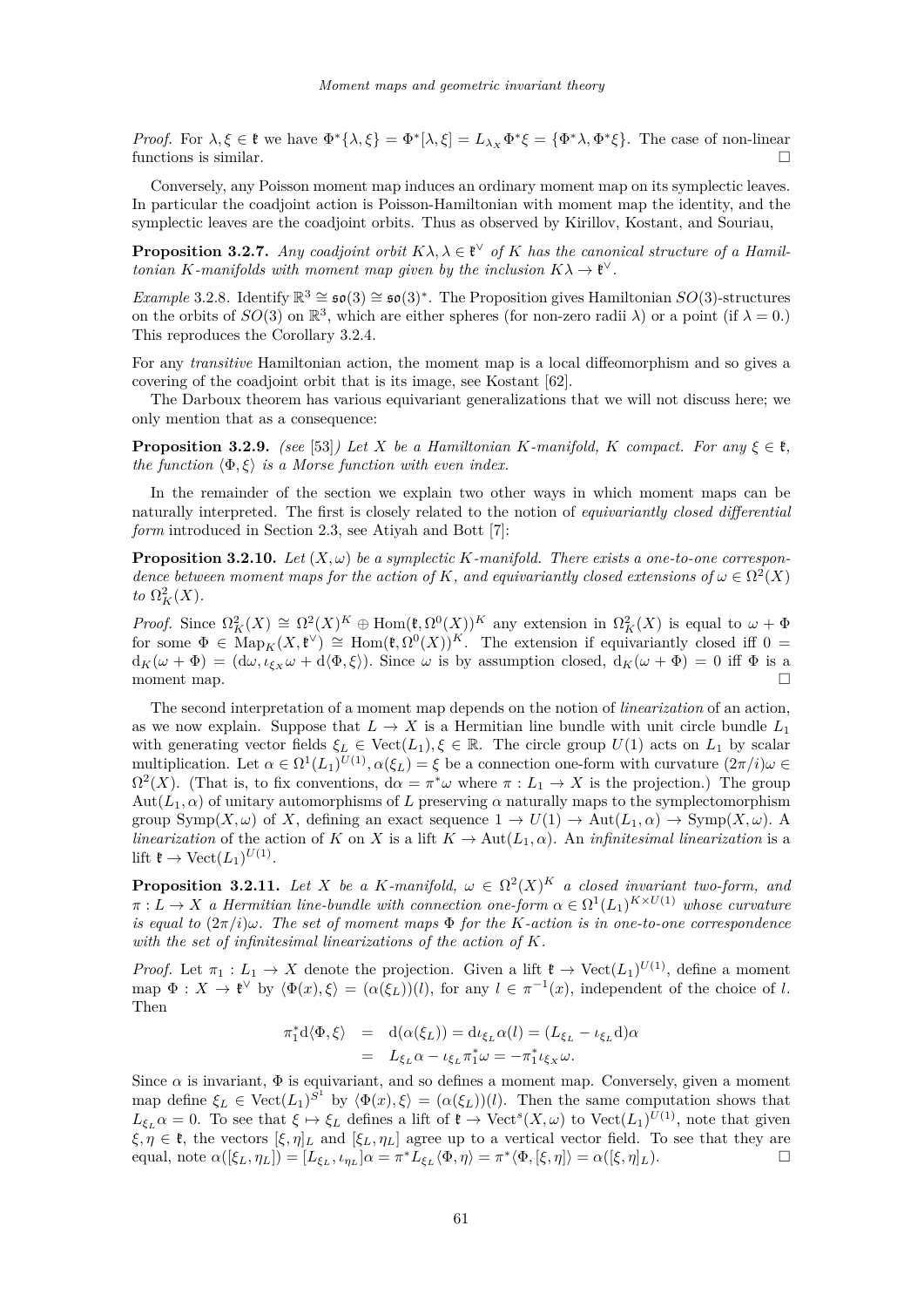<span id="page-8-0"></span>The following is immediate from the definitions:

**Proposition 3.2.12.** *Suppose that* Φ *is the moment map induced by a lift of the action to a Hermitian line bundle with connection L.* Then  $\exp(\xi)$ ,  $\xi \in \mathfrak{k}_x$  *acts on the fiber*  $L_x$  *via*  $l \mapsto$  $\exp(i\langle \Phi(x), \xi \rangle)l$ .

In other words, the value of the moment map at a fixed point determines the action of the identity component of the group on the fiber over that point.

The notion of Lagrangian correspondence generalizes to Hamiltonian actions as follows. (again, readers not interested in universal properties of quotients may skip this discussion):

**Definition 3.2.13.** Let *X* be a Hamiltonian *K*-manifold with moment map  $\Phi : X \to \mathfrak{k}^{\vee}$ . A *K-Lagrangian submanifold* is a *K*-invariant Lagrangian submanifold on which Φ vanishes. Let  $(X_i, \omega_i, \Phi_i)$  be Hamiltonian *K*-manifolds for  $j = 0, 1$ . A *K*-Lagrangian correspondence is a *K*-Lagrangian submanifold of  $X_0^- \times X_1$ .

Allowing sequences of *K*-Lagrangian correspondences and identifying sequences related by a geometric composition gives an honest category as in non-equivariant case.

3.3. **Symplectic quotients.** Naturally one would like a notion of quotient of a Hamiltonian *K*manifold, which should be an object in the symplectic category and satisfy a universal property for morphisms in the equivariant symplectic category. It is easy to see that the most naive definition, of the actual quotient, is unsatisfactory for several reasons. For example, even if the action is free, then the quotient will not necessarily have even dimension, and so may not admit a symplectic structure. Also the action will not in general be free, and so the quotient will not even have the structure of a manifold.

The construction of Meyer [\[73\]](#page-43-0) and Marsden-Weinstein [\[71\]](#page-43-0) is free of these problems, at least under suitable hypotheses: Let  $(X, \omega, \Phi)$  be a Hamiltonian *K*-manifold with moment map  $\Phi$ :  $X \to \mathfrak{k}^{\vee}$ . Define the *symplectic quotient* 

$$
X/\!\!/K := \Phi^{-1}(0)/K.
$$

**Theorem 3.3.1** (Meyer [\[73\]](#page-43-0), Marsden-Weinstein [\[71\]](#page-43-0))**.** *Let X be a Hamiltonian K-manifold. If K* acts freely and properly on  $\Phi^{-1}(0)$ , then  $X/\!\!/K$  has the structure of a smooth manifold of dimension  $\dim(X) - 2 \dim(K)$  *with a unique symplectic form*  $\omega_0$  *satisfying*  $i^*\omega = p^*\omega_0$ *, where*  $i : \Phi^{-1}(0) \to X$ and  $p: \Phi^{-1}(0) \to X/\!\!/K$  are the inclusion and projection respectively.

The double slash in the notation  $X/K$  is meant to reflect that the dimension drops by  $2 \dim(K)$ , in contrast to the ordinary quotient  $X/K$  for which dimension drops by  $\dim(K)$ , if the action is free. The proof depends on the following. Let  $ann(\mathfrak{k}_x) \subset \mathfrak{k}^{\vee}$  be the annihilator of  $\mathfrak{k}_x$ .

**Lemma 3.3.2.** *Let*  $X$  *be a Hamiltonian*  $K$ *-manifold. For any*  $x \in X$ *,* 

- (a) Im  $D_x \Phi = \text{ann}(\mathfrak{k}_x)$ .
- (b) Ker  $D_x \Phi = {\xi_X(x), \xi \in \mathfrak{k}}^{\omega_x}$ .

*Proof.* (a) We have  $\langle D_x \Phi(v), \eta \rangle = \omega_x(v, \eta_X(x))$  for  $v \in T_x X$  which vanishes for all  $v \in T_x X$  iff  $\eta_X(x) = 0$ . (b) The same identity shows  $\omega_x(\xi_X(x), v) = 0$  for  $v \in \text{Ker } D_x\Phi$ , so the left-hand-side of (b) is contained in the right. Equality now follows by a dimension count, using (a).  $\Box$ 

*Proof of Theorem.* By part (a) of the Lemma, the pull-back *i* <sup>∗</sup>*w* vanishes on the orbits of *K* and is *K*-invariant, and so descends to a form  $\omega_0$  on  $X/K$ . Part (b) shows that  $\omega_0$  is non-degenerate. Since  $p^*d\omega_0 = dt^*\omega = i^*d\omega = 0$ ,  $\omega_0$  is closed, hence symplectic.

The following is a fundamental example:

*Example* 3.3.3. (Products of spheres) Let  $\lambda_1, \ldots, \lambda_n$  be positive real numbers and  $X = S^2_{\lambda_1} \times \ldots \times S^n$  $S^2_{\lambda_n}$ , where  $S^2_{\lambda}$  denotes the unit two-sphere with invariant area form re-scaled by  $\lambda$ .

*Lemma* 3.3.4*. The group*  $K = SO(3)$  *acts diagonally on*  $X = (S^2)^n$  *with moment map*  $\Phi : X \rightarrow$  $\mathfrak{k}^{\vee} \cong \mathbb{R}^3$ ,  $(x_1, \ldots, x_n) \mapsto x_1 + \ldots + x_n$ .

*Proof.* By [3.2.4](#page-6-0) and [3.2.5](#page-0-0) [\(e\)](#page-6-0). □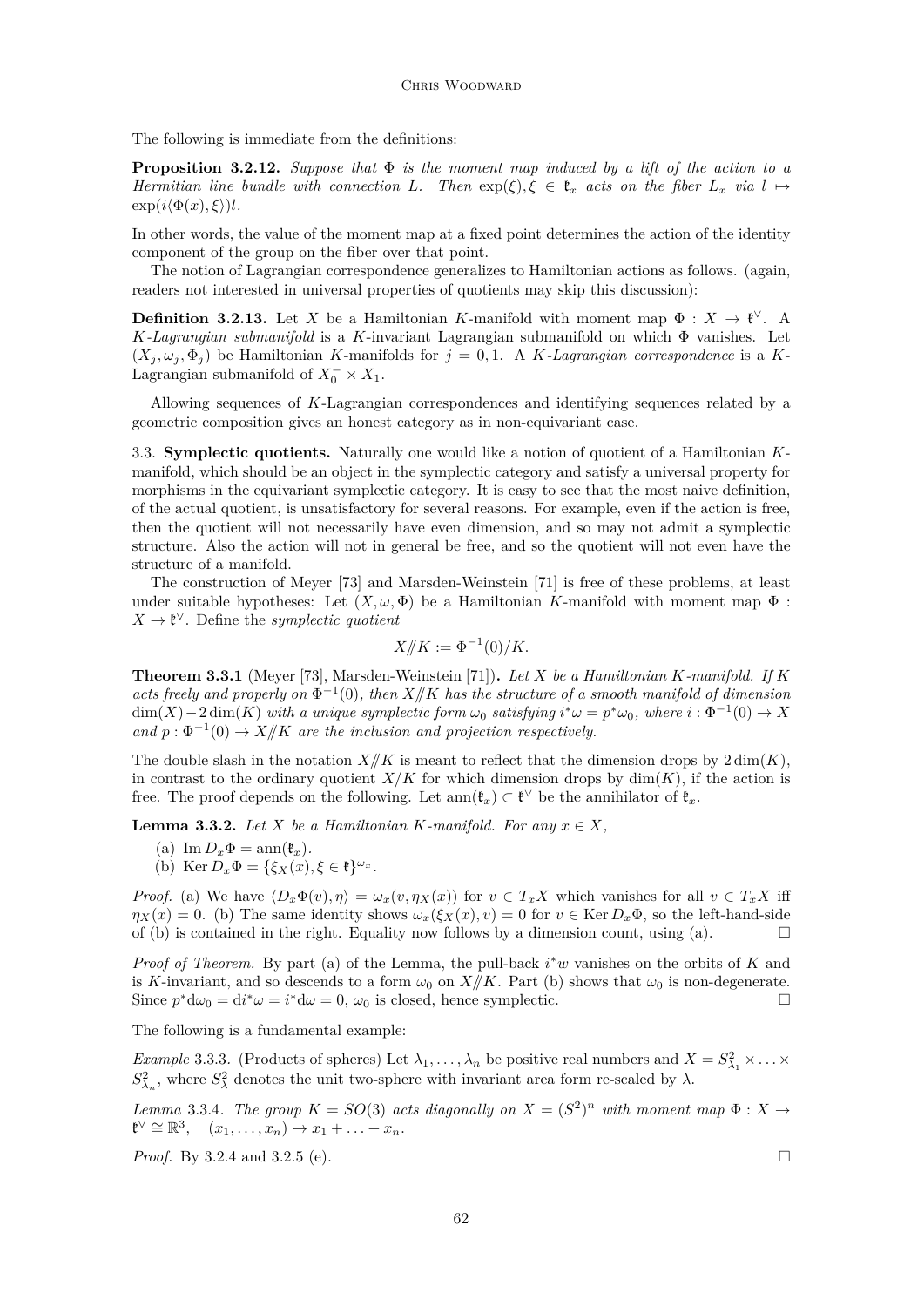<span id="page-9-0"></span>The symplectic quotient is the *moduli space of closed n-gons with lengths*  $\lambda_1, \ldots, \lambda_n$ 

$$
X/\!\!/SO(3) = \{(x_1,\ldots,x_n) \in (\mathbb{R}^3)^n \mid ||x_j|| = \lambda_j, x_1 + \ldots + x_n = 0\}/SO(3).
$$

Its topology depends on the choice of  $\lambda_1, \ldots, \lambda_n$ , see for example Hausmann-Knutson [\[42\]](#page-42-0). In general there are a finite number of "chambers" in which the topology of  $X/\sqrt{SO(3)}$  is constant. The chambers in which  $X/\!\!/SO(3)$  is non-empty are described by the following:

*Proposition* 3.3.5*.*  $X/\!\!/SO(3) \neq \emptyset$  *iff*  $\lambda_j \leq \sum_{i \neq j} \lambda_i$  *for all*  $j = 1, \ldots, n$ *.* 

*Proof.* For  $n = 3$ , these are the triangle inequalities. For  $n > 3$ , we assume without loss of generality that  $\lambda_1 \geq \ldots \geq \lambda_n$ . Then the inequalities above are equivalent to the single inequality  $\lambda_1 \leq \lambda_2 + \ldots + \lambda_n$ . One checks that there exists *j* so that  $|\lambda_2 + \ldots + \lambda_j - \lambda_{j+1} - \ldots - \lambda_n| < \lambda_1$ . The general case follows from that for  $n = 3$ , which implies that there exists a triangle with side lengths  $\lambda_1, \lambda_2 + \ldots + \lambda_j, \lambda_{j+1} + \ldots + \lambda_n$ .

This ends the example.

We end this section with two remarks on the definition of symplectic quotient. First, the symplectic quotient of a Hamiltonian action can be viewed as a symplectic leaf of the quotient of the corresponding Hamiltonian-Poisson action in the following sense. Suppose that *X* is a Hamiltonian-Poisson *K*-manifold such that *K* acts freely. The restriction of the Poisson bracket to  $C^{\infty}(X)^K$  defines a canonical Poisson structure on  $X/K$ . Then  $X/\!\!/K$  is a symplectic leaf on the smooth locus in  $X/K$  [\[4\]](#page-41-0); the other leaves are symplectic quotients at other coadjoint orbits, discussed in Section [8.](#page-29-0)

Second, the symplectic quotient satisfies the following universal property for quotients. Suppose that  $(X, \omega, \Phi)$  is a Hamiltonian *K*-manifold and *K* acts freely on  $\Phi^{-1}(0)$ . We denote by  $L_{\Phi} \subset$  $X^{-} \times (X/K)$  the image of  $\Phi^{-1}(0)$  under  $i \times p$ . Then  $L_{\Phi}$  is a *K*-Lagrangian correspondence.

**Theorem 3.3.6.** *Suppose that X is a Hamiltonian K-manifold. If Y is a symplectic manifold with trivial*  $K$ -action, then any  $K$ -Lagrangian correspondence from  $X$  to  $Y$  factors through  $L_{\Phi}$ .

*Proof.* Suppose for simplicity that the morphism consists of a single correspondence  $L \subset X^- \times Y$ . By definition of *K*-Lagrangian correspondence,  $L \subset \Phi^{-1}(0) \times Y$ . Since *K* acts freely on  $\Phi^{-1}(0)$ ,  $L/K$  is a submanifold of  $X^-/K \times Y$  and is easily checked to be Lagrangian. Then  $L = L/K$  ◦  $L_{\Phi}$ .

Unfortunately the generalization of this universal property to arbitrary morphisms in the symplectic category requires rather complicated freeness assumptions.

3.4. **Fubini-Study actions.** Kähler manifolds are complex manifolds with symplectic structures that are compatible, in a certain sense, with the complex structure. An *almost complex structure* on a manifold *X* is an endomorphism  $J \in \text{End}(TX)$  with  $J^2 = -I$ , where  $I \in \text{End}(TX)$  is the identity. An almost complex structure *J* is *compatible* with a symplectic structure  $\omega$  if  $\omega(\cdot, J)$  is a Riemannian metric. Any symplectic manifold admits a compatible almost complex structure; a Kähler manifold is a symplectic manifold equipped with an integrable compatible almost complex structure.

Affine and projective space have natural *Fubini-Study* Kähler structures as follows. Any Hermitian structure ( ) :  $V \times V \to \mathbb{C}$  defines a symplectic structure on V via its imaginary part,

$$
\omega_{V,v}(v_1, v_2) = \text{Im}(v_1, v_2).
$$

while its real part gives a Riemannian metric on *V* . Let *K* be a Lie group acting on *V* . If *K* preserves the Hermitian structure then the action is symplectic and a canonical moment map is given by

$$
\langle \Phi_V(v), \xi \rangle = \text{Im}(v, \xi v)/2.
$$

*Example* 3.4.1. Let  $K = Sp(V, \omega)$  be the group of linear symplectomorphisms of V then the map  $\xi \mapsto \langle \Phi_V, \xi \rangle$  defines an isomorphism of the Lie algebra  $\mathfrak{sp}(V, \omega)$  with  $\text{Sym}^2(V^{\vee})$ , analogous to the isomorphism of the *orthogonal* Lie algebras  $\mathfrak{o}(V, g)$  with  $\Lambda^2(V)$ . The Lie algebra structure induced on Sym<sup>2</sup>( $V^{\vee}$ ) is that induced from the Poisson bracket by the inclusion Sym<sup>2</sup>( $V^{\vee}$ )  $\subset C^{\infty}(V)$ .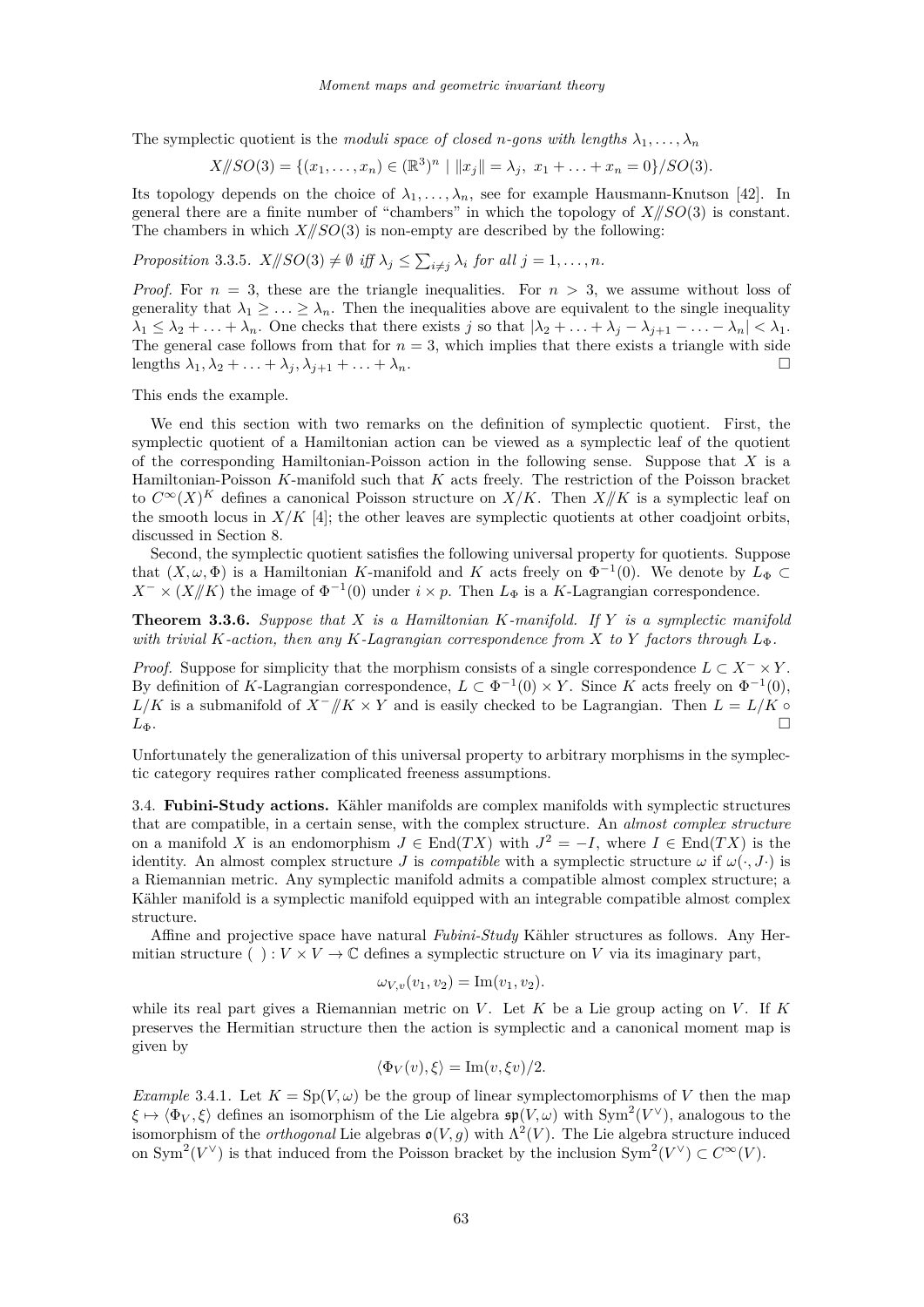#### Chris Woodward

<span id="page-10-0"></span>*Example* 3.4.2*.* Let  $K = S^1$  act on  $V = \mathbb{C}^n$  with weights  $a_1, \ldots, a_n$ . If the Hermitian structure on *V* is the standard one then the moment map on *V* is Hamiltonian with moment map

$$
\Phi(z_1,\ldots,z_n) = \sum_{j=1}^n -a_j |z_j|^2/2
$$

In particular, if *K* acts by scalar multiplication then the moment map is

$$
\Phi(z_1,\ldots,z_n) = -\sum_{j=1}^n |z_j|^2/2.
$$

The canonical symplectic quotient  $V/\!\!/ S^1$  is a point. If we shift the moment map by a scalar,  $\Phi_c = \Phi + c$ , then the symplectic quotient is

$$
V || S^{1} = \left\{ \sum_{j=1}^{n} |z_{j}|^{2} / 2 = c \right\} / S^{1}
$$

which identifies with the projective space  $\mathbb{P}(V)$  of complex lines in *V* via  $V/\!\!/S^1 \to \mathbb{P}(V), [v] \mapsto$  $span(v)$ .

It follows that projective space  $\mathbb{P}(V)$  naturally has a symplectic structure, called the *Fubini-Study* symplectic form  $\omega_{\mathbb{P}(V)}$ . Explicitly this is given as follows: The tangent space to  $\mathbb{P}(V)$  at  $[v], v \in V - \{0\}$  naturally identifies with the Hermitian orthogonal to [*v*]. Then

$$
\omega_{\mathbb{P}(V),[v]}(v_1,v_2)=\frac{\text{Im}(v_1,v_2)}{(v,v)}.
$$

If  $z_1, \ldots, z_n$  are coordinates corresponding to a unitary basis then

$$
\omega_{\mathbb{P}(V),[z]} = \frac{i \sum_{j=1}^n \mathrm{d} z_j \wedge \mathrm{d} \overline{z}_j}{2 \sum_{j=1}^n z_j \overline{z}_j}.
$$

If *K* acts on *V* preserving the Hermitian structure, then it commutes with the action of *S* 1 . The induced action on  $\mathbb{P}(V)$  is also symplectic, and has canonical moment map

$$
\langle \Phi_{\mathbb{P}(V)}([v]), \xi \rangle = \text{Im}(v, \xi v) / (v, v).
$$

Suppose that  $K = S^1$ , and acts on *V* with weights  $a_1, \ldots, a_n \in \mathbb{Z}$ . The action of *K* on  $\mathbb{P}(V)$  is Hamiltonian with moment map

(3.3) 
$$
\Phi_{\mathbb{P}(V)}([z_1,\ldots,z_n]) = \frac{\sum_{j=1}^n -a_j|z_j|^2/2}{\sum_{j=1}^n |z_j|^2/2}.
$$

**Proposition 3.4.3.** *Let K act on V preserving the Hermitian structure. Any smooth invariant subvariety*  $X \subset \mathbb{P}(V)$  *inherits the structure of a Hamiltonian K-manifold from the Fubini-Study Hamiltonian K*-manifold structure on  $\mathbb{P}(V)$ *.* 

*Proof.* It suffices to check that the restriction of  $\omega_{\mathbb{P}(V)}$  to *X* is non-degenerate, which holds since  $\omega_{\mathbb{P}(V)}(v, Jv) > 0$  for  $v \in T_x X, Jv \in T_x X$  since  $T_x X$  is *J*-invariant.

3.5. **Geometric quantization.** The philosophy of geometric quantization played an important role in the development of equivariant symplectic geometry. Unfortunately good quantization schemes exist only for certain classes of Hamiltonian actions.

Suppose that *Q* is a manifold and  $T^{\vee}Q$  its cotangent bundle. One thinks of  $T^{\vee}Q$  as the space of classical states for a particle moving on  $Q$ , with a vector in  $T_q^{\vee}Q$  representing the momentum. In quantum mechanics the state of the system is given by a *quantum wave-function*  $\psi \in L^2(Q)$ , whose norm-square  $|\psi(q)|^2$  represents the probability of finding the particle at position *q*, if its position is measured. The construction of  $L^2(Q)$  from  $T^{\vee}Q$  can be done in two steps: first cut down the number of directions by half, then pass to functions.

One can try to extend this procedure to arbitrary symplectic manifolds  $(X, \omega)$  by axiomatizing this two-step process. A *Lagrangian distribution* resp. *complex Lagrangian distribution* is a subbundle  $P \subset TX$  resp  $TX \otimes_{\mathbb{R}} \mathbb{C}$  such that each fiber  $P_x$  is a Lagrangian subspace of  $T_xX$ resp. complex Lagrangian subspace of  $T_xX \otimes_{\mathbb{R}} \mathbb{C}$ . A *polarization* is a Hermitian line bundle *L*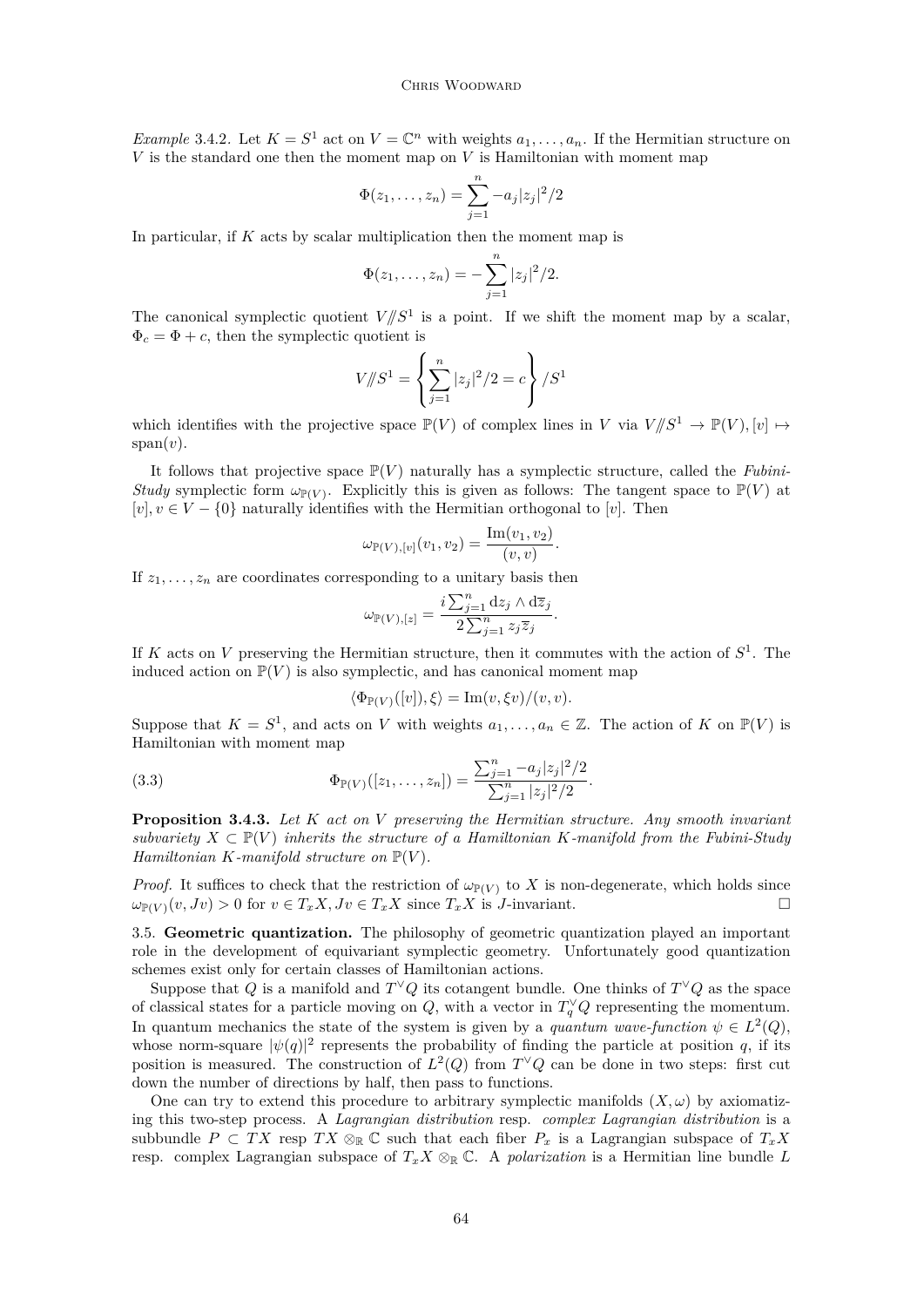<span id="page-11-0"></span>with connection  $\nabla$  such that the curvature of  $\nabla$  is curv $(\nabla) = (2\pi/i)\omega$ . A *quantization datum* resp. *complex quantization datum* consists of a Lagrangian distribution resp. complex Lagrangian distribution together with a polarization. The original literature on geometric quantization uses polarization to refer to the Lagrangian distribution. This conflicts with the use of polarization in the geometric invariant theory literature, which we have adopted. The *geometric quantization* of  $(X, \omega)$  (depending on the choice of  $(P, L, \nabla)$ ) is the vector space of smooth sections of *L* which are covariant constant with respect to  $\nabla$  along *P*:

$$
\mathcal{H}(X,\omega) := \{ \sigma \in \Gamma(L), \nabla_v \sigma = 0 \,\,\forall v \in P \}.
$$

We ignore the problem of defining a Hilbert space structure on  $\mathcal{H}(X,\omega)$ , see [\[35\]](#page-42-0) for more details.

A case for which a good quantization procedure exists is the case that *X* is a compact Kähler Hamiltonian *K*-manifold equipped with polarization  $\mathcal{O}_X(1) \to X$ . A Lagrangian distribution is provided by the antiholomorphic directions on *X*, that is,  $P = T^{0,1}X \subset TX \otimes_{\mathbb{R}} \mathbb{C}$ . Then  $\mathcal{H}(X,\omega) = H^0(X,\mathcal{O}_X(1))$ . In other words, in the language of geometric quantization *holomorphic sections of the polarizing line bundle are quantum states.*

One can now compare the various operations on symplectic manifolds with those on vector spaces:

- **Proposition 3.5.1.** (a) *(Duals) If J is the complex structure for X then* −*J is a compatible complex structure for*  $X^-$ *. If*  $P = T^{0,1}X$  *then*  $\overline{P} = T^{0,1}X^-$ *. Furthermore,*  $\overline{L}$  *with connection* −*α is naturally a polarization for X*−*. Thus* H(*X*−) *is the space of complex-conjugates of sections of L, which is naturally identified with the dual*  $\mathcal{H}(X)$ <sup>*V*</sup> *of*  $\mathcal{H}(X)$ *.* 
	- (b) *(Sums)* If  $X_0, X_1$  are Kähler Hamiltonian *K-manifolds with polarizations, then*  $\mathcal{H}(X_0 \cup$  $X_1$ ) =  $\mathcal{H}(X_0) \oplus \mathcal{H}(X_1)$ .
	- (c) *(Products)* With the same assumptions as in (b),  $\mathcal{H}(X_0 \times X_1) = \mathcal{H}(X_0) \otimes \mathcal{H}(X_1)$ .

*Example* 3.5.2*.* Let  $X = S^2 \cong \mathbb{P}^1$  and  $\omega$  the standard symplectic form. The moment map for the action of  $S^1$  on  $(X, d\omega)$  is has image  $[-d, d]$ . The *d*-th tensor product  $\mathcal{O}_X(d)$  of the hyperplane bundle  $\mathcal{O}_X(1)$  is a polarization of  $(X, d\omega)$ , so that  $\mathcal{H}(X, \omega) = H^0(X, \mathcal{O}_X(d))$  is the space of homogeneous polynomials in two variables of degree d. Note that the weights of  $\mathcal{H}(X,\omega)$  are  ${d, d-2, d-4, \ldots, -d}$ , which are the intersections points of the image  $\Phi(X)$  with the lattice  $d + 2\mathbb{Z} \subset \mathbb{Z}$ . The *SU*(2)-action on *X* induces on  $\mathcal{H}(X)$  the structure of an *SU*(2)-module with highest weight *d*. The product of spheres  $S^2_{\lambda_1} \times \ldots \times S^2_{\lambda_n}$  has quantization the tensor product of  $\text{simple } SU(2) \text{-modules } V_{\lambda_1} \otimes \ldots \otimes V_{\lambda_n}.$ 

Unfortunately (i) quantizing arbitrary morphisms (i.e. Lagrangian correspondences) is quite difficult, even in this case (ii) there is no good geometric quantization scheme for arbitrary symplectic manifolds. The problem of finding good schemes for say, coadjoint orbits of real Lie groups or moduli spaces of flat connections have vast literatures attached to them.

The reader may notice that we have not said anything yet about the behavior of the quantum state spaces under the symplectic quotient construction. We take this up in Section [5.](#page-14-0)

## 4. Geometric invariant theory

In this section we review Mumford's geometric invariant theory [\[74\]](#page-43-0), see also Brion's review in this volume or the reviews by Newstead [\[78\]](#page-43-0) or Schmitt [\[85\]](#page-43-0). For connections to moduli problems see Newstead [\[77\]](#page-43-0).

4.1. **Algebraic group actions and quotients.** Let *G* be a complex linear algebraic group. *G* is called *reductive* iff every *G*-module splits into simple *G*-modules, or equivalently, if *G* is the complexification of a compact Lie group *K*. A *Borel subgroup* of a reductive group *G* is a maximal closed connected solvable subgroup  $B \subset G$ . The set of Borel subgroups is in bijection with set of right cosets  $G/B$ , called the *generalized flag variety* for *G*, via the map  $gB \mapsto gBg^{-1}$ . A subgroup  $P \subset G$  is *parabolic* iff  $G/P$  is complete iff P contains a Borel subgroup. The quotient  $G/P$  is called a *generalized partial flag variety*. Let *T* be a maximal torus of *G* (for example, the complexification of a maximal torus of the maximal compact subgroup, which was also somewhat confusingly called *T*.) We denote by  $W = N(T)/T$  the Weyl group of *T*. The action of *T* on the Lie algebra g induces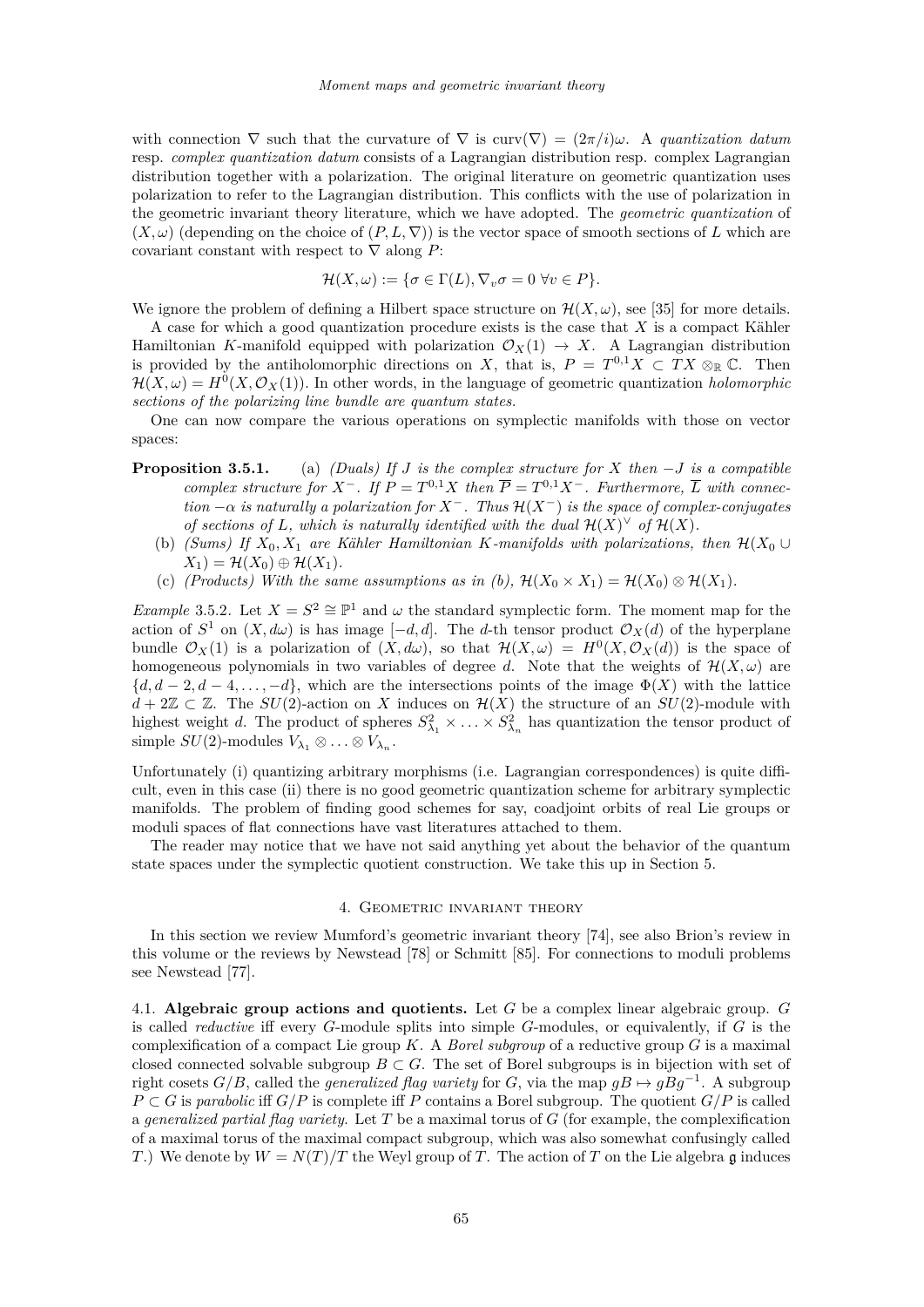<span id="page-12-0"></span>a *root space decomposition*

$$
\mathfrak{g}=\mathfrak{t}\oplus\bigoplus_{\alpha\in\mathcal{R}(\mathfrak{g})}\mathfrak{g}_{\alpha}
$$

where *T* acts trivially on t and on  $\mathfrak{g}_{\alpha}$  by  $t\xi = t^{\alpha}\xi$ , and  $\mathcal{R}(\mathfrak{g}) \subset \Lambda^{\vee}$  is the set of roots of  $\mathfrak{g}$ . Given a choice of positive Weyl chamber let  $B^{\pm}$  be the Borel subgroups whose Lie algebras contain the positive resp. negative root spaces of  $\mathfrak{g}$ . Each  $\lambda \in \mathfrak{t}^{\vee}$  determines *standard parabolic subgroups*  $P_{\lambda}^{\pm}$ with Lie algebra  $\mathfrak{p}_{\lambda}^{\pm} = \mathfrak{b}^{\pm} + \bigoplus_{\langle h_{\alpha}, \lambda \rangle = 0} \mathfrak{g}_{\alpha}$ , where  $h_{\alpha} \in \mathfrak{t}$  is the coroot corresponding to  $\alpha \in \mathfrak{t}^{\vee}$ . Any parabolic subgroup (in particular, any Borel) is conjugate to a standard parabolic subgroup.

An *action* of *G* on a variety *X* is a morphism  $G \times X \to X$  such that  $g_1(g_2x) = (g_1g_2)x$  and  $ex = x$ , for all  $g_1, g_2 \in G, x \in X$ . A variety *X* equipped with a *G*-action is called a *G*-variety. An *(étale) slice* for the action of *G* at  $x \in X$  is an affine subvariety  $V \subset X$  and a *G*-morphism  $G \times_{G_{\pi}} V \to X$  that is an isomorphism (étale morphism) onto a neighborhood of *X*. In contrast with the case of compact group actions, reductive group actions do not in general have slices. Luna's slice theorem [\[68\]](#page-43-0) asserts that any *closed* orbit of an action of a reductive group on an affine variety has an étale slice. A *categorical quotient* of *X* by *G* is a pair  $(Y, \pi)$  where *Y* is a variety and  $\pi : X \to Y$  is a *G*-invariant morphism that satisfies the universal property for quotients: if  $f : X \to Z$  is a *G*-invariant morphism then *f* factors uniquely through *Y*. A *good quotient* of *X* is a pair  $(Y, \pi)$  where

- (a)  $\pi: X \to Y$  is *G*-invariant, affine, surjective,
- (b) if  $U \subset Y$  is open then  $\mathcal{O}_Y(U) \to \mathcal{O}_X(\pi^{-1}(U))^G$  is an isomorphism
- (c) If  $W_1, W_2$  are disjoint closed *G*-invariant subsets of *X* then  $\pi(W_1), \pi(W_2)$  are disjoint closed subsets of *x*.

A good quotient is automatically a categorical quotient. A *geometric quotient* is a good quotient that separates orbits.

If *G* is connected reductive then the generalized flag variety  $X = G/B^-$  has a canonical decomposition into *Bruhat cells*

(4.1) 
$$
X = \bigcup_{w \in W} X_w, \quad X_w := BwB^{-}/B^{-}
$$

and *opposite Bruhat cells*

(4.2) 
$$
X = \bigcup_{w \in W} Y_w, \quad Y_w := B^- w B^- / B^-.
$$

The codimension resp. dimensions are given by

 $\operatorname{codim}(X_w) = l(w), \quad \dim(Y_w) = l(w)$ 

where  $l(w)$  is the minimal number of simple reflections in a decomposition of  $w$ . We denote by  $x_w = wB^-/B^- = X_w \cap Y_w$  the unique *T*-fixed point in  $X_w$  resp.  $Y_w$ . There is a similar decomposition of any generalized flag variety  $X = G/P_{\lambda}^-$  into cells  $X_{[w]}$  indexed by  $[w] \in W/W_{\lambda}$ .

In the special case  $G = GL(r)$ , the Weyl group *W* is naturally identified with the symmetric group and  $B^{\pm}$  are the groups of invertible upper resp. lower triangular matrices. We identify  $\mathfrak{k} \to \mathfrak{k}^\vee$ ; if  $\lambda = \text{diag } i(1,\ldots,1,0,\ldots,0)$  has rank *s* then  $P_\lambda$  is the group of matrices preserving the subspace  $\mathbb{C}^s \oplus 0 \subset \mathbb{C}^r$ . The quotient  $X = G/P_\lambda$  is isomorphic to the Grassmannian  $G(s,r)$  of *s*-dimensional subspaces of  $\mathbb{C}^r$ . The quotient  $W/W_\lambda$  is natural identified with the set of subsets *I* ⊂ {1,...,*r*} of size *s* via the map  $w \mapsto w\{1, \ldots, s\}$ . Let  $F_1 \subset F_2 \subset \ldots \subset F_r = \mathbb{C}^r$  be the standard flag in C *r* . Then the opposite Bruhat cell *Y<sup>I</sup>* has closure the *Schubert variety*

(4.3) 
$$
\overline{Y}_I = \{ E \in G(s,r), \dim(E \cap F_{i_j}) \geq j, j = 1,\ldots, s \}.
$$

4.2. **Stability conditions.** Let *G* be a complex reductive group and *X* a *G*-variety. A *polarization* of *X* is an ample *G*-line bundle  $\mathcal{O}_X(1) \to X$ . Its *d*-th tensor power is denoted  $\mathcal{O}_X(d)$ . Let

$$
R(X) = \bigoplus_{d \ge 0} H^0(X, \mathcal{O}_X(d)).
$$

The action of *X* induces an action on  $R(X)$  by pull-back. We denote by  $R(X)^G \subset R(X)$  the subring of invariants, and by  $R(X)_{>0}^G$  the part of  $R(X)^G$  of positive degree.

**Definition 4.2.1.** A point  $x \in X$  is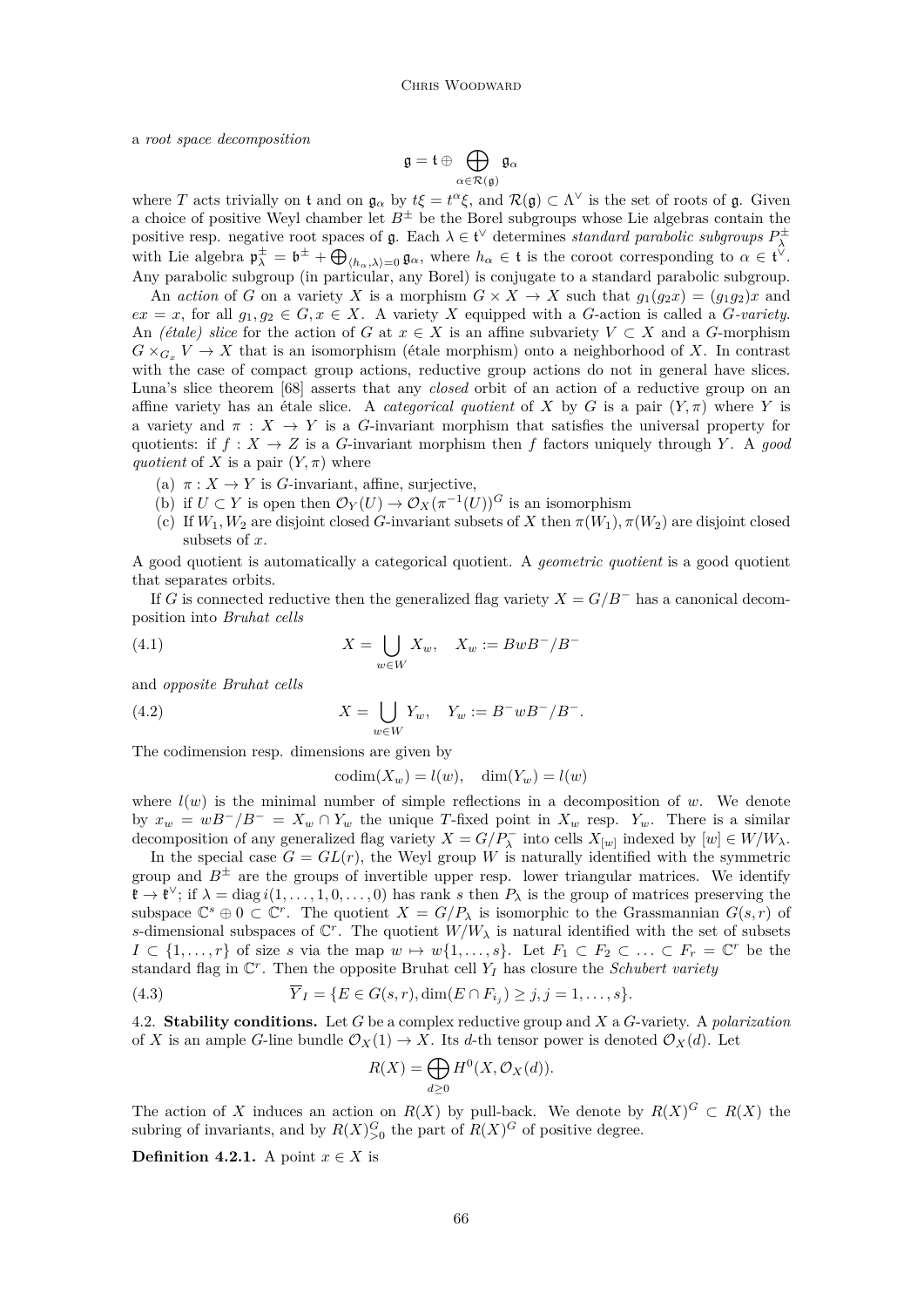- <span id="page-13-0"></span>(a) *semistable* if  $s(x) \neq 0$  for some  $s \in R(X)_{>0}^G$ ;
- (b) *polystable* if *x* is semistable and  $Gx \subset X^{\text{ss}}$  is closed;
- (c) *stable* if *x* is polystable and has finite stabilizer;
- (d) *unstable* if *x* is not semistable.

*Example* 4.2.2. Suppose that  $G = \mathbb{C}^*$  acts on  $\mathbb{P}^2$  by  $g[z_0, z_1, z_2] = [g^{-1}z_0, z_1, gz_2]$ . Then  $R(X)_d$  is spanned by  $z_0^{d_0} z_1^{d_1} z_2^{d_2}$  with  $d_0 + d_1 + d_2 = d$ , which has weight  $d_0 - d_2$  under  $\mathbb{C}^*$ . Thus the invariant sections have  $d_0 = d_2$ . One sees easily that *x* is

- (a) semistable iff  $x \neq [1, 0, 0]$ ,  $[0, 0, 1]$
- (b) polystable iff  $x \in \{ [0, 1, 0] \} \cup \{ [z_0, z_1, z_2] | z_0 z_2 \neq 0 \}$
- (c) stable iff  $x \in \{[z_0, z_1, z_2] | z_0 z_2 \neq 0\}$

Let  $X^{\text{ss}}$  resp.  $X^{\text{ps}}$  resp.  $X^{\text{ss}}$  resp.  $X^{\text{us}}$  denote the semistable resp. polystable resp. stable resp. unstable locus. We will need the following alternative characterizations of poly resp. semistability, see Mumford [\[74\]](#page-43-0) or Brion's lectures in this volume:

**Lemma 4.2.3.** *Let*  $X \subset \mathbb{P}(V)$  *be a G*-variety. A point  $x \in X$  is polystable (resp. semistable) iff *the orbit of any lift v in V is closed (resp. does not contain* 0*).*

Define an equivalence relation on orbits as follows:

**Definition 4.2.4.** *Orbit-equivalence* is the equivalence relation on  $X^{\text{ss}}$  defined by  $x_0 \sim x_1$  iff  $\overline{Gx_0} \cap \overline{Gx_1} \cap X^{\text{ss}} \neq \emptyset.$ 

Transitivity of this relation follows from:

**Proposition 4.2.5.** *(see* [\[74\]](#page-43-0)*)* The closure  $\overline{Gx}$  of any semistable x contains a unique polystable *orbit. Hence two orbits*  $Gx_0$ ,  $Gx_1$  *are orbit-equivalent iff their closures contain the same polystable orbit.*

See Theorem [5.4.9](#page-19-0) for an analytic proof. The following can be considered the main result of geometric invariant theory [\[74\]](#page-43-0):

**Theorem 4.2.6** (Mumford). Let X be a projective G-variety equipped with polarization  $\mathcal{O}_X(1)$ .

- (a) *There exists a categorical quotient*  $\pi : X^{\text{ss}} \to X/\!\!/G$ *.*
- (b)  $\pi(X^s) \subset X/\!\!/ G$  *is open and*  $\pi|X^s: X^s \to \pi(X^s)$  *is a geometric quotient.*
- (c) *The topological space underlying X//G is the space of orbits modulo the orbit-closure relation*  $X^{\rm ss}/\sim$  .
- (d)  $X/\!\!/ G$  *is isomorphic to the projective variety with coordinate ring*  $R(X)^G$ .

Some authors prefer to write  $X^{ss}/\mathcal{G}$  for the geometric invariant theory quotient, while we drop the superscript from the notation.

4.3. **The Hilbert-Mumford criterion.** Mumford [\[74\]](#page-43-0), based on previous work of Hilbert for the case of the special linear group acting on projective space, gave a method for explicitly identifying the semistable loci:

**Theorem 4.3.1.** *(Hilbert-Mumford criterion) Let*  $X$  *be a polarized projective*  $G$ *-variety.*  $x \in X$ *is semistable iff x is semistable for all one-parameter subgroups*  $\mathbb{C}^* \to G$ *.* 

One direction of the Hilbert-Mumford criterion is trivial: Let *X* be a polarized *G*-variety. Suppose that *x* is *G*-semistable, so that there exists  $s \in R(X)_{\geq 0}^G$  with  $s(x) \neq 0$ . Then *s* is also invariant for any one-parameter subgroup, hence *x* is semistable for any one-parameter subgroup. The other direction is somewhat harder; the proof given in Mumford [\[74\]](#page-43-0) uses an algebraic theorem of Iwahori. We will give an alternative analytic proof using the Kempf-Ness function in Section [7.2.](#page-27-0) The following is a fundamental example:

*Example* 4.3.2. Let  $X = (\mathbb{P}^1)^n$  and  $\mathcal{O}_X(1) = \mathcal{O}_{\mathbb{P}^1}(1)^{\boxtimes n}$  the *n*-fold exterior tensor product. The group  $G = SL(2, \mathbb{C})$  acts diagonally on X. We wish to show

- (a)  $X^{ss} = \{(x_1, \ldots, x_n) \in (\mathbb{P}^1)^n, \text{ at most } n/2 \text{ points equal}\}.$
- (b)  $X^s = \{(x_1, \ldots, x_n) \in (\mathbb{P}^1)^n, \text{ less than } n/2 \text{ points equal}\}.$
- (c)  $X^{ps} X^s = \{(x_1, \ldots, x_n) \in X^{ss}, \#\{x_1, \ldots, x_n\} = 2\}.$  In other words,  $n/2$  are equal and the other  $n/2$  are also equal.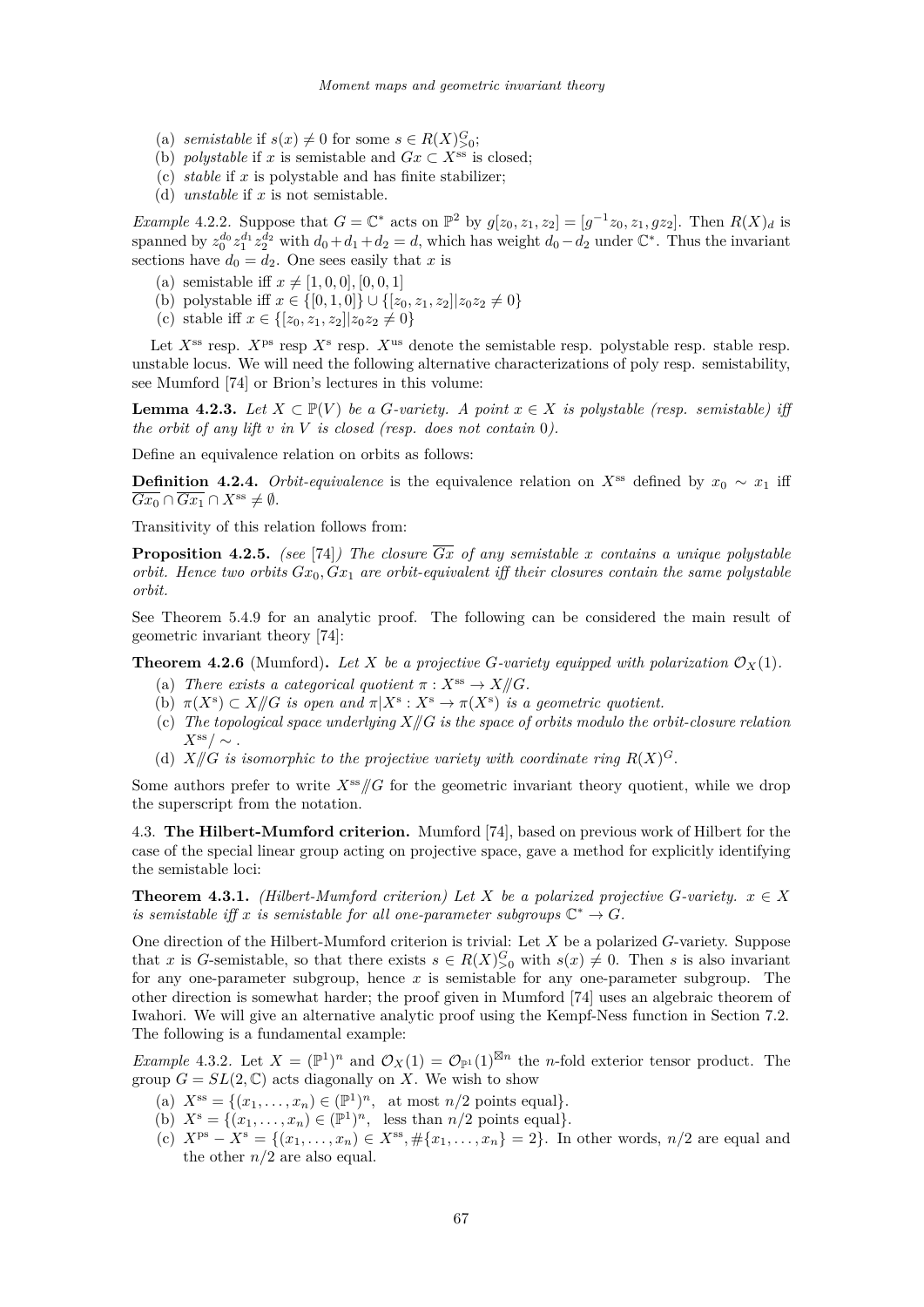#### CHRIS WOODWARD

<span id="page-14-0"></span>Indeed, if  $z_j$ ,  $w_j$  are the coordinates on the *j*-factor then  $H^0(\mathcal{O}_X(d))$  is spanned by  $z_1^{d_1}w_1^{d-d_1}\ldots z_n^{d_n}w_n^{d-d_n}$ where  $d_j \in [0, d], j = 1, \ldots, n$ . If  $\mathbb{C}^* \subset G$  is the standard maximal torus given by  $g \mapsto \text{diag}(g, g^{-1})$ then  $H^0(\mathcal{O}_X(d))^{C^*}$  is spanned by the polynomials  $z_1^{d_1}w_1^{d-d_1}\ldots z_n^{d_n}w_n^{d-d_n}$  with  $\sum_{j=1}^nd_j=\sum_{j=1}^nd_j$  $d_j$ , that is,  $\sum (d_j/d) = n/2$ . Since  $d_j/d \in [0,1]$ , this means that at least  $n/2$  of the  $d_j$ 's are nonzero. Thus  $(\overline{[z_1, w_1]}, \ldots, \overline{[z_n, w_n]})$  is  $\mathbb{C}^*$ -semistable iff at most  $n/2$   $z_j$ 's and at most  $n/2$   $w_j$ 's equal zero. Repeating the same for an arbitrary one-parameter subgroup (or equivalently, basis for  $\mathbb{C}^2$ ) proves the claim.

*Example* 4.3.3. More generally, suppose that  $X = (\mathbb{P}^1)^n$  is equipped with the polarization  $\mathcal{O}_X(1) :=$  $\boxtimes_{i=1}^n \mathcal{O}_{\mathbb{P}^1}(\lambda_i)$  for some positive integers  $\lambda_1, \ldots, \lambda_n$ . Then  $x = (x_1, \ldots, x_n)$  is semistable iff for all  $x \in \mathbb{P}^1$ ,

$$
\sum_{x_j=x}\lambda_j\leq \sum_{x_j\neq x}\lambda_j.
$$

For future use we mention the following equivalent form of the Hilbert-Mumford criterion and Lemma [4.2.3:](#page-13-0)

**Corollary 4.3.4.** *Let G be a reductive group acting linearly on a finite dimensional vector space V*. For any  $v \in V$ ,  $\overline{Gv}$  contains 0, if and only if  $\overline{C^*v}$  contains 0 for some one-parameter subgroup  $\mathbb{C}^* \subset G$ .

*Remark* 4.3.5*.* The statement of the corollary does not hold for arbitrary (that is, not linear) actions resp. arbitrary points. An example I learned from Brion: Let  $X = \mathbb{P}(S^3(\mathbb{C}^2) \oplus \mathbb{C})$  with the action induced from the action of  $SL(2,\mathbb{C})$  on  $\mathbb{C}^2$  and the trivial action on  $\mathbb{C}$ . Identifying  $S^3(\mathbb{C}^2)$ with homogeneous polynomials in two variables  $u, v$ , one sees that the orbit of  $[u^2v, 1]$  contains the orbit of  $[u^3, 1]$  in its closure. The stabilizer of  $[u^3, 1]$  is a maximal unipotent subgroup of  $SL(2, \mathbb{C})$ and so does not contain a copy of  $\mathbb{C}^*$ . Thus  $[u^3, 1]$  cannot be contained in the closure of an orbit of a one-parameter subgroup. On the other hand, the lemma is true for arbitrary actions of abelian groups, as follows from, for example, Atiyah Theorem' [8.2.1](#page-30-0) below.

### 5. The Kempf-Ness theorem

The material in this section is contained in the original paper of Kempf-Ness [\[52\]](#page-42-0), the book of Mumford-Fogarty-Kirwan [\[74\]](#page-43-0), and the paper of Guillemin-Sternberg [\[33\]](#page-42-0). The notes of Thomas [\[96\]](#page-44-0) also describe the Kempf-Ness theorem with many examples.

5.1. **Complexification of Lie groups and their actions.** We begin with some basic remarks on the relation between complex and compact group actions. Any compact Lie group *K* admits a *complexification G*, a complex reductive Lie group *G* containing *K* as a maximal compact real subgroup, and whose Lie algebra g is equal to  $\mathfrak{k} \oplus \mathfrak{i} \mathfrak{k}$ . The complexification *G* satisfies the universal property that any Lie group homomorphism from *K* to a complex Lie group *H* extends to a complex Lie group homomorphism from *G*. The complexification *G* admits a *Cartan decomposition*: a diffeomorphism (see Helgason [\[45,](#page-42-0) VI.1.1])

(5.1) 
$$
K \times \mathfrak{k} \to G, \quad (k, \xi) \mapsto k \exp(i\xi).
$$

If *X* is a compact complex manifold then the group  $Aut(X)$  of automorphisms is a complex Lie group, with Lie algebra given by the space  $H^0(X, TX)$  of holomorphic vector fields on X, see for example Akhiezer [\[3\]](#page-41-0). Any action of a compact group *K* therefore extends to the complexification *G*.

By a *Kähler Hamiltonian K-manifold* we mean a compact Hamiltonian *K*-manifold equipped with an integrable *K*-invariant complex structure. If *X* is compact then the *K*-action automatically extends to a *G*-action preserving the complex structure but not the symplectic structure. By the Kodaira embedding theorem, if the symplectic form is rational then a compact Kähler Hamiltonian *K*-manifold is isomorphic as a complex *G*-manifold to a smooth complex algebraic *G*-variety. However, the symplectic form may not be the pull-back of the Fubini-Study form under any holomorphic embedding of *X*, see for example Tian [\[97\]](#page-44-0). The generating vector fields for  $\xi \in \mathfrak{k}$  are the Hamiltonian flows corresponding to the moment map components  $\langle \Phi, \xi \rangle$ , while the generating vectors fields for  $i\xi, \xi \in \mathfrak{k}$  are the *gradient flows* corresponding to  $\langle \Phi, \xi \rangle$ . In particular, for any  $x \in X, \xi \in \mathfrak{k}$ , the trajectory  $\exp(it\xi)x$  converges to a point  $x_{\infty} \in X$  with  $\xi_X(x_{\infty}) = 0$ . Furthermore,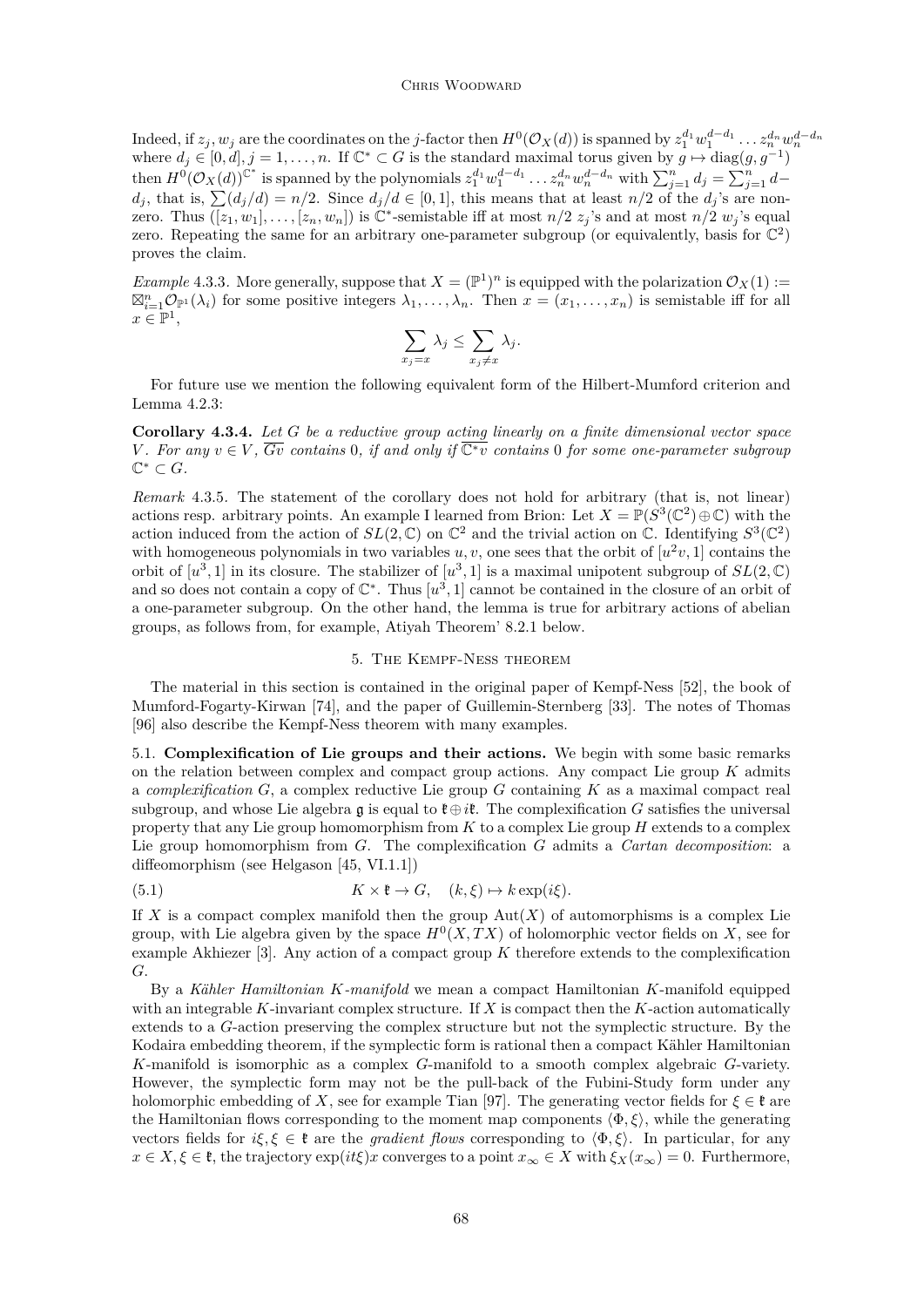<span id="page-15-0"></span>since  $\langle \Phi, \xi \rangle$  is a Morse function by Lemma [3.2.9,](#page-7-0) this convergence is *exponentially fast* in *t*; the exponential nature of convergence will be used later.

The example of flag varieties will be particularly important later and we briefly describe these actions from the algebraic and symplectic points of view. Let *V* be a finite dimensional vector space. A *partial flag* in *V* is a filtration  $F = (F_1 \subset F_2 \subset \ldots \subset F_m \subset V)$ . The *type* of *F* is the sequence of dimensions  $\dim(F_1) < \dim(F_2) < \ldots < \dim(F_m)$ . Given a sequence  $t = (t_1 < \ldots < t_m) \in \mathbb{Z}^m$ we let  $F\left(t, V\right)$  denote the set of partial flags of type *t*. The general linear group  $GL(V)$  acts transitively on  $Fl(t, V)$  with stabilizer the parabolic subgroup of transformations preserving the filtration. A  $GL(V)$ -equivariant canonical projective embedding of  $Fl(t, V)$  is given by choosing a basis  $v_1, \ldots, v_n$  so that  $v_1, \ldots, v_{t_j}$  is a basis for  $F_j$  for each  $j = 1, \ldots, m$ , and mapping

$$
\mathrm{Fl}(t, V) \to \prod_{j=1}^m \mathbb{P}(\Lambda^{t_j} V), \quad F \mapsto \prod_{j=1}^m \Lambda_{k=1}^{t_j} v_k.
$$

Given a Hermitian metric on *V* , any partial flag induces a Hermitian splitting

$$
V = F_1 \oplus (F_2 \cap F_1^{\perp}) \oplus (F_3 \cap F_2^{\perp}) \dots \cap (F_m \cap F_{m-1}^{\perp})
$$

and such splittings are in one-to-one correspondence with flags. Given real numbers  $\lambda_1 > \ldots > \lambda_m$ the flag defines a skew-Hermitian operator acting by  $i\lambda_j$  on  $F_j \cap F_{j-1}^{\perp}$ . Conversely, any such Hermitian operator determines a splitting via its eigenspace decomposition. The unitary group  $K = U(V)$  acts transitively on the space of such matrices, which form an orbit of the action of K on the Lie algebra  $\mathfrak{k}$ . Now  $\mathfrak{k}$  may be identified with its dual via any invariant inner product, so one sees that  $F1(t, V)$  is naturally identified with the coadjoint orbit  $K\lambda$  of  $\lambda$ , identified with an element of  $\mathfrak{k}^{\vee}$  via the inclusion  $\mathfrak{t} \to \mathfrak{k}$  and an identification  $\mathfrak{k} \to \mathfrak{k}^{\vee}$ . Given a generic  $\xi \in \mathfrak{t}_{+}$ , the stable resp. unstable manifolds of the Morse function  $\langle \Phi, \xi \rangle$  are the Bruhat resp. opposite Bruhat cells of  $(4.1)$  resp.  $(4.2)$ .

5.2. **Statement and proof.** The Kempf-Ness theorem states the equivalence of the symplectic and geometric invariant theory quotients; the affine case is treated in [\[52\]](#page-42-0) and the projective case is similar (Theorem 8.3 in [\[74\]](#page-43-0)).

**Theorem 5.2.1.** *Let K be a compact group and G its complexification. Let V be a G-module equipped with a K-invariant Hermitian structure. Let*  $X \subset \mathbb{P}(V)$  *be a smooth projective G-variety*,  $\text{and } \Phi: X \to \mathfrak{k}^\vee$  the Fubini-Study moment map. Then  $\Phi^{-1}(0) \subseteq X^{\text{ps}}$  and the inclusion induces a *homeomorphism*  $X/\!\!/K \to X/\!\!/G$ *.* 

The proof uses the properties of a *Kempf-Ness function* for each  $v \in V - \{0\}$ :

$$
\psi_v: \mathfrak{k} \to \mathbb{R}, \quad \xi \mapsto \log \|\exp(i\xi)v\|^2/2.
$$

The Kempf-Ness function determines the norm of all vectors in the orbit of *v*, by the Cartan decomposition [\(5.1\)](#page-14-0) and *K*-invariance of the metric. The Kempf-Ness function can be viewed as the integral of the moment map in the following sense:

**Lemma 5.2.2.** *For all*  $v \in V$  *and*  $\lambda, \xi \in \mathfrak{k}$  *we have*  $\partial_{\lambda} \psi_v(\xi) = 2 \langle \Phi(\exp(i\xi)[v]), \lambda \rangle$ *.* 

*Proof.* The proof uses the explicit formula for the Fubini-Study moment map

$$
\partial_{\lambda} \psi_{v}(\xi) = \frac{d}{dt}|_{t=0} \log ||\exp(i(\xi + t\lambda))||^{2}/2
$$

$$
= \frac{(i\lambda \exp(i\xi)v, \exp(i\xi)v)}{(\exp(i\xi)v, \exp(i\xi)v)}
$$

$$
= 2\langle \Phi(\exp i\xi)[v], \lambda \rangle
$$

 $\Box$ 

**Corollary 5.2.3.** For any  $v \in V$ ,  $\psi_v$  is a convex function with critical points given by the zeros of *the map*  $\xi \mapsto \Phi(\exp(i\xi)[v])$ . The second derivatives  $\partial_{\xi}^{2}\psi_{v}$  are strictly positive on  $\mathfrak{k} - \mathfrak{k}_{x}$ . For  $\xi \in \mathfrak{k}_{x}$ *the function*  $\psi_v$  *is the linear function given by*  $\psi_v(\xi) = \psi_v(0) + 2\langle \Phi(x), \xi \rangle$ *.*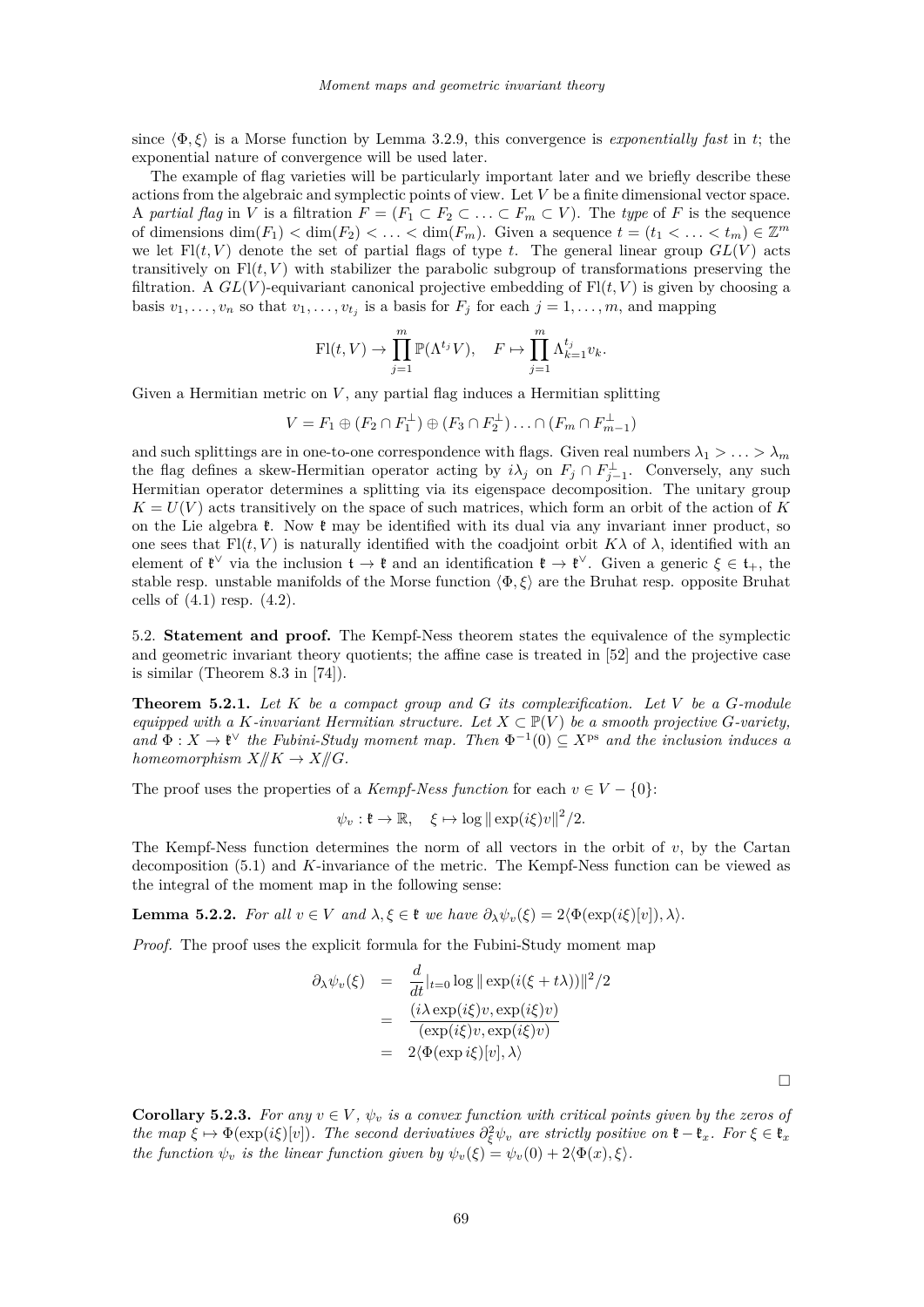<span id="page-16-0"></span>*Proof.* For  $\lambda, \nu \in \mathfrak{k}$  we have

$$
\partial_{\nu}\partial_{\lambda}\psi_{v}(\xi) = 2\langle L_{J\nu_{X}}\Phi(\exp(i\xi)[v]), \lambda \rangle
$$
  
= 
$$
(\omega(\lambda_{X}, J\nu_{X}))(\exp(i\xi)[v])
$$
  
= 
$$
(g(\lambda_{X}, \nu_{X}))((\exp i\xi)[v])
$$

which is positive semidefinite since *g* is a Riemannian metric. By Lemma [5.2.2,](#page-15-0) the critical points correspond to zeroes of  $\Phi$ . The formula for  $\xi \in \mathfrak{k}_x$  is immediate from the previous lemma.

If  $\psi_v$  is strictly convex (that is, has trivial infinitesimal stabilizer) and has a critical point, then it has a unique global minimum. The following lemma characterizes for which *v* minima of  $\psi_v$ exist:

**Lemma 5.2.4.** *Let*  $v \in V - \{0\}$  *and*  $x = [v] \in \mathbb{P}(V)$ *.* 

(a)  $\psi_v$  *attains a minimum iff x is polystable.* 

(b)  $\psi_v$  *is bounded from below iff x is semistable.* 

*Proof.* (a) Recall from [4.2.3](#page-13-0) that *x* is polystable iff *Gv* is closed. Suppose *Gv* is closed. Let  $\xi_j$  be a minimizing sequence for  $\psi_v$ . Then  $\exp(i\xi_j)v$  converges to  $k \exp(i\xi)v$  for some  $k \in K, \xi \in \mathfrak{k}$ , since  $Gv$ is closed, and  $\xi$  must be a global minimum of  $\psi_v$ . Conversely, suppose that  $\psi_v$  attains a minimum. Necessarily  $\langle \Phi(x), \xi \rangle = 0$  for all  $\xi \in \mathfrak{k}_x$  since otherwise there exists  $\xi_j \in \mathfrak{k}_x$  with  $\psi_v(\xi_j) \to -\infty$ , using Corollary [5.2.3;](#page-15-0) this would contradict the existence of a minimum. Let  $\xi_j \in \mathfrak{k}, k_j \in K$  be a sequence with the property that  $k_j \exp(i\xi_j)v$  converges in *V*. Using compactness of  $\tilde{K}$ , we may assume after passing to a subsequence that  $k_j$  converges, so that  $\exp(i\xi_j)v$  converges as well. Write  $\xi_j = \xi_j^0 + \xi_j^1$  for some sequences  $\xi_j^0 \in \mathfrak{k}_x, \xi_j^1 \in \mathfrak{k}_x^\perp$ . Then

$$
\exp(i\xi_j)v = \exp(i(\xi_j^0 + \xi_j^1))v = (\mathrm{Ad}(\exp(i\xi_j^0))\exp(i\xi_j^1))\exp(i\xi_j^0)v
$$
  
\n
$$
= \exp(\mathrm{Ad}(\exp(i\xi_j^0))i\xi_j^1)\exp(i\langle\Phi(x),\xi_j^0\rangle)v
$$
  
\n
$$
= \exp(\mathrm{Ad}(\exp(i\xi_j^0))i\xi_j^1)v.
$$

Since  $\psi_v$  is strictly convex on  $\mathfrak{k}_x^{\perp}$ , we must have  $\|\operatorname{Ad}(\exp(i\xi_j^0))\xi_j^1\|$  bounded and so  $\operatorname{Ad}(\exp(i\xi_j^0))\xi_j^1$ converges to some  $\xi_{\infty} \in \mathfrak{k}_x$  with  $\exp(i\xi_j)v \to \exp(i\xi_{\infty})v$ . This proves that *Gv* is closed. (b) If  $\psi_v$  is bounded from below, then any minimizing sequence  $\xi_j$  has  $\exp(i\xi_j)x$  converging to a critical point of  $\psi$ , which is necessarily a zero of  $\Phi$ . Hence *Gx* contains a polystable orbit in its closure and is therefore semistable. If  $\psi_v$  is not bounded from below, then *Gv* contains 0 and so *x* is unstable, see Lemma [4.2.3.](#page-13-0)

**Corollary 5.2.5.**  $X^{ps} = G\Phi^{-1}(0)$ *.* 

*Proof.* By Lemmas 5.2.4, [5.2.3,](#page-15-0) [4.2.3.](#page-13-0) ■

*Proof of the Kempf-Ness theorem [5.2.1.](#page-15-0)* Consider the inclusion

$$
i/K: \Phi^{-1}(0)/K \to X^{\text{ps}}/G \cong X/\hspace{-3pt}/ G.
$$

First note that  $i/K$  is injective: Suppose that  $x_0, x_1 \in \Phi^{-1}(0)$  are such that  $Gx_0 = Gx_1$ . Since  $G = K \exp(\mathfrak{k})$  by [\(5.1\)](#page-14-0), we have  $\exp(i\xi)x_1 = kx_0$  for some  $\xi \in \mathfrak{k}, k \in K$ . Choose a lift *v* of *x*<sub>1</sub>. Then both  $0, \xi$  are critical points of  $\psi_v$ , and since  $\psi_v$  is convex this implies  $\xi \in \mathfrak{k}_{x_1}$  and so  $Kx_0 = Kx_1$ . Next note that  $i/K$  is surjective by Corollary 5.2.5. Finally  $i/K$  is a homeomorphism: Any bijection from a Hausdorff space to a compact space is a homeomorphism. (Alternative, the gradient flow of the norm-square of the moment map discussed in Section [7](#page-25-0) defines a continuous inverse to  $i/K$ .)

*Remark* 5.2.6*.* Let *X* be a compact Kähler Hamiltonian *K*-manifold. An analog of the Kempf-Ness function may be obtained by integrating the one-form given by the moment map: Define  $\alpha \in \Omega^1(\mathfrak{k})$ ,  $\alpha_{x,\lambda}(\xi) = \langle \Phi(\exp(i\lambda)x), \xi \rangle$ . Then anti-symmetry of  $\omega$  implies that  $\alpha$  is closed, hence exact by the Poincaré lemma, hence  $\alpha_x = d\psi_x$  for some  $\psi_x : \mathfrak{k} \to \mathbb{R}$ . Equivariance of  $\Phi$  implies that  $\alpha_{kx} = \alpha_x$ , so that  $\psi_{kx} = \psi_x$ . Say that a point  $x \in X$  is *polystable* iff  $\psi_x$  attains a minimum, *semistable* if  $\psi_x$  is bounded from below. With these definitions the following Kähler analog of the Kempf-Ness theorem holds, c.f. Mundet [\[50\]](#page-42-0), Heinzner-Loose [\[43\]](#page-42-0), Heinzner-Huckleberry [\[44\]](#page-42-0), Bruasse-Teleman [\[20\]](#page-41-0), Teleman [\[94\]](#page-44-0): Let  $X/\!\!/ G$  be the quotient of the semistable locus by the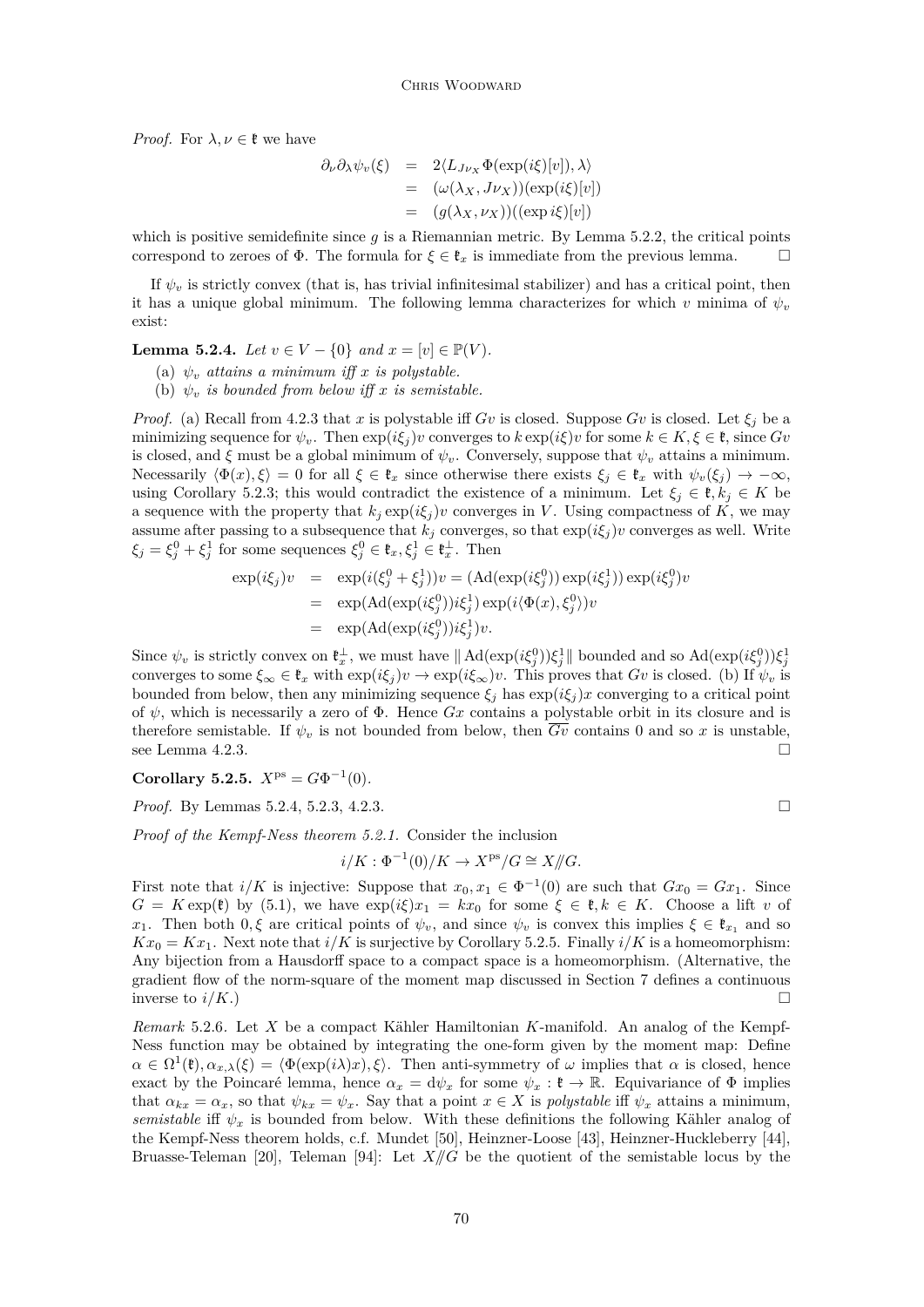orbit closure equivalence relation. Then the same arguments show that  $\Phi^{-1}(0)$  is contained in the semistable locus and the inclusion induces a homeomorphism  $X/\!\!/K \to X/\!\!/G$ .

We will return to a more complete discussion of the Kempf-Ness function later. We illustrate the theorem with the *Clebsch-Gordan* theory of existence of invariants in tensor products of representations of  $G = SL(2, \mathbb{C})$ . The weight lattice  $\Lambda^{\vee}$  for *G* is naturally identified with the set  $\mathbb{Z}/2$  of non-negative half-integers and for any  $\lambda \in \Lambda^{\vee}, \lambda \geq 0$  we denote by  $V_{\lambda}$  the corresponding simple *G*-module. (The identification with half integers is more natural than the identification with integers since the canonical inner product on the Lie algebra, defined by the trace in the with integers since the canonical inner product on the Lie algebra, defined by the trace in the standard representation, assigns length  $\sqrt{2}$  to the highest root.) Given  $\lambda_1, \ldots, \lambda_n$  we ask whether  $V_{\lambda_1} \otimes \ldots \otimes V_{\lambda_n}$  contains an invariant vector. Now  $H^0(\mathbb{P}^1, \mathcal{O}_{\mathbb{P}^1}(d)) \cong V_{d/2}$  and so  $R(\mathbb{P}^1) = \bigoplus_{\lambda} V_{\lambda}$ . If we equip  $X = (\mathbb{P}^1)^n$  with the ample line bundle  $\mathcal{O}_X(1) := \boxtimes_{j=1}^n \mathcal{O}_{\mathbb{P}^1}(\lambda_j)$  then

$$
R(X) = \bigoplus_{d \geq 0} \bigotimes_{j=1}^n H^0(\mathcal{O}_{\mathbb{P}^1}(d\lambda_j)) = \bigoplus_{d \geq 0} \bigotimes_{j=1}^n V_{d\lambda_j}.
$$

So

$$
R(X/\!\!/G) = R(X)^G = (\bigoplus_{d \geq 0} \bigotimes_{j=1}^n V_{d\lambda_j})^G.
$$

This is non-zero if and only if *X//G* is empty. The Kempf-Ness Theorem [5.2.1](#page-15-0) gives  $X/\!\!/ G \cong X/\!\!/ K \cong X/\!\!/ K$  $(S_{\lambda_1}^2 \times \ldots \times S_{\lambda_n}^2)/\!/\!SU(2)$  where  $S_{\lambda}^2$  denotes the two-sphere equipped with re-scaled symplectic form  $\lambda$  and  $SU(2)$  acts via the double cover  $SU(2) \rightarrow SO(3)$ . By Proposition [3.3.5,](#page-9-0)

**Corollary 5.2.7.**  $(\otimes_{j=1}^n V_{d\lambda_j})^G$  *is non-trivial for some d iff* 

(5.2) 
$$
\lambda_j \leq \sum_{i \neq j} \lambda_i, j = 1, \dots, n.
$$

This gives a geometric proof of the well-known Clebsch-Gordan rules. A basis for the space of invariants is induced from a choice of parenthesization of the tensor product above, see for example [\[22\]](#page-42-0). The relation between the different invariants is also connected to symplectic geometry [\[84\]](#page-43-0).

5.3. **Quantization commutes with reduction.** The proof of the Kempf-Ness Theorem [5.2.1,](#page-15-0) which seems otherwise somewhat miraculous, has a conceptual interpretation given by Guillemin-Sternberg [\[33\]](#page-42-0) in terms of geometric quantization (Section [3.5\)](#page-10-0) as follows. Namely, rather than choosing a lift of  $x \in X$  to  $V - \{0\}$ , which is the total space of  $\mathcal{O}_X(-1)$ , it is more natural from the viewpoint of geometric quantization to choose a lift *l* in the positive line bundle  $\mathcal{O}_X(1) \to X$ . Define the *Guillemin-Sternberg* function

$$
\psi_l^{\vee} : \mathfrak{k} \to \mathbb{R}, \quad \xi \mapsto \log \|\exp(i\xi)l\|^2/2.
$$

The same computation as in the Kempf-Ness case, except for a change of sign, implies that for  $\lambda, \nu, \xi \in \mathfrak{k}$  we have

$$
\partial_{\lambda} \psi_l^{\vee}(\xi) = -2 \langle \Phi(\exp(i\xi)x), \lambda \rangle, \quad \partial_{\nu} \partial_{\lambda} \psi_l^{\vee}(\xi) = -2 \omega_{\exp(i\xi)x}(\lambda_X(x), J \nu_X(x)).
$$

In particular, suppose that  $s \in H^0(X, \mathcal{O}_X(1))^G$  is an invariant section. Then

$$
\psi_{s(x)}^{\vee}(\xi) = \log \|\exp(i\xi)s(x)\|^2/2 = \log \|s(\exp(i\xi)x)\|^2/2.
$$

Now convexity of  $\psi_{s(x)}^{\vee}$  implies that any critical point of  $||s||^2$  occurs at  $\Phi^{-1}(0)$  and is a local maximum, and *s* is approximately Gaussian. This type of behavior is quite standard for "typical quantum states", which introductory physics lectures often show as concentrating near some submanifold of the corresponding classical state space in Gaussian fashion.

Suppose that *K* acts freely on the zero level set  $\Phi^{-1}(0)$ . The complex structure *J* on *X* induces an almost complex structure  $J/K$  on  $X/K$  by identifying  $\pi^*T(X/K)$  with the subbundle of  $TX|\Phi^{-1}(0)$  perpendicular to the generating vector fields  $\xi_X, \xi \in \mathfrak{k}$ . This complex structure is integrable since the Nijenhuis tensor vanishes. Similarly the polarization  $\mathcal{O}_X(1) \to X$  naturally descends to a polarization  $\mathcal{O}_{X/K}(1) \to X/K$ , defined by restricting to  $\Phi^{-1}(0)$  and quotienting by the action of *K*.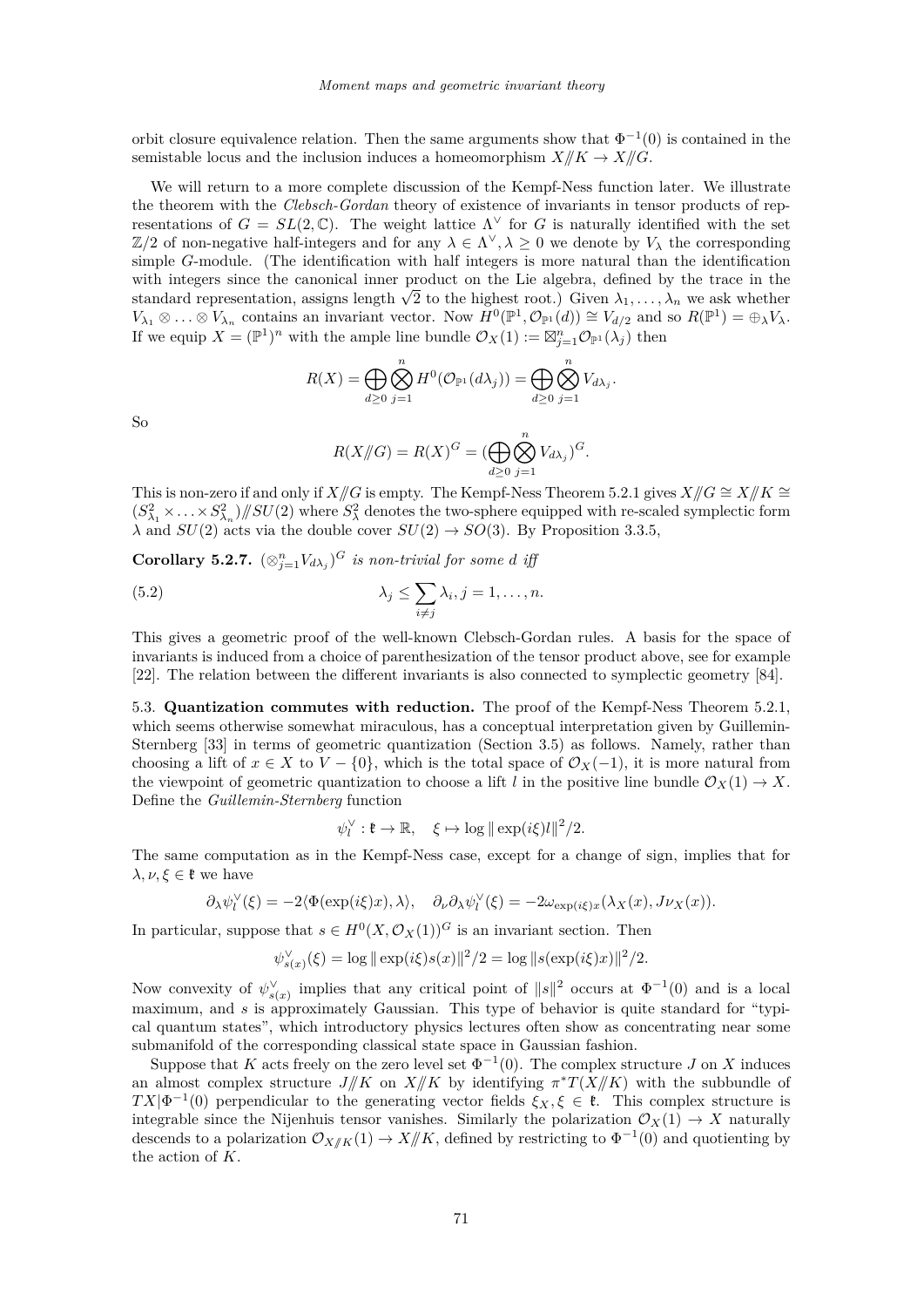<span id="page-18-0"></span>**Theorem 5.3.1** (Quantization commutes with reduction)**.** *Let X be a compact Hamiltonian Kmanifold equipped with moment map*  $\Phi: X \to \mathfrak{k}^{\vee}$ , polarization  $\mathcal{O}_X(1) \to X$  and a compatible *K*-invariant Kähler structure *J*, such that *K* acts freely on the zero level set  $\Phi^{-1}(0)$ , and let  $R(X)$ <sup>d</sup> *denote the space of sections of*  $\mathcal{O}_X(d)$  *as above. For each*  $d \geq 0$  *there is a canonical*  $isomorphism \rho: R(X)^K_d \to R(X/K)_d$ 

*Proof.* For smooth projective varieties  $X \text{ }\subset \mathbb{P}(V)$  this is a combination of Mumford's Theorem [4.2.6](#page-13-0) and the Kempf-Ness Theorem [5.2.1.](#page-15-0) More generally let *X* be a compact polarized Kähler Hamiltonian *K*-manifold. Any section  $s \in H^0(X, \mathcal{O}_X(1))^K$  naturally defines a section  $\rho(s) \in H^0(X \mid K, \mathcal{O}_{X \mid K}(1))$  by restriction to  $\Phi^{-1}(0)$  and descent to the quotient. Then  $\rho$  is an injection, since any invariant section has maximum norm on  $\Phi^{-1}(0)$ . Proving surjectivity required a somewhat complicated argument in the approach of Guillemin-Sternberg, and the following alternative algebraic argument is substantially easier: By Kodaira embedding *X* is biholomorphic to smooth subvariety of  $\mathbb{P}(V)$ , and the polarization  $\mathcal{O}_X(1)$  is isomorphic as a holomorphic line bundle to the pull-back of the hyperplane bundle on  $\mathbb{P}(V)$ , although the symplectic structure and moment map may not be pull-backs. By the extension of Kempf-Ness to Kähler varieties discussed in [5.2.6,](#page-16-0) the semistable locus corresponding to the polarization  $\mathcal{O}_X(1)$  has quotient by *G* diffeomorphic to *X*//*K*. Given a section  $s \in H^0(X/K, \mathcal{O}_{X/K}(1))$ , *s* naturally lifts to an invariant section on the semistable locus  $X^{\text{ss}}$  with maximum on  $\Phi^{-1}(0)$ . Since the norm of this section is bounded, it extends over all of *X*.

Guillemin-Sternberg also proved "quantization commutes with reduction" for another of class of Hamiltonian actions for which there exists a good quantization scheme, namely cotangent bundles [\[34\]](#page-42-0). Quantization commutes with reduction was generalized to arbitrary compact Hamiltonian manifolds using "Spin-c" quantization by Meinrenken [\[72\]](#page-43-0), and further generalized to "non-abelian localization" by Teleman and Paradan, see the last section of these notes.

5.4. **Polystable points.** By Lemma [5.2.5,](#page-16-0) the polystable orbits are the orbits of points  $x \in$  $\Phi^{-1}(0)$ . In this section we investigate these and the orbit-closure equivalence relation in more detail. The following was observed by Kempf-Ness [\[52\]](#page-42-0) in the linear case and by Slodowy [\[93\]](#page-44-0) in general, see also Sjamaar [\[91\]](#page-44-0).

**Proposition 5.4.1.** *Let X be a Kähler Hamiltonian K-manifold, and*  $x \in \Phi^{-1}(0)$ *. Then*  $G_x$  *is the complexification of*  $K_x$ *; in particular,*  $G_x$  *is reductive.* 

*Proof.* Suppose that  $x \in \Phi^{-1}(0)$  and  $gx = x$ . Write  $g = k^{-1} \exp(\xi)$  for some  $\xi \in i\mathfrak{k}, k \in K$ . Let  $\psi_x = \psi_{kx}$  be Kempf-Ness functions for *x* resp. *kx*, see Remark [5.2.6.](#page-16-0) Then  $\exp(\xi)x = kx$  so  $\text{grad } \psi_x(\xi) = \text{grad } \psi_{kx}(0) = \text{grad } \psi_x(0) = 0 = \text{grad } \psi_x(0)$ . By convexity,  $\psi_x$  is constant along the line  $t\xi$ , so  $\xi \in i\xi_x$ . Hence  $x = kx$  so  $k \in K_x$ , which implies  $g \in (K_x)_{\mathbb{C}}$ . The reverse inclusion  $(K_x)$ <sub>C</sub> ⊂  $G_x$  is obvious.  $\Box$ 

*Remark* 5.4.2. Stabilizer groups are not in general reductive. For example let  $X = SL(2, \mathbb{C}) \times_B \mathbb{P}^1$ . Then every stabilizer is either solvable or unipotent, and so no projective embedding of *X* has semistable points.

Second we show that polystable points are "seen by one-parameter subgroups." For this we need to review some results on existence of holomorphic slices. Let *X* be a complex manifold with a holomorphic action of a group *G*. Let  $x \in X$ . Recall that a *slice* at *x* is a  $G_x$ -invariant submanifold *S* of *X* containing *x* such that *GS* is open in *X* and the natural *G*-equivariant map from  $G \times_{G_r} S \to X$  is an isomorphism onto *GS*. Sjamaar [\[91\]](#page-44-0) has proved the following analog of slice theorems of Luna and Snow:

**Theorem 5.4.3** (Sjamaar)**.** *Let G be a connected complex reductive group with maximal compact K. Let X be a Kähler Hamiltonian K-manifold such that the action of K extends to a holomorphic action of G. Suppose that*  $x \in \Phi^{-1}(0)$ *. Then there exists a slice at x.* 

**Corollary 5.4.4.** *An orbit Gx contains a polystable point y in its closure, iff there exists a oneparameter subgroup*  $\mathbb{C}^* \subset G$  *and a point*  $z \in Gx$  *such that*  $\mathbb{C}^*z$  *contains a polystable point in its closure.*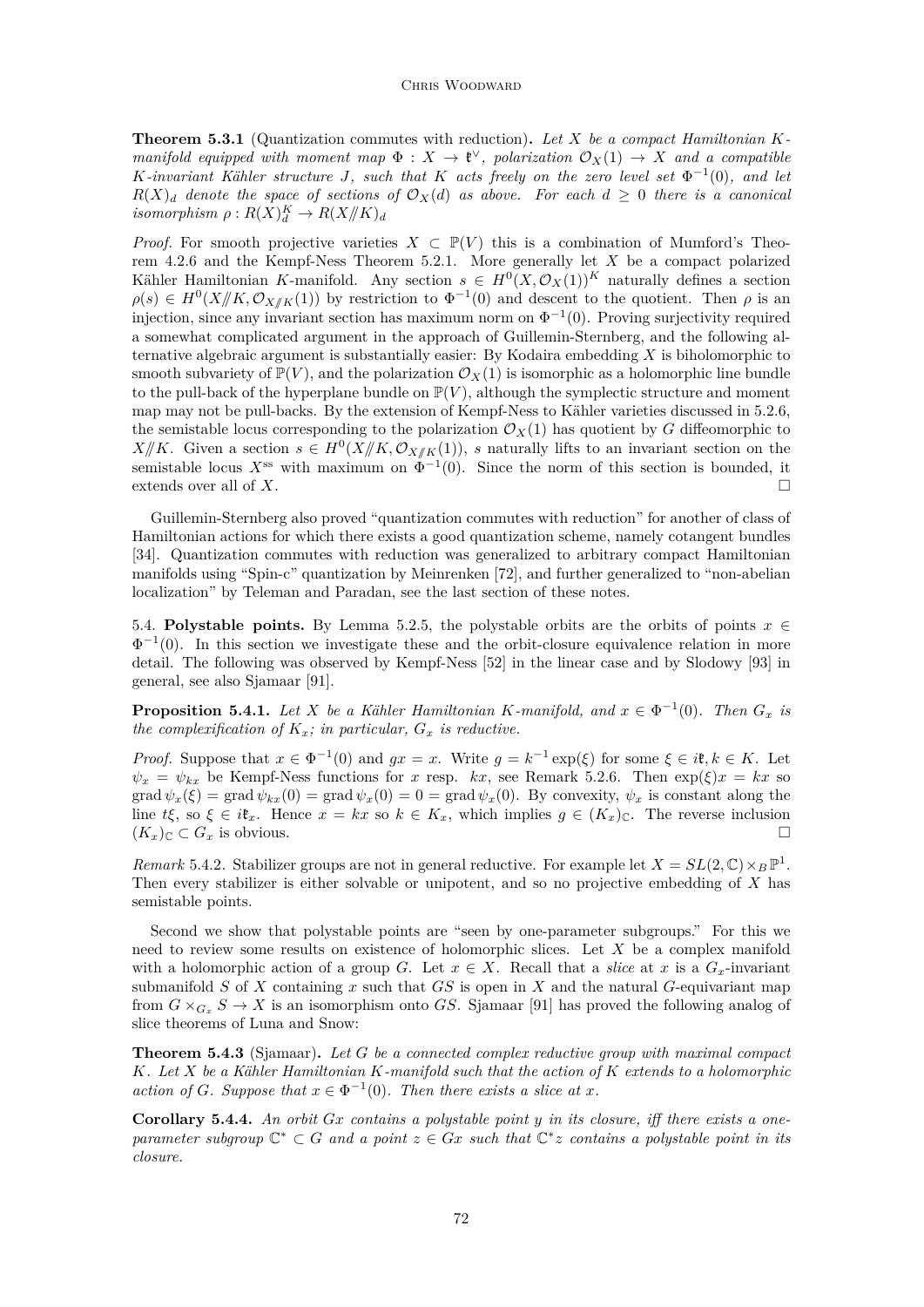<span id="page-19-0"></span>*Proof.* Let *y* be a polystable point. We may assume that  $\Phi(y) = 0$ . By Theorem [5.4.3,](#page-18-0) there exists a slice *S* at *y*. Now *S* is biholomorphic to its tangent space  $T_yS$ , equivariantly for the action of  $K_x$ , in a neighborhood *U* of *y*. Furthermore, since this map is holomorphic, the map is equivariant for the *infinitesimal G*-action. By Lemma [4.3.4,](#page-14-0) there exists a one-parameter subgroup  $\mathbb{C}^* \to G$ and a point  $v \in T_yS$  such that the closure of  $\mathbb{C}^*v$  contains  $0 \in T_yS$ . By choosing *v* sufficiently small, we ensure that  $\{zy, |z| \leq 1\}$  is in the image of *U*. Let  $s \in S$  be the pre-image of *v*. Then  $\{zs, |z| \leq 1\}$  contains *y* in its closure, as required.

Using this corollary we prove a finite-dimensional analog of the *Jordan-Hölder* theory for semistable vector bundles, see for example Seshadri [\[88\]](#page-43-0).

**Definition 5.4.5.** For any  $\lambda \in \mathfrak{k}$ , let  $x_{\lambda} = \lim_{t \to \infty} \exp(-t_i\lambda)x$  the *associated graded point* of *x* with respect to  $\lambda$ .

*Remark* 5.4.6. The fact that  $\exp(-t\lambda)x$  is the gradient flow of a Morse function (see [3.2.9\)](#page-7-0) implies that the gradient trajectory converges *exponentially fast* to  $x_\lambda$ , that is, dist(exp( $-ti\lambda$ ) $x, x_\lambda$ ) ≤  $C_0e^{-C_1t}$  for some constants  $C_0, C_1$ .

**Definition 5.4.7.**  $\lambda \in \mathfrak{k}$  is *Jordan-Hölder* for  $x \in X^{\text{ss}}$  iff  $x_{\lambda}$  is polystable.

*Example* 5.4.8*.* Let  $X = \mathbb{C}^2$  and  $G = (\mathbb{C}^*)^2$  acting by  $(g_1, g_2)(z_1, z_2) = (g_1z_1, g_2z_2)$ . Then any  $(\lambda_1, \lambda_2)$  with  $\lambda_1, \lambda_2 > 0$  is Jordan-Hölder.

**Theorem 5.4.9.** *Let*  $X$  *be a compact Kähler Hamiltonian*  $K$ *-manifold and*  $x \in X$  *a semistable point.*

- (a) The set of Jordan-Hölder vectors for x is a non-empty  $K<sub>x</sub>$ -invariant cone in  $\mathfrak{k}$ .
- (b) *The orbit*  $Gx_{\lambda}$  *of the associated graded*  $x_{\lambda}$  *of a Jordan-Hölder*  $\lambda$  *is the unique polystable orbit in*  $\overline{Gx}$ *.*

*Proof.* (a) The set of Jordan-Hölder vectors is non-empty: Since *x* is semistable, *Gx* contains a polystable *y* in its closure. By Corollary [5.4.4,](#page-18-0) any polystable *y* is in the closure  $\mathbb{C}^*z$  for some one-parameter subgroup  $\mathbb{C}^* \subset G$  and  $z \in Gx$ . Suppose that  $z = g^{-1}x$  for some  $g \in G$ . Then  $(\text{Ad}(g)\mathbb{C}^*)x = g\mathbb{C}^*z$  contains *gy* in its closure, and *gy* is polystable as well. Convexity of the set of Jordan-Hölder vectors follows immediately from convexity of the Kempf-Ness function, since if  $\text{grad}(\psi) \to 0$  along any two directions then it also goes to zero in any intermediate direction.

(b) Suppose that  $y_0, y_1$  are polystable points in the closure of  $Gx$ , and  $y_j = (\exp(i\xi_j)x)_{\lambda_j}$  for some vectors  $\xi_j$ ,  $\lambda_j \in \mathfrak{k}$ ,  $j = 0, 1$ . Then grad  $\psi(-t\lambda_j + \xi_j) = \Phi(\exp(-t\lambda_j + \xi_j))x$   $\to \Phi(y_j) = 0$  as *t* → ∞. The distance between exp(*i*(*ξ<sup>j</sup>* +*tλ<sup>j</sup>* ))*x* is given as follows: Let *δ<sup>t</sup>* = (*ξ*<sup>1</sup> +*tλ*1)−(*ξ*<sup>0</sup> +*tλ*0),  $\xi_{s,t} = (1-s)(\xi_1 + t\lambda_1) + s(\xi_0 + t\lambda_0)$  and  $x_{s,t} = \exp(i\xi_{s,t}x)$ . Then the square of the distance from  $x_{0,t}$  to  $x_{1,t}$  is given by

$$
\left(\int_0^1 \|\frac{d}{ds}x_{s,t}\|ds\right)^2 \leq \int_0^1 \|\frac{d}{ds}x_{s,t}\|^2 ds
$$
  
= 
$$
\int_0^1 g\left(\frac{d}{ds}x_{s,t}, \frac{d}{ds}x_{s,t}\right) ds
$$
  
= 
$$
\int_0^1 \partial_{\delta_t}^2 \psi(\xi_{s,t}) ds = \partial_{\delta_t} \psi(\xi_{s,t})|_{s=0}^{s=1}.
$$

Now grad  $\psi$  converges exponentially to zero along  $\xi_{j,t}$  as  $t \to \infty$  for  $j = 0, 1$ , since  $\exp(i\xi_{j,t})x$ converges exponentially fast to  $x_{\lambda_j}$ , see Remark 5.4.6. On the other hand,  $\|\delta_t\| < C_0 + C_1 t$  for some constants  $C_0, C_1$ , by definition of  $\delta_t$ . Hence  $dist(x_{\lambda_0}, x_{\lambda_1}) = \lim_{t \to \infty} dist(x_{0,t}, x_{1,t}) = 0$  and the claim follows.

*Remark* 5.4.10*.* We have included (b) to emphasize a somewhat confusing point: distant points in f may map to near points in X if the gradient of  $\psi$  on the path between them is sufficiently small.

*Remark* 5.4.11*.* In fact, the full strength of Sjamaar's (or Luna's) slice theorem is not needed here; it suffices to find a slice for the *infinitesimal* action of *G* which is substantially easier. Some terminology: If a Lie group with Lie algebra g acts on a manifold we say that a submanifold *U* is g*-invariant* if the generating vector fields are tangent to *U*. A *slice* for the infinitesimal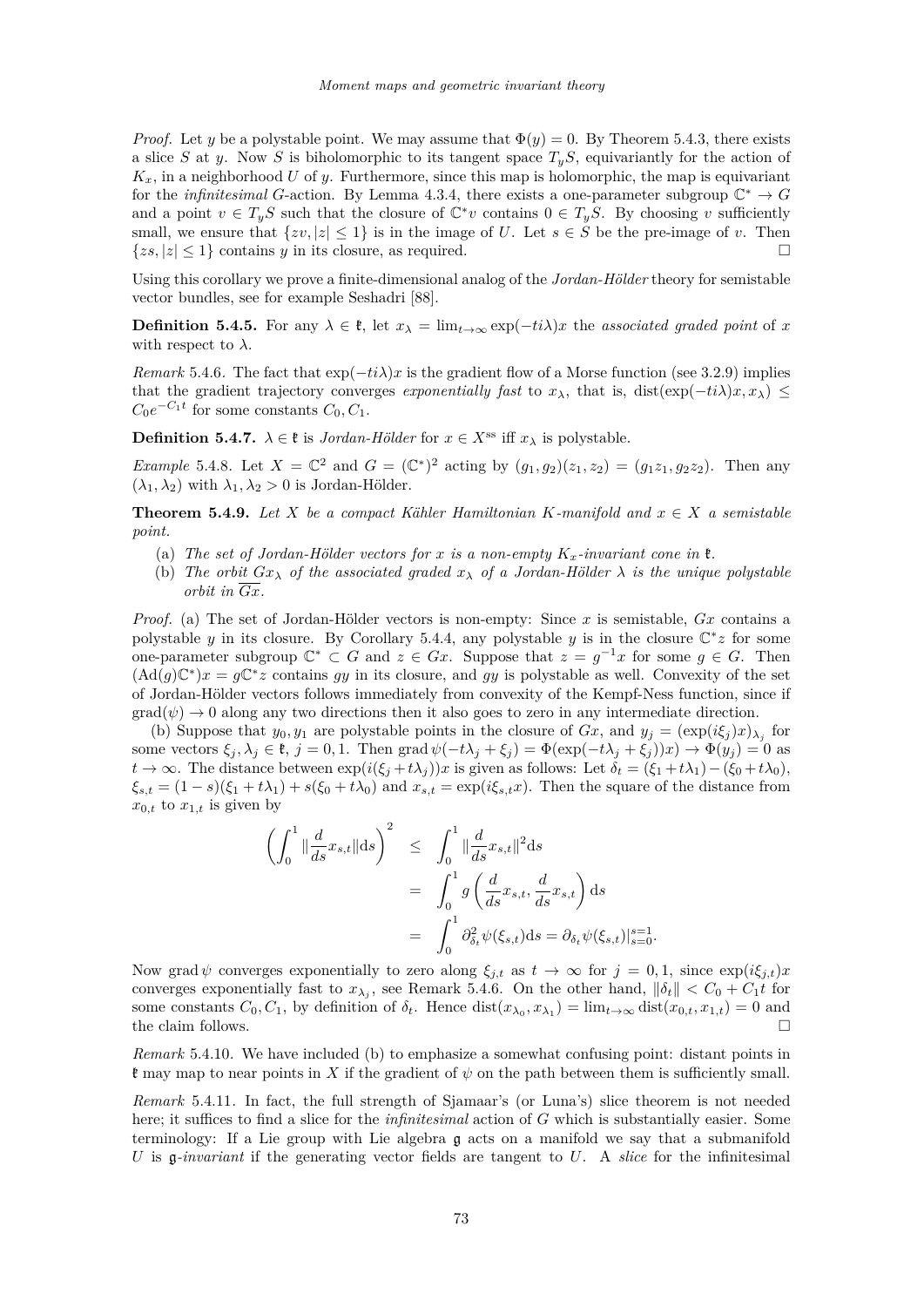#### CHRIS WOODWARD

<span id="page-20-0"></span>action of  $\mathfrak g$  at *x* is a  $\mathfrak g_x$ -invariant holomorphic submanifold *S* containing *x*, such that the natural map  $\mathfrak{g} \times_{\mathfrak{g}_x} T S \to T X | S$  is an isomorphism. Using the implicit function theorem, one sees that any sequence of points converging to *x* may be translated by the action of *G* (which is now only defined in a neighborhood of the identity) into a sequence of points in *S*. Thus if an orbit *Gy* in *X* contains  $x \in S$  in its closure, then  $Gy \cap S$  also contains *x* in its closure, and by Lemma [4.3.4](#page-14-0)  $\mathbb{C}^*y \cap S$  contains *x* in its closure for some one-parameter subgroup  $\mathbb{C}^* \subset G$ .

## 6. Schur-Horn convexity and its generalizations

In this section we discuss the generalization of Clebsch-Gordan theory to arbitrary groups, in particular, the theory of existence of invariants in tensor products of representations of *GL*(*r*), the connections (via the Kempf-Ness theorem) with eigenvalue problems, and a combinatorial answer by Knutson, Tao, and the author [\[60\]](#page-43-0).

6.1. **The Borel-Weil theorem.** Let *G* be a connected complex reductive group. Let  $\lambda$  be any dominant weight for *G* and  $V_\lambda$  a simple *G*-module with highest weight  $\lambda$ . Let  $P_\lambda^-$  be the opposite standard parabolic corresponding to  $\lambda$ , and  $G/P_{\lambda}^-$  the generalized flag variety corresponding to *λ*. We denote by  $\mathbb{C}_{\lambda}^{\vee}$  the one-dimensional representation of  $P_{\lambda}^-$  corresponding to −*λ*, and by  $\mathcal{O}_X(\lambda) = G \times_{P_{\lambda}^-} \mathbb{C}_{\lambda}^{\vee}.$ 

**Theorem 6.1.1** (Borel-Weil [\[87\]](#page-43-0) ). Let  $X = G/P_{\lambda}^-$  with  $\lambda$  a weight. Then  $H^0(X, \mathcal{O}_X(\lambda)) \cong V_{\lambda}$ *if λ is dominant and vanishes otherwise.*

*Proof.* First consider the case  $G = SL(2, \mathbb{C})$ . We identify  $\Lambda^{\vee}$  with  $\mathbb{Z}/2$ . Then  $H^{0}(\mathcal{O}_{X}(\lambda))$  is the set of homogeneous polynomials in two variables of degree 2*λ*, if *λ* is non-negative, and zero otherwise. In the first case one checks easily that  $H^0(\mathcal{O}_X(\lambda))$  is simple with highest weight  $\lambda$ .

Next let *G* be an arbitrary connected complex reductive group. Let  $X = G/B^-$  and  $X_1 =$  $BB^{-}/B^{-} \cong B/T \cong U$  the open Bruhat cell, (here *U* is a maximal unipotent) so that  $H^{0}(X_1, \mathcal{O}_X(\lambda)|X_1)^{U}$  $H^0(U,\mathbb{C})^U \cong \mathbb{C}$ . Thus  $H^0(X_1,\mathcal{O}_X(\lambda)|X_1)$  contains a unique highest weight vector, which we denote by  $s_\lambda$ . We wish to determine whether  $s_\lambda$  extends over the complement of  $X_1$  in X. It suffices to check the order of vanishing of  $s_\lambda$  on the divisors  $X_{s_\alpha}$ , as  $\alpha$  ranges over simple roots. For each root  $\alpha$ , we let  $h_{\alpha} \in \mathfrak{t}$  denote the corresponding coroot, so that  $\mathfrak{sl}(2,\mathbb{C})_{\alpha} := \mathbb{C}h_{\alpha} \oplus \mathfrak{g}_{\alpha}$  is the three-parameter Lie algebra corresponding to  $\alpha$ . Let  $SL(2,\mathbb{C})_{\alpha} \to G$  denote the homomorphism induced by the inclusion  $\mathfrak{sl}(2,\mathbb{C})_{\alpha} \to \mathfrak{g}$ . The orbit  $C_{\alpha} = SL(2,\mathbb{C})_{\alpha}B^-/B^-$  of  $SL(2,\mathbb{C})_{\alpha}$  on X is isomorphic to  $SL(2,\mathbb{C})_{\alpha}/SL(2,\mathbb{C})_{\alpha} \cap B^{-} \cong \mathbb{P}^{1}$ . The curve  $C_{\alpha}$  intersects the Bruhat cell  $X_{s_{\alpha}}$  in the unique point  $x_{s_\alpha} = s_\alpha B^-/B^-$ . The order of vanishing of  $s_\alpha$  along  $X_{s_\alpha}$  is necessarily the order of vanishing of  $s_{\alpha}|C_{\alpha}$  at  $x_{s_{\alpha}}$ . Now  $\mathcal{O}_X(\lambda)$  restricts to the line bundle  $\mathcal{O}_{\mathbb{P}^1}(\langle \lambda, h_{\alpha} \rangle)$  on  $C_{\alpha}$ , and the section  $s_{\lambda}$  restricts to the highest weight section on  $C_{\alpha} - x_{s_{\alpha}}$ . It extends over  $x_{\alpha}$  iff  $\langle \lambda, h_{\alpha} \rangle \geq 0$ , by the discussion for the  $SL(2,\mathbb{C})$  case.

Now  $G/B^-$  fibers over  $G/P_\lambda^-$  with projective fibers and so

$$
H^0(G/B^-,\mathcal{O}_{G/B^-}(\lambda)) = H^0(G/P_{\lambda},\mathcal{O}_{G/P_{\lambda}^-}(\lambda)).
$$

Since the result is proved for *G/B<sup>−</sup>*, this completes the proof. □

From the point of view of symplectic geometry, the Borel-Weil theorem says that the geometric quantization of a coadjoint orbit equipped with an integral symplectic form (that is, one that is the curvature of some line bundle) is a simple *K*-module. Indeed, let Φ denote the moment map induced by the action of *K* on  $\mathcal{O}_X(\lambda)$ . Since the weight of *T* on the fiber of  $\mathcal{O}_X(\lambda)$  over  $B^-/B^$ is  $-\lambda$ ,  $\Phi$  maps *X* onto the coadjoint orbit  $K\lambda$  through  $\lambda$ , see Proposition [3.2.12.](#page-8-0) Thus in the notation introduced in Section [3.5,](#page-10-0)  $\mathcal{H}(K\lambda) = V_\lambda$ .

6.2. **The Schur-Horn-Kostant problem.** The Schur-Horn theorem [\[86\]](#page-43-0), [\[48\]](#page-42-0) reads:

**Theorem 6.2.1.** *The set of possible diagonal entries of a Hermitian operator with eigenvalues*  $\lambda = (\lambda_1, \ldots, \lambda_n)$  *is the hull of the set of permutations of*  $\lambda$ *.* 

*Example* 6.2.2*.* If  $K = SO(3)$  then by Proposition [3.2.4](#page-6-0) the coadjoint orbit through diag( $\lambda$ , − $\lambda$ ) may be identified with the sphere of radius  $\lambda$  via the isomorphism  $\mathfrak{k}^{\vee} = \mathfrak{so}(3)^{\vee} \to \mathbb{R}^3$ , and the moment map for the maximal torus action is projection onto the *z*-axis, and so has moment image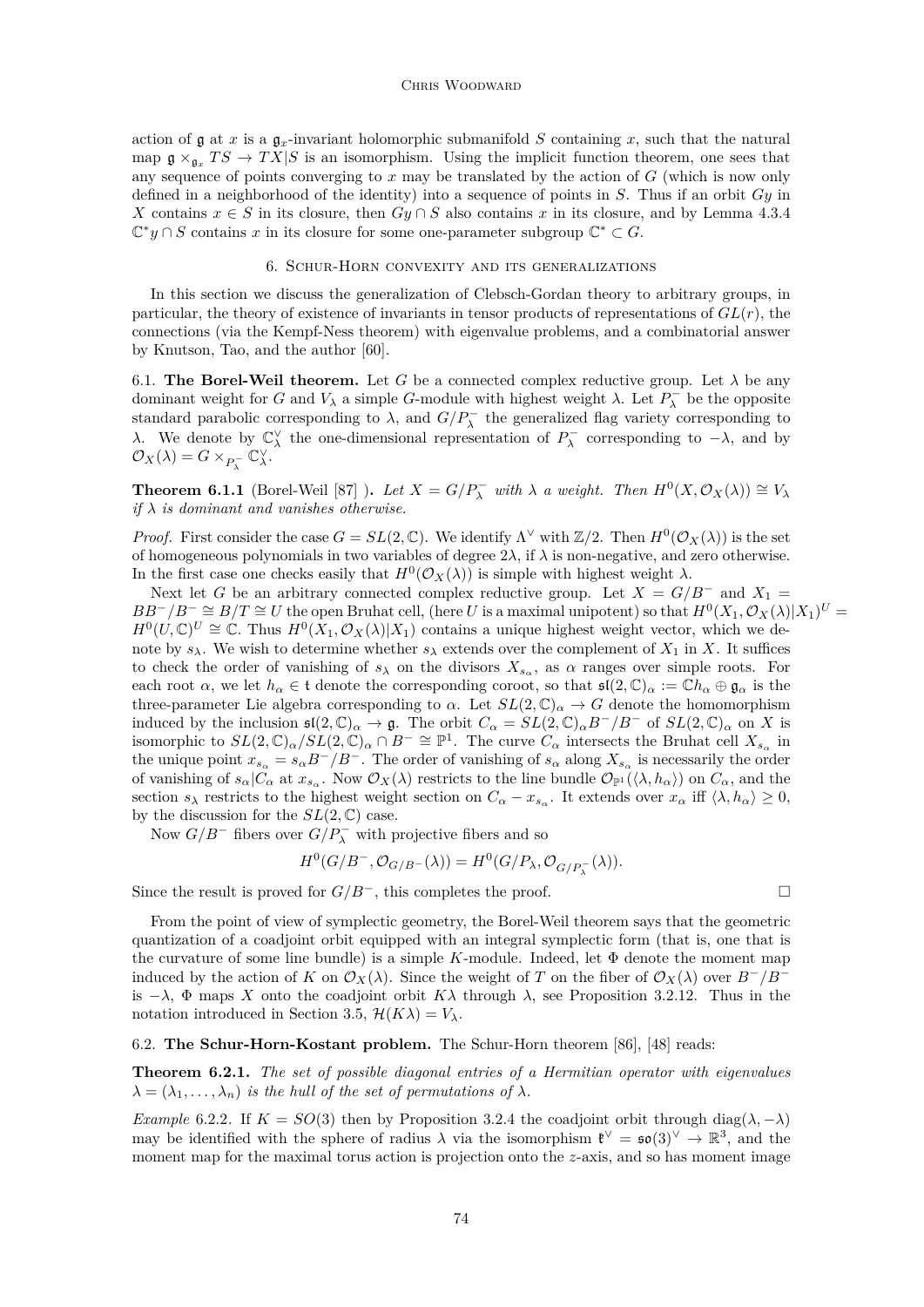$[-\lambda, \lambda]$ . The action of the Weyl group  $W = \mathbb{Z}_2$  on t is identified with the sign representation, and so  $[-\lambda, \lambda] = \text{hull}\{-\lambda, \lambda\} = \text{hull}(W\lambda)$  as claimed.

Kostant [\[63\]](#page-43-0) generalized this result to arbitrary compact connected groups:

**Theorem 6.2.3.** Let K be a compact connected group. The projection of a coadjoint orbit  $K\lambda$  of *an element*  $\lambda \in \mathfrak{t}^{\vee}$  *is the convex hull of the orbit*  $W\lambda$  *of*  $\lambda$  *under the Weyl group W.* 

Using the Kempf-Ness and Borel-Weil theorems [5.2.1,](#page-15-0) [6.1.1,](#page-20-0) the Schur-Horn-Kostant theorem is equivalent to the following well-known fact in representation theory:

**Theorem 6.2.4.** *With K as above, let*  $\lambda$  *be a dominant weight. The set of*  $\mu/d$  *such that the weight space*  $V_{d\lambda,(\mu)} \subset V_{d\lambda}$  *is non-trivial for some*  $d \in \mathbb{Z}_+$  *is the rational convex hull of*  $W\lambda$ *.* 

*Proof.* We identify  $X = K\lambda = G/P_{\lambda}^-$  and  $\mathbb{C}_{\mu}$  the trivial bundle over X with *T*-weight  $\mu$  so that  $V_{d\lambda,(\mu)} = H^0(X, \mathbb{C}_{\mu}^* \otimes \mathcal{O}_X(d\lambda))^T$  by Borel-Weil [6.1.1,](#page-20-0) which is the space of sections over the quotient  $(X/T)_{\mathbb{C}}$  by Mumford's Theorem [4.2.6.](#page-13-0) We may use the Hilbert-Mumford criterion to determine whether there are any semistable points: Given a one-parameter subgroup generated by some  $\xi \in \mathfrak{t}_+$ , a point  $x \in X$  flows under  $\exp(t\xi)$  to  $y_w$  as  $t \to -\infty$  where  $x \in Y_w := B^-wB^-/B^-$  is the opposite Bruhat cell, see [\(4.1\)](#page-12-0). The weight of *T* on the fiber over  $y_w$  is  $\mu - w\lambda$ . Thus  $x \in Y_w$  is semistable for  $\xi$  iff  $\langle w\lambda-\mu, \xi \rangle \leq 0$  iff  $\mu \in w\lambda-(\mathfrak{t}_{+})^{\vee}$ . In particular  $Y_1$  is contained in the semistable locus for the one-parameter subgroup generated by  $-\xi$  with  $\xi$  dominant iff  $\mu \in \lambda - (t_+)^\vee$ . The semistable locus for the torus action is non-empty iff a generic point is semistable for all oneparameter subgroups iff

(6.1) 
$$
\mu \in \bigcap_{w \in W} w(\lambda - (\mathfrak{t}_{+})^{\vee}).
$$

The dual cone to hull( $w\lambda$ ,  $w \in W$ ) at  $w\lambda$  is generated by  $(s_{\alpha}-1)w\lambda$  where  $\alpha$  ranges over simple roots, which is equal to  $w(\mathfrak{t}_{+})^{\vee}$ . It follows that (6.1) is equivalent to  $\mu \in \text{hull}(w\lambda, w \in W)$  as  $claimed.$ 

*Proof of Theorem 6.2.3.* Let  $X = K\lambda$  be as above. The moment map corresponding to the projective embedding  $K\lambda \to \mathbb{P}(V_\lambda^{\vee})$  is the projection  $\pi$  of  $X$  onto  $\mathfrak{t}^{\vee}$  by Proposition [3.2.5](#page-0-0) [\(d\)](#page-6-0). Hence the moment map for the projective embedding  $K\lambda \to \mathbb{P}(V_\lambda^\vee \otimes \mathbb{C}_\mu)$  is  $\pi - \mu$ . By Kempf-Ness  $X/T_{\mathbb{C}} \cong X/T$ , where  $T_{\mathbb{C}}$  is the complexification of *T*. Finally  $X/T$  non-trivial iff 0 is in the image of  $\pi - \mu$  iff  $\mu$  is contained in the image of  $\pi$ .

6.3. **The Horn-Klyachko problem.** In the previous section we investigated the existence of semistable points for an action of a torus. The Horn problem [\[49\]](#page-42-0) deals with the following question, which we will rephrase in terms of existence of semistable points for the action of a non-abelian group:

**Question 6.3.1.** *Given the eigenvalues of Hermitian matrices*  $H_1, \ldots, H_{n-1}$ *, what are the possible eigenvalues of*  $H_1 + ... + H_{n-1}$ ?

Since the eigenvalues are real, we may order them in non-increasing order

$$
\lambda_1(H_j) \geq \lambda_2(H_j) \ldots \geq \lambda_r(H_j).
$$

Then the most famous inequality is the well-known

$$
\lambda_1(H_1+H_2)\leq \lambda_1(H_1)+\lambda_1(H_2).
$$

We will give a complete list of such inequalities. Before we give the answer, we note that this question has a symplectic reformulation as follows. Taking  $H_n = -H_1 - \ldots - H_{n-1}$ , obtain a tuple  $(H_1, \ldots, H_n)$  with  $H_1 + \ldots + H_n = 0$ . Thus the problem is a special case of the *generalized Horn problem*:

**Question 6.3.2.** Let K be a compact Lie group. For which  $\lambda_1, \ldots, \lambda_n \in \mathfrak{t}_+^{\vee}$  is the symplectic *quotient*  $(K\lambda_1 \times \ldots \times K\lambda_n)/\!\!/K$  *non-empty?* 

By the Kempf-Ness and Borel-Weil theorems, this problem is equivalent to the following

**Question 6.3.3.** Let K be a compact Lie group. For which dominant weights  $\lambda_1, \ldots, \lambda_n \in \mathfrak{t}_+^{\vee}$  is *space of invariants*  $(V_{d\lambda_1} \otimes \ldots \otimes V_{d\lambda_n})^K$  *non-trivial for some*  $d \geq 0$ ?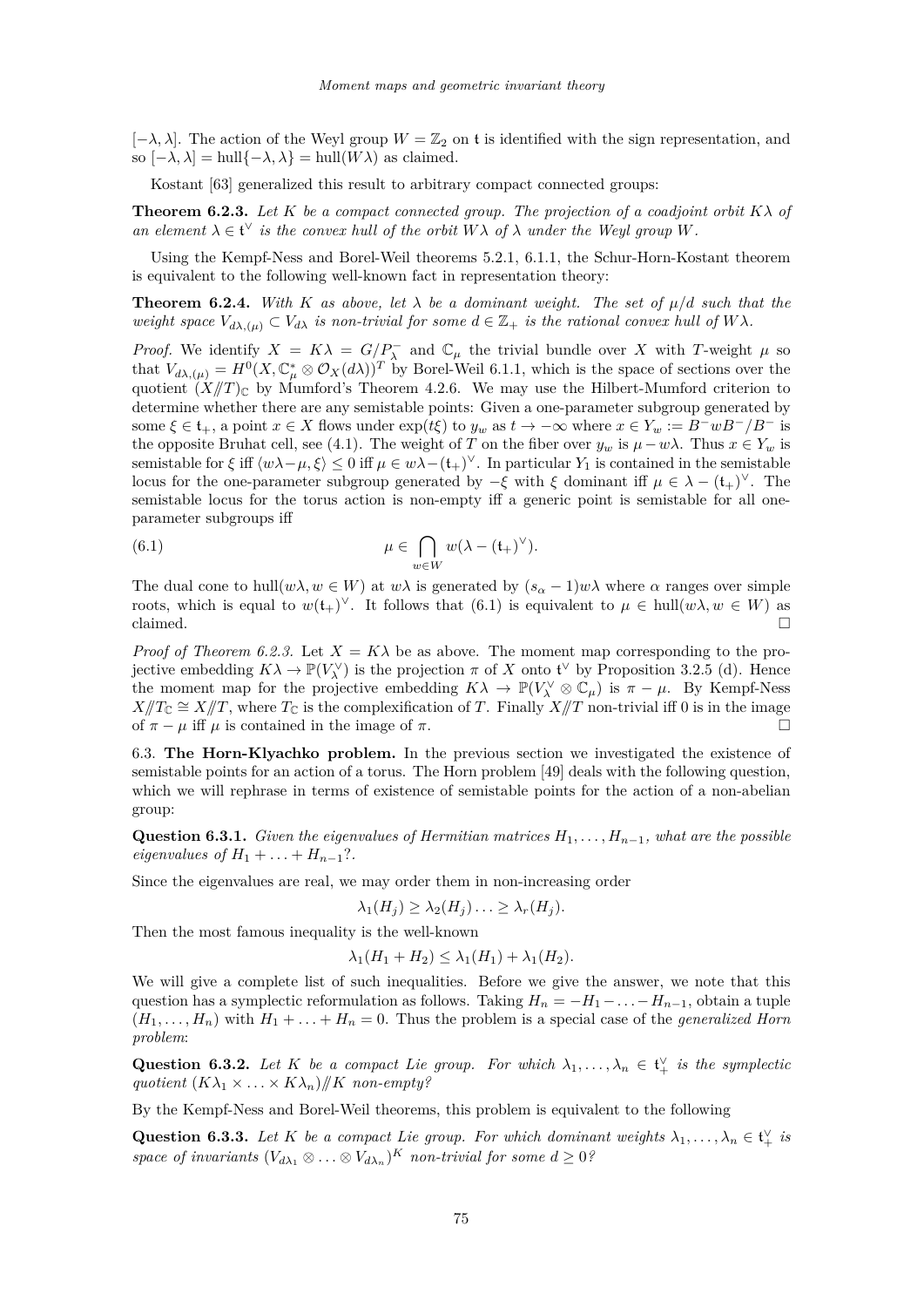#### CHRIS WOODWARD

<span id="page-22-0"></span>In the case  $K = SU(2)$  this question was answered in Section [5.2.](#page-16-0) We give a partial answer for the case  $K = SU(n)$  using max-min description of eigenvalues; this implies inequalities on the invariant theory problem. Then we give a necessary and sufficient answer using the Hilbert-Mumford criterion, following an argument of Klyachko [\[55\]](#page-42-0). Finally we give a brief description of works of Belkale [\[10\]](#page-41-0), Knutson-Tao [\[58\]](#page-43-0), and Knutson-Tao-Woodward [\[60\]](#page-43-0) giving a *minimal set* of inequalities.

We begin with the elementary max-min approach for  $K = U(n)$ . If *H* is a Hermitian matrix with eigenvalues  $\lambda_1 \geq \lambda_2 \geq \ldots \geq \lambda_r$  then

$$
\lambda_j = \max_{\substack{V \subset \mathbb{C}^r \\ \dim(V)=j}} \min_{v \in V - \{0\}} \frac{(v, Hv)}{(v, v)}, \quad j \in \{1, \dots, r\}.
$$

This has a generalization to partial sums of eigenvalues as follows: For every subspace  $E \subset \mathbb{C}^r$  and Hermitian operator *H* we denote by  $H_E$  the operator on *E* given by composing *H* with restriction and projection. Then for any  $J = \{j_1 < \ldots < j_s\} \subset \{1, \ldots, r\}$  we have

$$
\sum_{j \in J} \lambda_j = \max_{\substack{F_1 \subset \dots \subset F_s \\ \dim(F_l) = j_l \dim(E \cap F_l) \ge l}} \min_{\substack{\text{E} \in G(s,n) \\ \dim(E \cap F_l) \ge l}} \text{Tr}(H_E).
$$

Suppose that  $J_1, \ldots, J_n$  are such that for every set of flags  $F_1, \ldots, F_n$ , there exists a space  $E \in$  $G(s,r)$  such that  $\dim(E \cap F_{i,l}) \geq j_{i,l}$  for  $i = 1, \ldots, n$  and  $l = 1, \ldots, s$ . Then

$$
\sum_{i=1}^{n} \sum_{j \in J_i} \lambda_{i,j} = \sum_{i=1}^{n} \max_{\substack{F_{i,1} \subset \dots \subset F_{i,s} \\ \dim(F_{i,l}) = j_{i,l} \dim(E_i \cap F_{i,l}) \ge l}} \text{Tr}(H_{i,E_i})
$$
  

$$
\leq \sum_{i=1}^{n} \text{Tr}(H_{i,E}) = \text{Tr}(\sum_{i=1}^{n} H_i | E) = 0.
$$

*Example* 6.3.4*.* Suppose that  $J_1 = \{1\}, J_2 = \{r\}, J_3 = \{r\}$ . Since every subspace of dimension 1 intersects  $\mathbb{C}^r$  in a subspace of dimension 1, namely itself, we obtain the inequality  $\lambda_{1,1}+\lambda_{2,r}+\lambda_{3,r} \leq$ 0. In terms of sums of matrices, this translates to the fact that  $\lambda_r(H_1) + \lambda_r(H_2) \leq \lambda_r(H_1 + H_2)$ for any Hermitian matrices  $H_1, H_2$ .

The existence of such an *E* for generic flags is implied by the non-vanishing of the *Schubert coefficient*  $\#[Y_{J_1}] \cap \ldots \cap [Y_{J_n}]$  in the homology  $H(Gr(s,r))$  of the Grassmannian  $Gr(s,r)$ , where  $\overline{Y}_{J_i}$  are the *Schubert varieties* of [\(4.3\)](#page-12-0). (The singular homology has no torsion and with real coefficients is isomorphic to the de Rham cohomology, so there is no conflict with notation.) Thus

**Theorem 6.3.5.** *If the Horn problem for*  $\lambda_1, \ldots, \lambda_n$  *has a solution, then*  $\sum_{l=1}^n \sum_{j \in J_i} \lambda_{i,j} \leq 0$  *for* all  $s < r$  and  $J_1, \ldots, J_n$  of size s such that  $\#[Y_{J_1}] \cap \ldots \cap [Y_{J_n}] > 0$  in  $H(\text{Gr}(s,r))$ .

Unfortunately, from this point of view it is very difficult to see whether the list of all such inequalities is sufficient. Klyachko [\[55\]](#page-42-0) noticed that this follows from the Hilbert-Mumford criterion. (See Fulton [\[30\]](#page-42-0) for a more detailed discussion.) Let  $O_{\lambda_j} = K\lambda_j \cong G/P_{\lambda_j}^-$  for some *dominant*  $\lambda_1, \ldots, \lambda_n$ ; for simplicity we assume that  $\lambda_j$  are generic. The quotient  $(O_{\lambda_1} \times \ldots \times O_{\lambda_n})/G$  is nonempty iff the semistable locus in  $O_{\lambda_1} \times \ldots O_{\lambda_n}$  is non-empty, iff a generic point  $F = (F_1, \ldots, F_n)$  in  $O_{\lambda_1} \times \ldots \times O_{\lambda_n}$  is semistable for all one-parameter subgroups. Let  $\xi \in \mathfrak{k}$  generate a one-parameter subgroup. Under the action of  $\exp(z\xi), z \to 0$ , the point  $F_j \in O_{\lambda_j}$  flows to a *T*-fixed point  $x_{w_j}$ where  $Y_{w_j}$  contains  $F_j$ . Thus  $F$  is  $\xi$ -semistable iff

(6.2) 
$$
\sum_{j=1}^{n} \langle \lambda_j, w_j^{-1} \xi \rangle \leq 0.
$$

So *F* is  $\text{Ad}(g)\xi$ -semistable iff the same inequalities hold for  $w_j$  such that  $F_j \in gY_{w_j}$ . Let  $g_j \in G$ be such that  $F_j = g_j B/B$ . Then  $F_j$  lies in  $gY_{w_j}$  iff  $g^{-1}B/B \in g_j^{-1}Y_{w_j^{-1}}$ . Hence the semistable locus for the diagonal action of *G* is non-empty iff the inequalities (6.2) hold for dominant  $\xi$ whenever  $(w_1, \ldots, w_n)$  are such that the intersection of the varieties  $g_j^{-1} Y_{w_j^{-1}}$  is non-empty for generic  $(g_1, \ldots, g_n)$ . This gives a necessary and sufficient set of inequalities. From now on we drop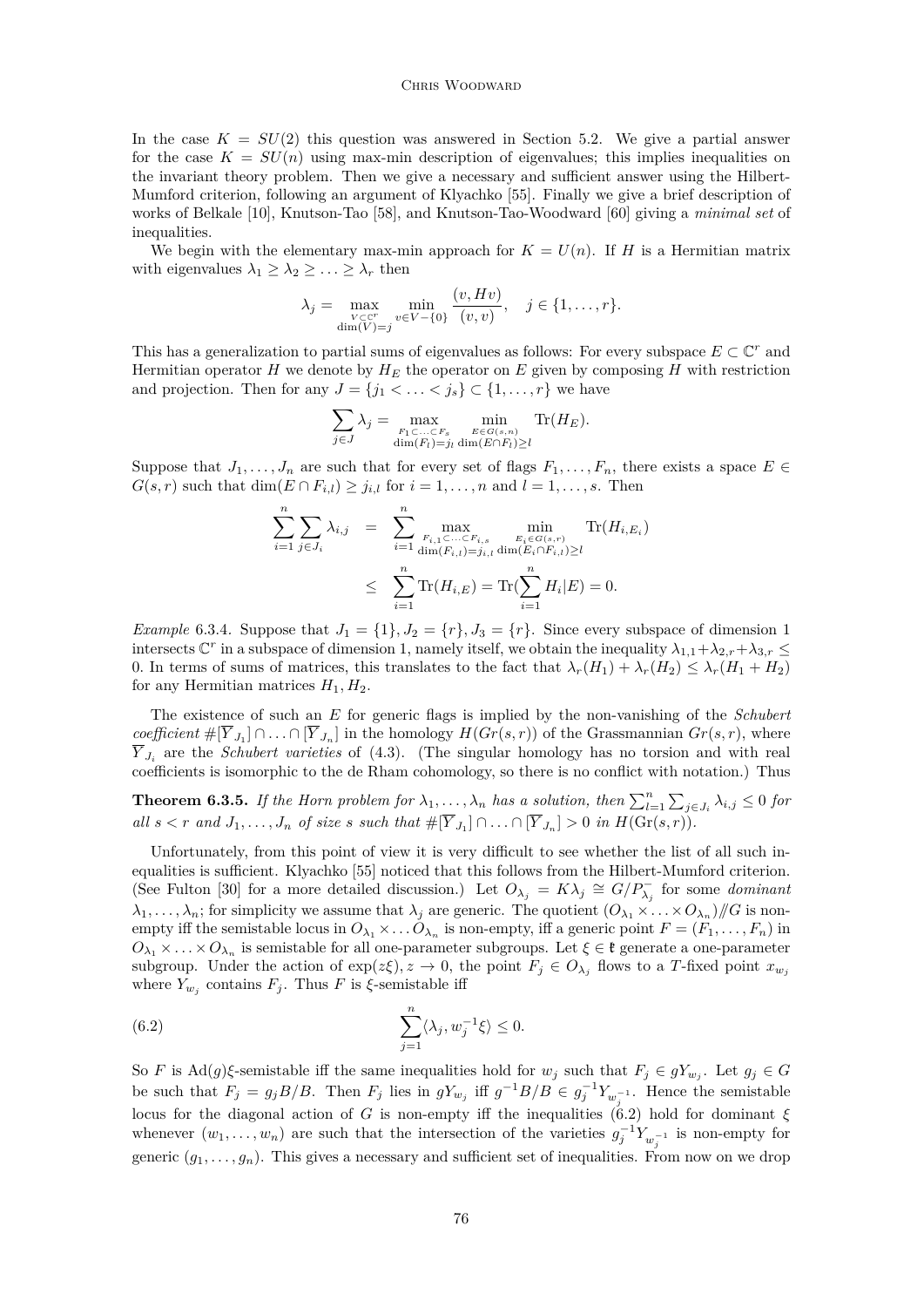<span id="page-23-0"></span>the inverses on the Weyl group elements  $w_j$ , since they appear in both the inequalities and the intersection condition.

The next step is to reduce to inequalities for which the intersection number  $\#[\overline{Y}_{w_1}] \cap \ldots \cap [\overline{Y}_{w_n}]$ is non-zero. If the intersection is positive dimensional for generic  $(g_1, \ldots, g_n)$  then it represents a non-zero homology class of positive degree, and by Poincaré duality there exists an element *w*<sub>*n*+1</sub> ∈ *W* such that  $\#[Y_{w_1}] \cap \ldots \cap [Y_{w_{n+1}}] \neq 0$ . Then expanding the product of the last two  $[\overline{Y}_{w_n}] \cap [\overline{Y}_{w_{n+1}}]$  and choosing  $w'_n$  so that  $[\overline{Y}_{w'_n}]$  has positive coefficient in  $[\overline{Y}_{w_n}] \cap [\overline{Y}_{w_{n+1}}]$  one obtains  $w'_n$  such that  $\#[\overline{Y}_{w_1}] \cap ... \cap [\overline{Y}_{w_{n'}}] \neq 0$ . Then  $w_n \lambda - w'_n \lambda \in \mathfrak{t}_+$  and so the inequality for  $(w_1, \ldots, w'_n)$  implies that for  $(w_1, \ldots, w_n)$ . The conclusion is that a generic point is semistable iff

$$
\#[\overline{Y}_{w_1}] \cap \ldots \cap [\overline{Y}_{w_n}] > 0 \implies \sum_{l=1}^n \langle \lambda_l, w_l \xi \rangle \leq 0 \quad \forall \xi \in \mathfrak{t}_+.
$$

It suffices to check the inequalities for  $\xi$  in a set of generators for  $f_{+}$ . In particular, for *K* semisimple it suffices to check them for  $\xi$  equal to a fundamental coweight  $\omega_j^{\vee}$ , that is, for a generator of  $\mathfrak{t}_+$ . An argument similar to the one above shows that these inequalities correspond to non-zero intersection numbers in the corresponding generalized partial flag varieties:

**Theorem 6.3.6.** *Let K be a compact connected semisimple group with complexification G. A necessary and sufficient set of inequalities for the Horn-Klyachko problem is given by*

$$
\#[\overline{Y}_{w_1}] \cap \ldots \cap [\overline{Y}_{w_n}] > 0 \implies \sum_{l=1}^n \langle \lambda_l, w_l \omega_l^{\vee} \rangle \leq 0 \quad \forall \xi \in \mathfrak{t}_+.
$$

as  $\omega_l^{\vee}$  ranges over fundamental coweights,  $[w_1], \ldots, [w_n]$  range over elements of  $W/W_{\omega_j}, Y_{w_1}, \ldots, Y_{w_n} \subset$  $G/P_{\omega_j}$  are the corresponding opposite Bruhat cells in the partial flag variety  $G/P_{\omega_j}$ , with the con- $\text{dition that } \#[\overline{Y}_{w_1}] \cap \ldots \cap [\overline{Y}_{w_n}] \neq 0 \text{ in } H(G/P_{\omega_j}).$ 

For example, suppose that  $K = U(r)$  (and Klyachko's argument was restricted to this case) so that t is naturally identified with  $\mathbb{R}^n$  and the *j*-th fundamental weight is identified with  $\omega_j = e_1 +$  $\dots + e_j$ , where  $e_j$  is the *j*-th standard basis vector. In this case one obtains that  $(O_{\lambda_1} \times \dots \times O_{\lambda_n})/G$ is non-empty iff for each  $j \in \{1, \ldots, r\}$  and subsets  $J_1, \ldots, J_n \subset \{1, \ldots, r\}$  of size  $k$ ,

$$
\#([\overline{Y}_{J_1}] \cap \ldots \cap [\overline{Y}_{J_n}]) > 0 \implies \sum_{l=1}^n \sum_{j \in J_l} \lambda_{l,j} \le 0
$$

c.f. Theorem [6.3.5.](#page-22-0) So the Hilbert-Mumford approach implies the sufficiency as well as the necessity of these inequalities. Generalizations to groups of arbitrary type and other actions are described in Berenstein-Sjamaar [\[12\]](#page-41-0) and Ressayre [\[83\]](#page-43-0).

The cohomology of the Grassmannian  $G(s, r)$  has a number of combinatorial models, for example, the famous Littlewood-Richardson rule. A recent "puzzles" model introduced by Knutson and Tao, see [\[60\]](#page-43-0), is simple enough that we give a brief description. The *puzzle board* is the diagram shown in Figure 6.1. There are *r* little triangles along each big edge in the board. The *puzzle*



Figure 6.1: Puzzle board

*pieces* are shown in Figure [6.2.](#page-24-0) together with their rotations. A *puzzle* is a way of filling in the puzzle board with puzzle pieces so that all of the edges match.

*Example* 6.3.7*.* An example of a puzzle is shown in Figure [6.3.](#page-24-0)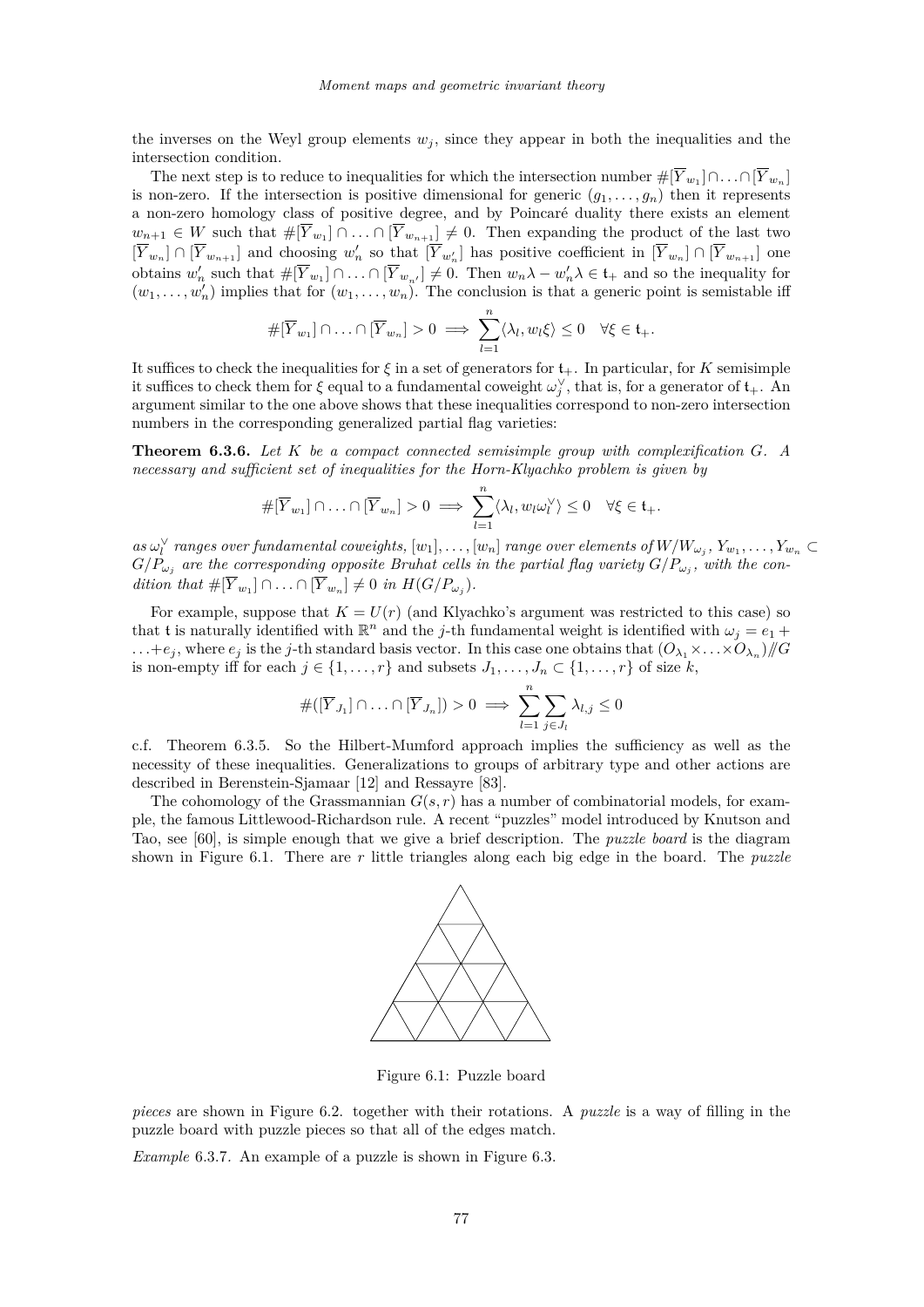CHRIS WOODWARD

<span id="page-24-0"></span>

Figure 6.3: An example of a puzzle

For each puzzle, let *I* denote the positions of the 1's on the northwest boundary, *J* the positions of the 1's on the northeast boundary, and *K* the positions of the edge along the southern boundary, reading left to right.

*Example* 6.3.8*.* For Figure 6.3,  $I = \{2, 4\}$ ,  $J = \{2, 4\}$ ,  $K = \{2, 3\}$ .

**Theorem 6.3.9.** [\[60\]](#page-43-0) *The coefficient of*  $[\overline{Y}_K]$  *in*  $[\overline{Y}_J] \cap [\overline{Y}_J] \in H(G(s,r))$  *is the number of puzzles*  $n_{IJ}^K$  *with boundary data*  $I, J, K$ *.* 

There are several possible proofs: one given by Knutson and Tao checks the equivalence with the Littlewood-Richardson rule. A second proof [\[61\]](#page-43-0), joint with the author, proves associativity of the product defined by the puzzle numbers by a simple combinatorial trick, and then checks equality with the Schubert coefficients on generators. The formula generalizes to intersection numbers of arbitrary numbers of Schubert varieties, by considering puzzle boards with arbitrary numbers of "large boundaries". For example, for  $n = 4$  one can take a diamond-shaped puzzle board.

Combining this combinatorial description with Klyachko's argument gives the following:

**Corollary 6.3.10.** *If there is a puzzle whose* 1*'s on the boundary are in positions I, J, K then the inequality*

$$
\sum_{i \in I} \lambda_i(H_1) + \sum_{j \in J} \lambda_j(H_2) \le \sum_{k \in K} \lambda_k(H_1 + H_2)
$$

*holds for any Hermitian matrices A, B, and these inequalities together with the trace equality*

$$
\sum_{i=1}^{n} \lambda_i(H_1) + \sum_{j=1}^{n} \lambda_j(H_2) = \sum_{k=1}^{n} \lambda_k(H_1 + H_2)
$$

*give sufficient conditions for a triple*  $(\lambda(H_1), \lambda(H_2), \lambda(H_1 + H_2))$  *to occur.* 

*Example* 6.3.11. The puzzle in Example [6.3.7](#page-23-0) gives the inequality  $\lambda_2(H_1) + \lambda_4(H_1) + \lambda_2(H_2)$  +  $\lambda_4(H_2) \leq \lambda_2(H_1 + H_2) + \lambda_3(H_1 + H_2)$ .

The following theorem of Knutson, Tao, and the author [\[60\]](#page-43-0) (see also the review [\[59\]](#page-43-0)), extending previous work of Belkale [\[10\]](#page-41-0), describes a *minimal* set of inequalities:

**Theorem 6.3.12.** *The inequalities corresponding to*  $I, J, K$  *with*  $n_{IJ}^K = 1$  *together with the trace equality form a complete and irredundant set of necessary and sufficient conditions for the Horn problem for the sum of two Hermitian matrices.*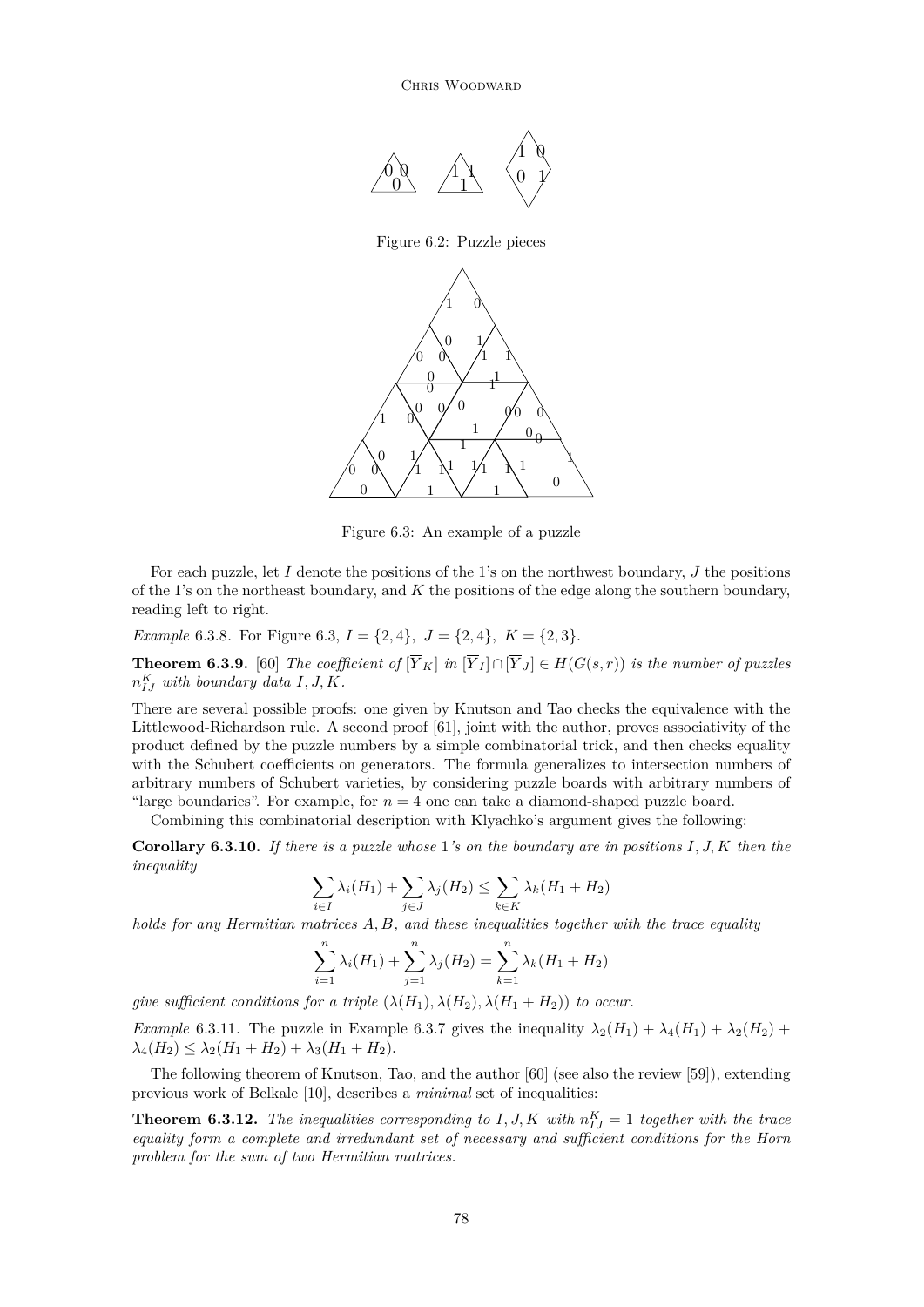<span id="page-25-0"></span>Many other problems of this type can be solved in the same way; for example see Agnihotri-Woodward [\[2\]](#page-41-0) for a discussion of the possible eigenvalues of a product of unitary matrices, and relations with the invariant theory of *quantum* groups. In this case the existence of a good combinatorial model computing the eigenvalue inequalities is still open. Work of Belkale-Kumar [\[11\]](#page-41-0) and Ressayre [\[83\]](#page-43-0) gives a minimal set of inequalities for the Klyachko-Horn problem for general type groups.

## 7. The stratifications of Hesselink, Kirwan, and Ness

According to work of Kirwan [\[53\]](#page-42-0) and Ness [\[76\]](#page-43-0), the semistable locus of a *G*-variety  $X \subset \mathbb{P}(V)$ can be considered the open stratum in a Morse-type stratification of *X*. A theorem of Ness describes the equivalence of this stratification with one introduced by Hesselink [\[46\]](#page-42-0), which measures the *degree of instability* of a point by its maximal Hilbert-Mumford weight.

7.1. **The Kirwan-Ness stratification.** Let *X* be a Hamiltonian *K*-manifold with proper moment map  $\Phi: X \to \mathfrak{k}^\vee$ . Let  $( , ) : \mathfrak{k} \to \mathfrak{k} \to \mathbb{R}$  be an invariant metric on  $\mathfrak{k}$  inducing an identification  $\mathfrak{k} \to \mathfrak{k}^{\vee}$ . Let

$$
\phi = \frac{1}{2}(\Phi, \Phi) : X \to \mathbb{R}
$$

denote the norm-square of the moment map. The notation  $\Phi(x)_X \in \text{Vect}(X)$  denotes the vector field determined by  $\Phi(x)$ , and  $\Phi(x)$ <sub>*X*</sub>(*x*)  $\in T_xX$  its evaluation at *x*.

**Lemma 7.1.1.** crit $(\phi) = \{x \in X, \Phi(x) \times (x) = 0\}.$ 

*Proof.* We have  $d\phi(x) = (\Phi(x), d\Phi(x)) = -\iota_{\Phi(x)_X(x)}\omega_x$ . Since  $\omega$  is non-degenerate,  $d\phi(x)$  vanishes iff  $\Phi(x)_X(x) \in T_xX$  does.

*Example* 7.1.2*.* Let  $X = \mathbb{P}^2$  and  $K = U(1)^2$  acting by  $(g_1, g_2)[z_0, z_1, z_2] = [z_0, g_1^{-1}z_1, g_2^{-1}z_2].$ Consider the moment map  $\Phi([z_0, z_1, z_2]) \mapsto (|z_1|^2/2, |z_2|^2/2) - (1/4, 1/4)$ , which has image the convex hull

$$
\Delta(X) = \text{hull}\{(-1/4, -1/4), (-1/4, 3/4), (3/4, -1/4)\}.
$$

The critical sets are the level sets of  $\Phi$  at  $(0,0), (-1/4,0), (0,-1/4), (1/4,1/4), (-1/4,-1/4), (-1/4,3/4), (3/4,-1/4),$ see Figure 7.1.



Figure 7.1: Critical values for  $X = \mathbb{P}^2$ 

**Lemma 7.1.3.**  $\Phi(\text{crit}(\phi))$  *is a discrete union of K-orbits in*  $\mathfrak{k}^{\vee}$ *, called the set of types for X.* 

*Proof.* Suppose first that *K* is abelian. Consider the *orbit-type decomposition*

$$
X = \bigcup_{H \subset K} X_H, \quad X_H = \{ x \in X | K_x = H \}.
$$

where the union is over subgroups  $H \subset K$ . It follows from standard slice theorems that each  $X_H$  is a smooth manifold. Let h denote the Lie algebra of *H*. By Lemma [3.3.2,](#page-8-0)  $\Phi(X_H)$  is an open subset of an affine subspace parallel to ann(h). Thus  $\Phi(X_H \cap \text{crit}(\phi)) = {\lambda \in \Phi(X_H) | \lambda \in \mathfrak{h}}$  which is the set containing the unique point in  $\Phi(X_H)$  closest to 0, if it exists, and empty, otherwise. Since  $\Phi$  is proper, the pre-image of any compact set under  $\Phi$  contains only finitely many orbit-types, which proves the theorem in the abelian case.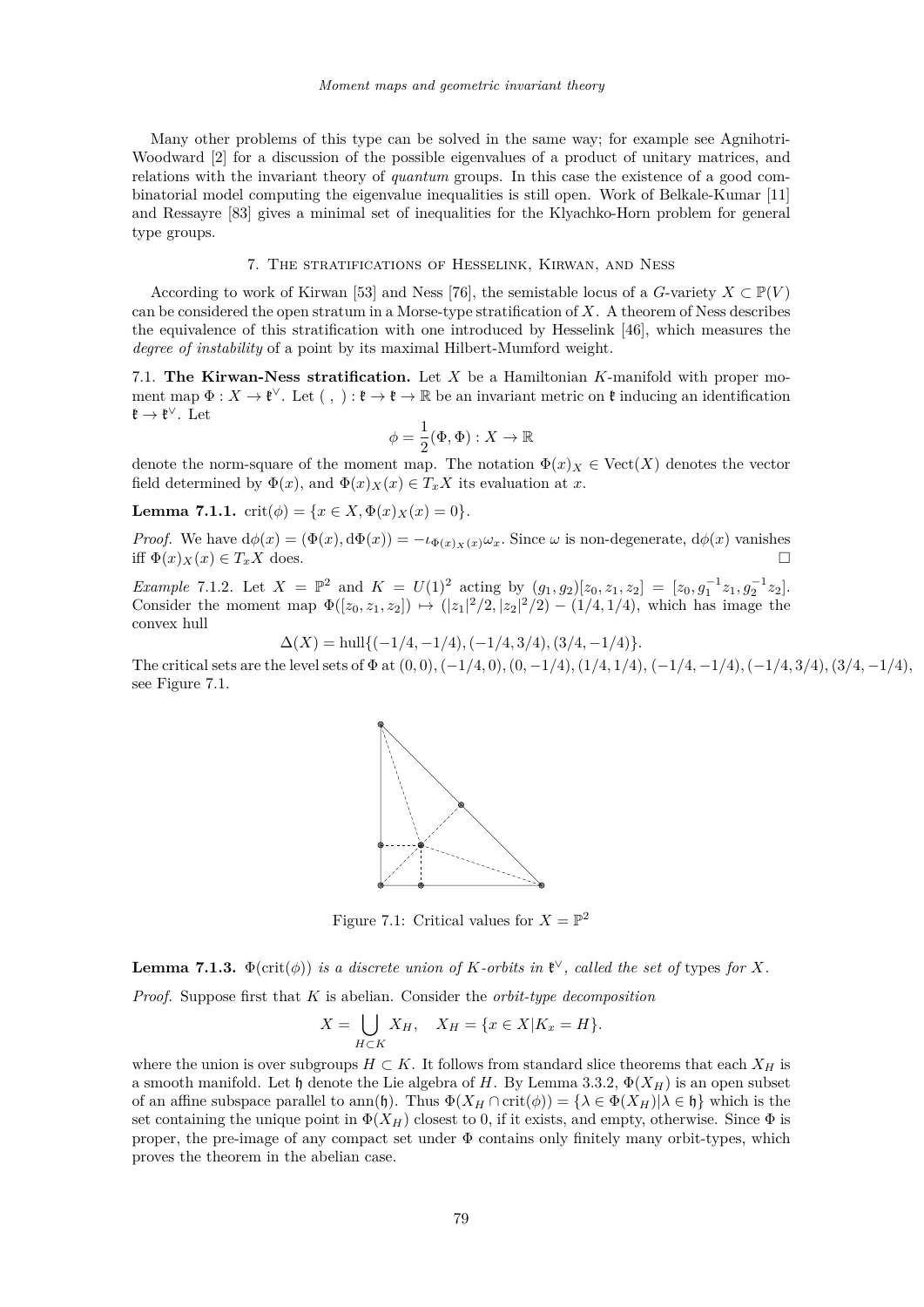<span id="page-26-0"></span>Suppose that *K* is possibly non-abelian with maximal torus *T*. The action of *T* on *X* is also Hamiltonian with moment map  $\Phi_T$  obtained by composing  $\Phi$  with the projection of  $\mathfrak{k}^\vee$  onto  $\mathfrak{t}^\vee$ . Let  $\phi_T = (\Phi_T, \Phi_T)/2$ . Since  $\phi$  is *K*-invariant, any critical point is conjugate to a point  $x \in \text{crit}(\phi)$ with  $\Phi(x) \in \mathfrak{t}^{\vee}$ . Then  $x \in \text{crit}(\phi)$  iff  $x \in \text{crit}(\phi_T)$  iff  $\Phi(x)$  is a type for the action of *T*. Hence the types for *K* are locally finite.

Choose a compatible *K*-invariant metric on *X*, and let  $\text{grad}(\phi) \in \text{Vect}(X)$  denote the gradient of *φ*.

**Lemma 7.1.4.** *The gradient of*  $\phi$  *is* grad $(\phi)(x) = J(x)\Phi(x)x(x)$ .

*Proof.* Using the proof of Lemma [7.1.1,](#page-25-0) for  $v \in T_xX$ 

$$
g_x(\text{grad}(\phi)(x), v) = D_x \phi(v) = -\omega_x(\Phi(x)_X(x), v) = g_x(J(x)\Phi(x)_X(x), v).
$$

The claim follows.  $\Box$ 

Let  $\varphi_t : X \to X$  be the flow of  $-\text{grad}(\phi)$ ; since  $\Phi$  is proper, so is  $\phi$  and so  $\varphi_t$  exists for all times  $t \in [0, \infty)$ .

**Proposition 7.1.5** (Duistermaat, see [\[66\]](#page-43-0), [\[104\]](#page-44-0)). *Any trajectory of*  $\varphi_t$  *has a limit.* 

For the construction of the Kirwan stratification the actual convergence of  $\varphi_t$  is not needed. For each type  $\lambda$ , let  $C_{\lambda} = \Phi^{-1}(K\lambda) \cap \text{crit}(\phi)$  denote the corresponding component of the critical set of  $\phi$ . Since the set of types is discrete, any two limit points are contained in some  $C_{\lambda} \subset \text{crit}(\phi)$ , and in fact in the same connected component of crit( $\phi$ ). Let  $X_{\lambda}$  denote the set of points  $x \in X$ flowing to  $C_{\lambda}$ ,

$$
X_{\lambda} := \{ \overline{\{\varphi_t(x), t \in [0, \infty)\}} \cap C_{\lambda} \neq \emptyset. \}.
$$

Note that since  $\phi$  is not Morse-Bott in general, there is no guarantee that  $X_\lambda$  is smooth. The *Kirwan-Ness stratification* is the decomposition [\[53\]](#page-42-0), [\[76\]](#page-43-0):

$$
X = \bigcup_{\lambda} X_{\lambda}.
$$

**Theorem 7.1.6** (Kirwan). There exists an invariant metric on X so that each stratum  $X_{\lambda}$  is *smooth. The spectral sequence for the equivariant stratification*  $X = \bigcup_{\lambda} X_{\lambda}$  *collapses at the second page, so that*

$$
H_K(X) \cong \bigoplus_{\lambda} H_K(X_{\lambda}).
$$

In particular the canonical map  $H_K(X) \to H_K(\Phi^{-1}(0))$  (which is isomorphic to  $H(X \mid K)$  if K acts freely on  $\Phi^{-1}(0)$  is a surjection and the equivariant Poincaré polynomial of X

$$
p_K^K(t) = \sum t^j \operatorname{rank} H^j_K(X)
$$

is given by

$$
p_X^k(t) = \sum_{\lambda} (-1)^{\text{codim}(X_{\lambda})} p_{X_{\lambda}}^K(t).
$$

If *X* acts freely on  $\Phi^{-1}(0)$  this means that the difference  $p_K^K(t) - p_{X/K}(t)$  is a finite sum of contributions from fixed point sets of one-parameter subgroups. We will see a version of this formula for sheaf cohomology in the last chapter.

In the case that *X* is a Kähler Hamiltonian *K*-manifold with proper moment map, the Kirwan-Ness stratification has a more explicit description. For each type  $\lambda$  let  $\varphi_{\lambda,t}$  denote the time *t* flow of  $-\text{grad}\langle\Phi,\lambda\rangle$ ,  $Z_{\lambda}$  the component of the fixed point set  $X^{\lambda}$  of the action of  $\lambda$  containing *C*<sub> $λ$ </sub>, *Y*<sub> $λ$ </sub> the subset of *X* flowing to  $Z_{λ}$  under  $\varphi_{λ,t}$ ,  $K_{λ}$  the centralizer of  $λ$ , and  $U(1)_{λ}$  the oneparameter subgroup generated by  $\lambda$ . Then  $K_{\lambda}/U(1)_{\lambda}$  acts naturally on  $Z_{\lambda}$  in Hamiltonian fashion with moment map denoted  $\Phi_{\lambda}$ , obtained by restricting  $\Phi$  to  $Z_{\lambda}$  and projecting out the direction generated by  $\lambda$ . We denote by  $Z^{\text{ss}}_{\lambda}$  the set of points flowing to  $\Phi_{\lambda}^{-1}(0)$  under the flow of minus the gradient of the norm-square of  $\Phi_{\lambda}$ . Let  $Y_{\lambda}^{\text{ss}}$  denote the inverse image of  $Z_{\lambda}^{\text{ss}}$  in  $Y_{\lambda}$ .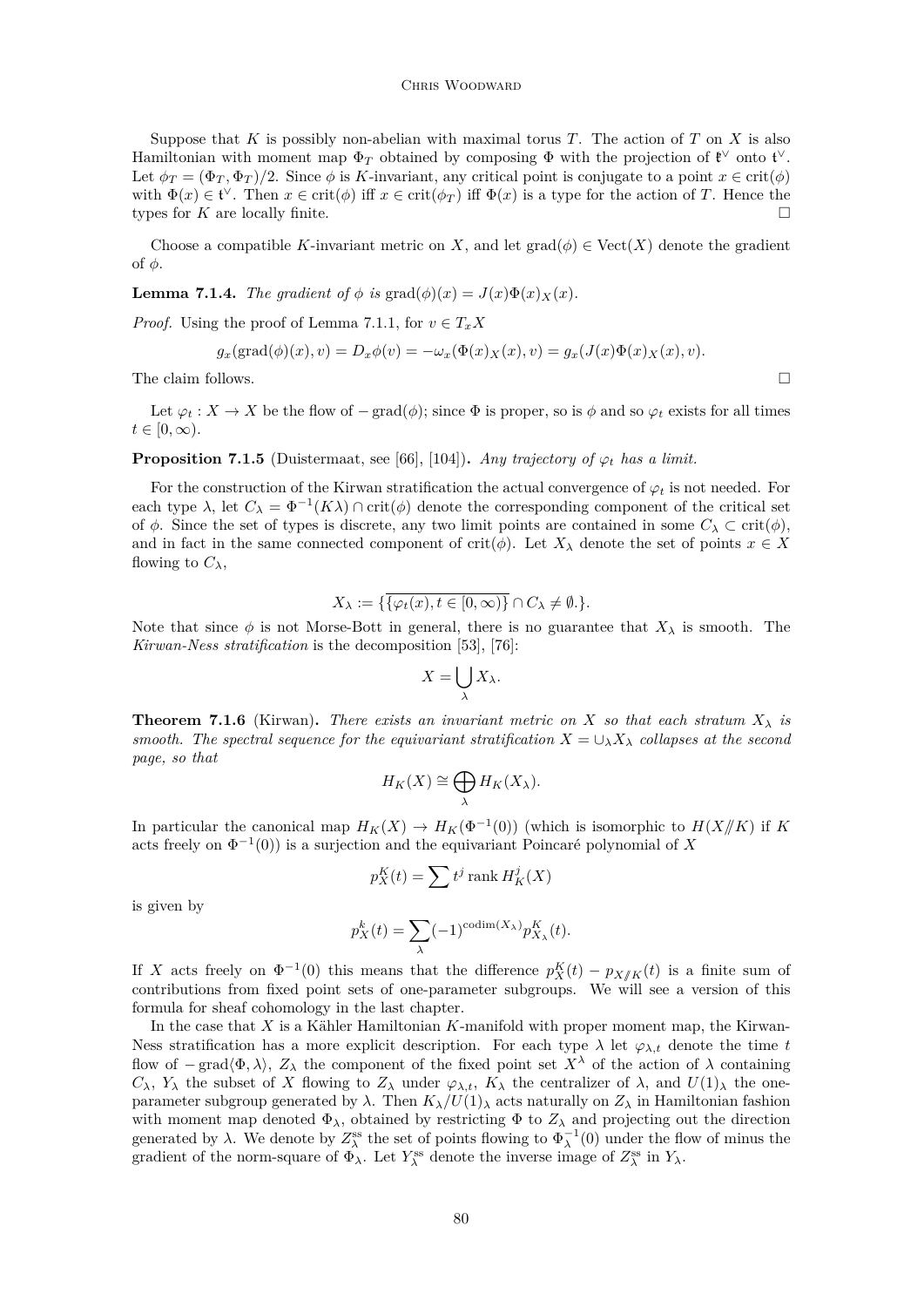<span id="page-27-0"></span>**Theorem 7.1.7** (Kirwan [\[53\]](#page-42-0))**.** *Let X be a Kähler Hamiltonian K-manifold with proper moment*  $map \Phi: X \to \mathfrak{k}^{\vee}$ . For the Kähler metric each  $X_{\lambda}$  is a *G*-invariant complex submanifold, each  $Y_{\lambda}$ *is a*  $P_{\lambda}$ *-invariant complex submanifold, and*  $G \times_{P_{\lambda}} Y_{\lambda}^{ss} \to X_{\lambda}$ ,  $[g, y] \mapsto gy$  *is an isomorphism of complex G-manifolds.*

We give a proof, and explain the relation with a theorem of Ness [\[76\]](#page-43-0), in the following section. In the point of view we will present, a key fact is that the gradient flow of the norm-square of the moment map is essentially equivalent to the gradient flow of the Kempf-Ness function, as was pointed out in Donaldson-Kronheimer [\[26,](#page-42-0) Section 6]. Let *X* be a Kähler Hamiltonian *K*manifold with proper moment map. For any  $x \in X$ , let  $x_t$  denote the trajectory of the gradient flow of  $-\phi$  starting at *x*. On the other hand, let  $\psi : \mathfrak{k} \to \mathbb{R}$  be a Kempf-Ness function for *x*, grad  $\psi(\xi) = \Phi(\exp(i\xi)x)$ . We may also consider the gradient flow of  $\psi$ , with respect to the given metric on  $\mathfrak k$ .

**Proposition 7.1.8.** *Let*  $X, x, \psi$  *be as above. The map*  $\mathfrak{k} \to X$ ,  $\xi \mapsto \exp(i\xi)x$  *maps the gradient trajectories of*  $\psi$  *onto the gradient trajectories of*  $-\phi$ *.* 

*Proof.* Follows from grad  $\psi(\xi)_{X}(\exp(i\xi)(x)) = \Phi(\exp(i\xi)x)(\exp(i\xi)(x))$  and Lemma [7.1.4.](#page-26-0)  $\square$ 

In particular, since the trajectories of  $\psi$  exist for all time by the bound on  $\Phi$ , any trajectory of  $-\text{grad}(\phi)$  is contained in a single *G*-orbit:  $x_t \in Gx, \forall x \in X, t \in \mathbb{R}$ .

**Corollary 7.1.9.**  $\psi$  *is bounded from below iff the gradient flow for*  $-\phi$  *converges to*  $\Phi^{-1}(0)$ *.* 

*Proof.* In the algebraic case, this is nothing but a reformulation of [4.3.4.](#page-14-0) For the Kähler case, note that if  $\psi$  is bounded from below then  $\text{grad}(\psi)$  converges to zero along any gradient trajectory, and by equivalence of gradient flows 7.1.8 it follows that Φ must converge to zero. The converse follows as in the proof of Theorem [5.4.9,](#page-19-0) using that  $\text{grad}(\psi)$  converges to zero exponentially fast along any one-parameter subgroup whose limit corresponds to a polystable point.  $\square$ 

7.2. **The Hesselink stratification.** Let  $X \subset \mathbb{P}(V)$  be a projective *G*-variety, or more generally a compact Kähler Hamiltonian *K*-manifold. The Hesselink stratification uses the weights appearing in the Hilbert-Mumford criterion to construct a stratification on *X*: Define for any  $\lambda \in \mathfrak{k}$  the *Hilbert-Mumford degree*

$$
\deg_{\lambda}(x) = \langle \Phi(x_{\lambda}), \lambda \rangle.
$$

**Definition 7.2.1.** A point  $x \in X$  is

- (a) *degree semistable* iff  $deg_{\lambda}(x) \leq 0$  for all  $\lambda$ ,
- (b) *degree stable* iff  $deg_{\lambda}(x) < 0$  for all  $\lambda$ ,
- (c) *degree unstable* iff *x* is not semistable, and
- (d) *degree polystable* iff it is degree semistable and  $\deg_{\lambda}(x) = 0$  implies  $\deg_{-\lambda}(x) = 0$  for all  $\lambda$ .

Degree semistability might also be called Hilbert-Mumford semistability, but this seems a little unwieldy. We have already seen in the proof of the Kempf-Ness theorem that degree semistability is equivalent to semistability. The equivalence of degree polystability with polystability is proved in Mundet [\[50\]](#page-42-0). It follows from Section [5.4](#page-18-0) that a point  $x \in X$  is polystable but not stable iff its Jordan-Hölder cone contains a line.

The set of destabilizing one-parameter subgroups is studied by Hesselink in the algebraic case [\[46\]](#page-42-0), [\[47\]](#page-42-0), see also Ramanan-Ramanathan [\[82\]](#page-43-0). For any  $\lambda$  we denote by  $G_{\lambda}$  the centralizer of  $\lambda$ and by  $\mathbb{C}_{\lambda}^{*}$  the one-parameter subgroup generated by  $\lambda$ . Obviously  $\mathbb{C}_{\lambda}^{*} \subset G_{\lambda}$ . Let  $x \in X$  and  $Z_{\lambda}$ denote the component of  $X^{\lambda}$  containing  $x_{\lambda}$ . Then the action of  $G_{\lambda}$  on  $Z_{\lambda}$  descends to an action of  $G_{\lambda}/\mathbb{C}_{\lambda}^{*}$ . Furthermore, the inner product on  $\mathfrak{k}$  determines a splitting  $\mathfrak{g}_{\lambda} = \mathbb{C}\lambda \oplus \mathfrak{g}_{\lambda}/\mathbb{C}\lambda$  which defines a lift of  $G_{\lambda}/\mathbb{C}_{\lambda}^{*}$  to the polarizing line bundle, at least up to finite cover. So we may consider *Z*<sub>*λ*</sub> as a polarized *G*<sub>*λ*</sub><sup> $/$ </sup>C<sub>*λ*</sub><sup> $+$ </sup>-variety, with the caveat that the polarization depends on the choice of inner product on  $\mathfrak{k}$ .

- **Theorem 7.2.2.** (a) *Any unstable x has a unique (up to scalar multiple)* optimal one-parameter subgroup generated by  $\lambda \in \mathfrak{k}$  *with the property that*  $x_{\lambda}$  *is a semistable point for the action of*  $G_{\lambda}/\mathbb{C}_{\lambda}^{*}$  *on*  $Z_{\lambda}$ *.* 
	- (b) *The optimal one-parameter vector λ has the property that it* maximally destabilizing*:*  $\deg_{\mu}(x)/\|\mu\| \leq \deg_{\lambda}(x)/\|\lambda\|$  for all  $\mu \in \mathfrak{k} - \{0\}$  and equality holds iff  $\mathbb{R}_{+}\mu = \mathbb{R}_{+}\lambda$ *.*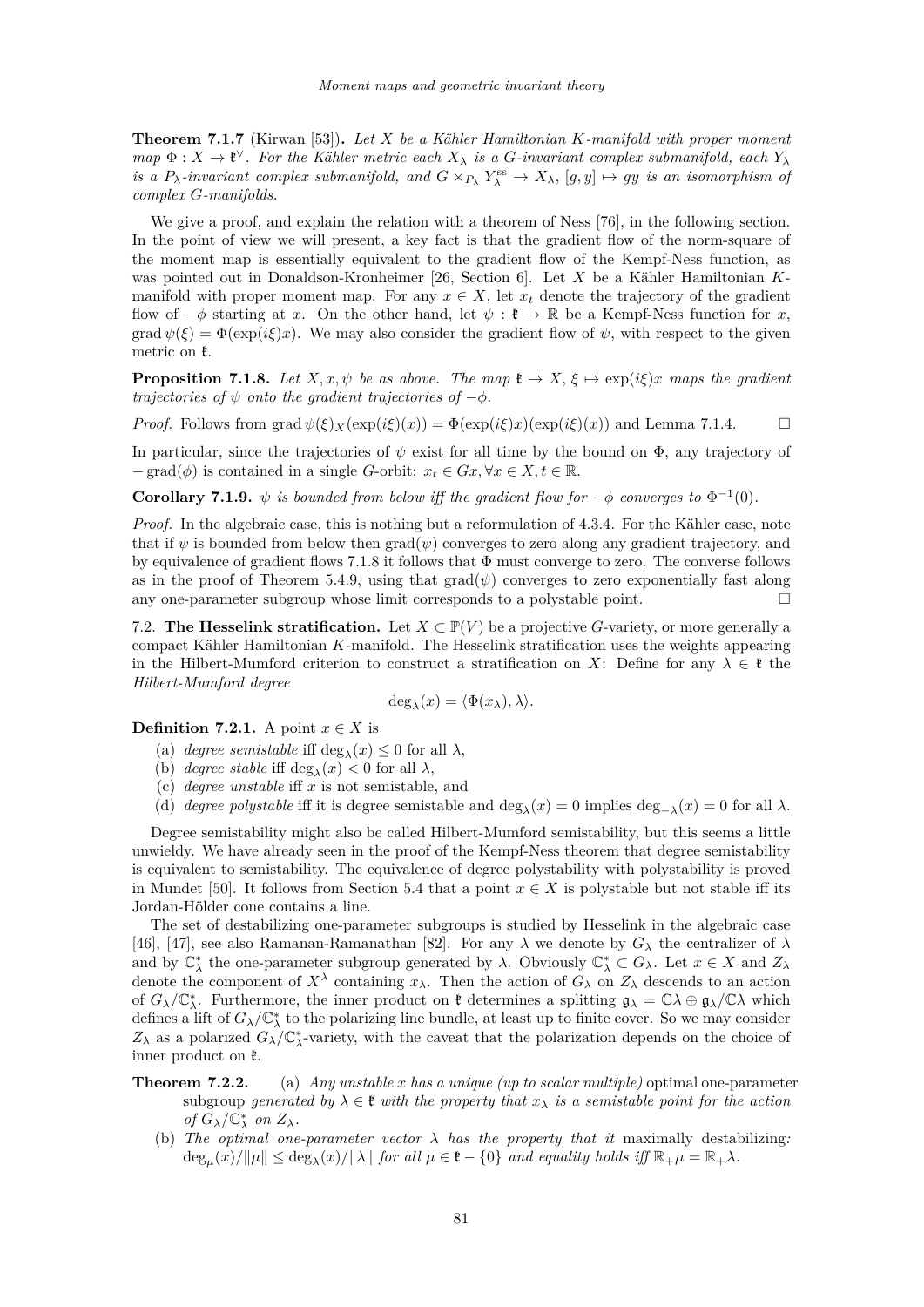#### CHRIS WOODWARD

<span id="page-28-0"></span>We prove this theorem in the next section. Let  $\Lambda$  denote the set of equivalence classes of oneparameter subgroups appearing in Hesselink's theorem (with equivalence given by the adjoint action) we call the decomposition  $X = \bigcup_{\lambda} X_{\lambda}$  the *Hesselink stratification* of X.

*Remark* 7.2.3*.* The Hesselink stratification is the finite-dimensional analog of the Shatz stratification [\[89\]](#page-43-0) of the moduli stack of vector bundles on a curve by the type of the Harder-Narasimhan filtration.

The following is proved in the algebraic case by Ness [\[76\]](#page-43-0):

**Theorem 7.2.4.** *The Hesselink and Kirwan-Ness stratifications agree.*

This is a generalization of her earlier theorem with Kempf [\[52\]](#page-42-0), which describes the same result for the open strata only; it includes the Hilbert-Mumford criterion, by definition of degree semistability. We will prove the Hesselink and Ness theorems as well as the Hilbert-Mumford criterion using results on convex functions: Let *V* be a Euclidean vector space. For any function  $f: V \to \mathbb{R}$ , we denote by  $\text{grad}(f) \in \text{Vect}(V)$  the gradient vector field of f, and for any  $v \in V$  let  $v_t$  denote the trajectory of  $-\text{grad}(f)$ . A smooth function  $f: V \to \mathbb{R}$  is *strictly convex* iff the Hessian of f is positive definite at every point in *v*. The following is an easy consequence of strict convexity:

**Lemma 7.2.5.** *Let V be a Euclidean vector space,*  $f: V \to \mathbb{R}$  *a convex function. If f has a critical point x then it is a global minimum. Furthemore, if f is strictly convex then x is the unique critical point.*

If *f* has no global minimum, then convexity still implies that *f* has a unique direction of maximum descent, under modest technical assumptions: We say that *f* has a *well-behaved gradient* if the gradient of f is bounded and the limit of grad(f) exists along any gradient trajectory  $v_t$ .

**Proposition 7.2.6.** *Suppose that*  $f: V \to \mathbb{R}$  *is convex and has a well-behaved gradient. Then there exists a unique*  $\lambda \in V$  *so that* 

- (a) any gradient trajectory  $v_t$  of  $-f$  has  $\text{grad}(f)(v_t) \to \lambda$  as  $t \to -\infty$ .
- (b) *Suppose that*  $\mu \in V$  *and* (grad $(f)(-\mu t)$ *,*  $\mu$ ) *approaches a limit*  $c_{\mu}$  *as*  $t \to \infty$ *. Then*  $c_{\mu}/\|\mu\| \le$  $\|\lambda\|$ , with equality if and only if  $\mu$  is a positive scalar multiple of  $\lambda$ .

*Proof.* (a) The idea is that gradient trajectories "automatically discover the direction of maximal descent". Suppose that  $v_{i,t}$ ,  $j = 0, 1$  are two gradient trajectories and

$$
\lim_{t \to \infty} \text{grad}(f)(v_{j,t}) \to \lambda_j
$$

for some  $\lambda_j \in V, j = 0, 1$ . Consider the path

$$
\gamma_{t_0,t_1}(s) = sv_{0,t_0} + (1-s)v_{1,t_1}.
$$

Let  $f_{t_0,t_1}(s) = f(\gamma_{t_0,t_1}(s))$ . Case (i):  $\lambda_0, \lambda_1$  are both non-zero, so that  $v_{j,t} \sim \lambda_j t$  as  $t \to \infty$ , that is,  $||v_{j,t} + \lambda_j t||/||\lambda_j t|| \to 0$  as  $t \to \infty$ . Choose  $t_0, t_1$  so that  $f(v_{0,t_0}) = f(v_{1,t_1})$ . By convexity  $\frac{d}{ds} f_{t_0,t_1}(s)$  is non-positive at  $s = 0$  and non-negative at  $s = 1$ . On the other hand  $\frac{d}{ds} f_{t_0,t_1}(j)$  $(\text{grad}(f)(j), v_{1,t_1} - v_{0,t_0}) \sim (\lambda_j, -\lambda_1 t + \lambda_0 t)$ , so  $(\lambda_0, -\lambda_1 + \lambda_0) \leq 0$  and  $(\lambda_1, -\lambda_1 + \lambda_0) \geq 0$ . But  $(\lambda_1 - \lambda_0, \lambda_1 - \lambda_0) > 0$  implies that  $(\lambda_1, -\lambda_1 + \lambda_0) < (\lambda_0, -\lambda_1 + \lambda_0)$ , which is a contradiction. Case (ii): one of the  $\lambda_j$ , say  $\lambda_0$  vanishes, then  $\lambda_1$  is necessarily non-zero. Then  $Df_{t_0,t_1}(0) \to 0$  as  $t_0, t_1 \to \infty$  and  $f_{t_0, t_1}(0)/t_0 \sim 0$  as  $t_0, t_1 \to \infty$ , but  $f_{t_0, t_1}(1) \sim c_0 - t_1(\lambda_1, \lambda_1)$  as  $t_1 \to \infty$ , which contradicts convexity.

(b) First suppose  $\mu = \lambda$ . The function (grad(f),  $\lambda$ ) has gradient trajectory  $t\lambda$ , so (grad(f),  $\lambda$ ) is non-increasing along  $-t\lambda$ . Since grad(*f*) is bounded and (grad(*f*)( $-t\lambda$ )*,*  $\lambda$ ) is decreasing, the limit

$$
c_\lambda=\lim_{t\to\infty}(\mathrm{grad}(f)(-t\lambda),\lambda)
$$

exists. Hence  $f(-t\lambda) \sim -c_{\lambda}t$ . Suppose by way of contradiction that  $c_{\lambda} \neq (\lambda, \lambda)$ . Then  $|f(-t\lambda)$  $f(v_t) \geq Ct$  for some constant  $C > 0$ . Since  $v_t \sim -t\lambda$ ,  $|f(-t\lambda) - f(v_t)|/||v_t + t\lambda|| \to \infty$  as  $t \to \infty$ . Together with the mean value inequality this contradicts the assumption that the gradient of *f* is bounded.

More generally, let  $\mu \notin \mathbb{R}_+ \lambda$ . Then  $f(-\mu t) \sim -c_\mu t$  for some constant  $c_\mu$  and  $f(-\lambda t) \sim -(\lambda, \lambda)t$ . Let  $\mu_1, \lambda_1$  be the unit vectors in the direction of  $\mu, \lambda$ . If  $c_\mu / \|\mu\| < -\|\lambda\|$ , then  $f(-\mu t)$  goes faster to  $-\infty$  than  $f(-\lambda_1 t)$ . Consider the path  $\gamma(s) = (1-s)t\mu_1 + st\lambda_1$ . On the one hand,  $(\mu_1 - \lambda_1, \lambda_1) \leq 0$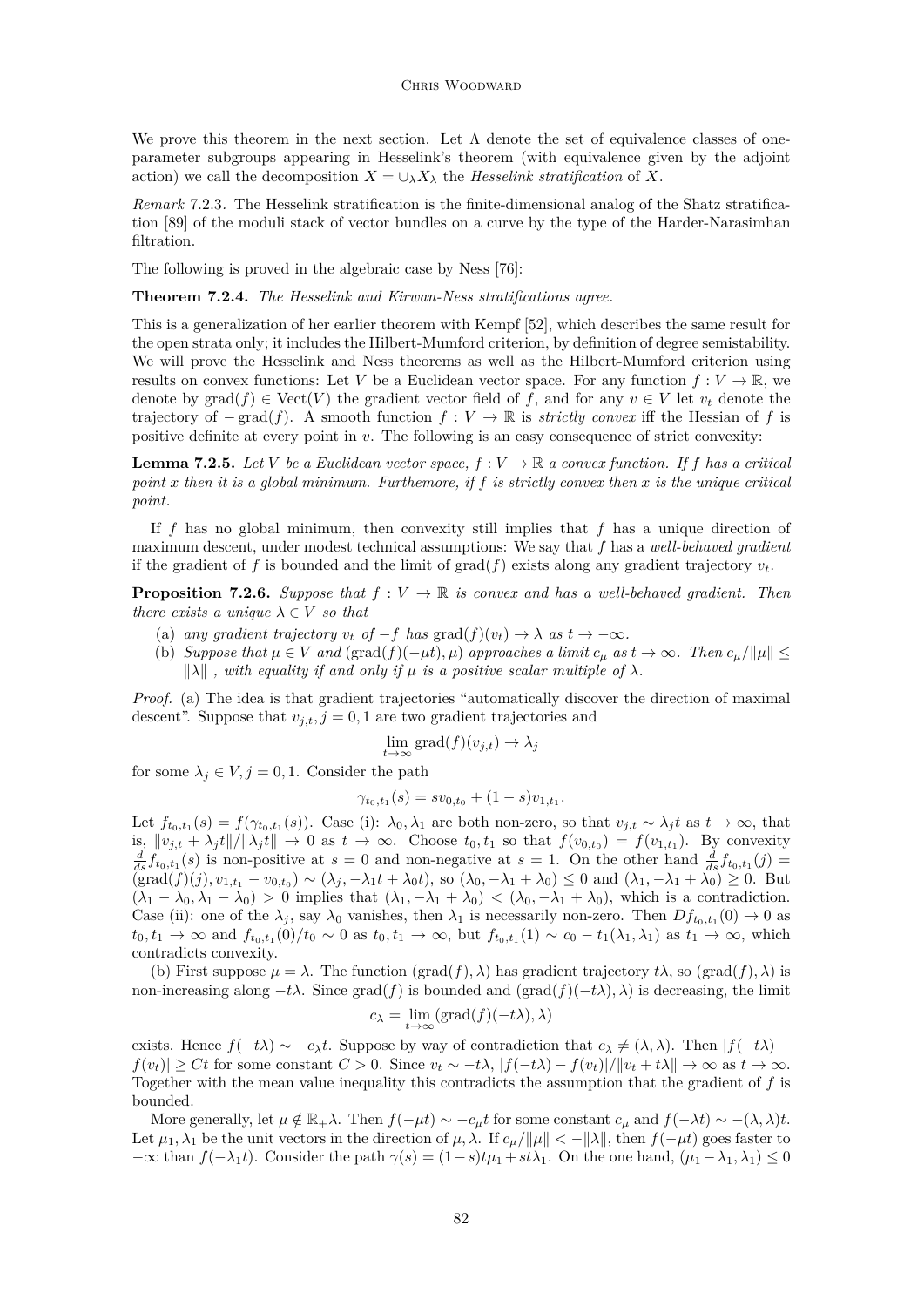<span id="page-29-0"></span>implies that  $\frac{d}{ds} f(\gamma(s))|_{s=1} \leq 0$  for  $t \gg 0$ . On the other hand,  $f(\gamma(s))|_{s=0} \ll f(\gamma(s))|_{s=1}$  for  $t \gg 0$ , which is a contradiction. Hence  $c_{\mu}/\|\mu\| \geq \|\lambda\|$ . If equality holds, then the same argument shows we must have  $(\mu_1 - \lambda_1, \lambda_1) = 0$ , and since both  $\mu_1, \lambda_1$  are unit vectors this implies  $\mu_1 = \lambda_1$ .

*Proof of Kirwan's theorem [7.1.7.](#page-27-0)* Let  $V = \mathfrak{k}$  and  $f = \psi$  be a Kempf-Ness function. The gradient  $\text{grad}(\psi)$  is well-behaved since X is compact and the gradient flow converges by [7.1.5.](#page-26-0) Proposition [7.2.6](#page-28-0) then implies that for each  $x \in X$  there is a unique direction  $-\lambda$  of maximal descent for the Kirwan-Ness function. Let  $X_{\lambda}$  denote the set of points whose directions are *conjugate* to  $\lambda$  and *U*<sub> $λ$ </sub> the set of points whose directions are equal to  $λ$ . Equality of the gradient flows Theorem [7.1.8](#page-27-0) implies that  $X_{\lambda}$  is the same as Kirwan's, that is, equals the set of points whose gradient flow converges to  $\Phi^{-1}(K\lambda)$ . Uniqueness of  $\lambda$  implies that if  $x \in U_\lambda$  and  $g \in G$  is such that  $gx \in U_\lambda$ , then  $g \in P_\lambda$ . Indeed, note  $G = KP_\lambda$  and  $U_\lambda$  is  $P_\lambda$ -stable. Hence it suffices to consider the case  $g \in K$ , and then  $g\lambda$  is also a direction of maximal descent. Hence  $g\lambda = \lambda$  which implies that  $g \in K_{\lambda}$ , hence  $g \in P_{\lambda}$ . This implies  $X_{\lambda} = G \times_{P_{\lambda}} U_{\lambda}$ , which proves the first part of Kirwan's theorem.

To prove the second part, let  $x_{\lambda}$  denote the associated graded point for some  $x \in U_{\lambda}$ . Since  $\overline{Gx}$  intersects  $\Phi^{-1}(K\lambda)$ ,  $\overline{G_\lambda x_\lambda}$  intersects  $\Phi^{-1}(K\lambda)$ , so  $x_\lambda$  is semistable for the action of  $G_\lambda$  on *Z*<sub>*λ*</sub>. Conversely, the pre-image of *Z*<sup>ss</sup><sub>*λ*</sub></sub> is contained in *U*<sub>*λ*</sub>, since both are *G*<sub>*λ*</sub>-invariant and contain  $\Phi^{-1}(\lambda)$ . It follows that  $U_{\lambda} = Y_{\lambda}^{\text{ss}}$  of Section [7.1.](#page-25-0) This proves Kirwan's theorem.

*Proof of Hesselink's theorem [7.2.2.](#page-0-0)* Let  $x \in X$  and let  $-\lambda$  be the direction of maximal descent of the Kempf-Ness function. We must show that  $\lambda$  generates the unique one-parameter subgroup such that  $x_{\lambda}$  is  $G_{\lambda}$ -semistable. Suppose that  $\mu$  generates another one-parameter subgroup. Part (b) of Proposition [7.2.6](#page-28-0) gives the inequality  $c_\mu / \|\mu\| < \|\lambda\|$  where  $c_\mu = (\Phi(x_\mu), \mu)$ . Suppose that the  $G_{\mu}$  orbit of  $x_{\mu}$  is semistable; then its closure intersects  $\Phi^{-1}(\mu_1)$  where  $\mu_1 \in \mathbb{R}_{+}$  is such that  $c_{\mu}/\|\mu\| = \|\mu_1\|$ . But then the closure of *Gx* also intersects  $\Phi^{-1}(\mu_1)$ . By Theorem [7.1.8,](#page-27-0)  $\|\lambda\|$  is the infimum of  $\|\Phi\|$  on the orbit *Gx*. Indeed,  $\|\Phi\|$  is decreasing on gradient trajectories of  $\psi$ , which all converge to  $\lambda$ . This contradicts  $||u_1|| < ||\lambda||$ .

*Remark* 7.2.7. Suppose  $\omega \in \Omega^2(X)$  is a closed two form that is not symplectic, but satisfies  $\omega(\xi_X, J\xi_X) > 0$  for any  $\xi \in \mathfrak{k}$ . The proof above works equally well for moment maps associated to such two-forms. That is, only non-degeneracy of the two-form on the directions generated by the action is used in the proof.

### 8. Moment polytopes

According to work of Atiyah, Guillemin-Sternberg, and Kirwan, the quotient of the image of the moment map is convex. (This section could have been placed before that on Schur-Horn convexity.)

8.1. **Convexity theorems for Hamiltonian actions.** Let *X* be a Hamiltonian *K*-manifold with moment map  $\Phi$ . The *moment image* of *X* is  $\Phi(X) \subset \mathfrak{k}$ . The quotient

$$
\Delta(X):=\Phi(X)/K\subset\mathfrak{k}^\vee/K
$$

can be identified with a subset of the convex cone  $\mathfrak{t}^\vee_+ \cong \mathfrak{k}^\vee/K$ .

*Example* 8.1.1. If  $X = \mathbb{P}^{n-1}$  and  $G = U(1)^n$  acts by the standard representation, then the moment image is the *standard n-simplex*

$$
\Phi(X) = \{(\mu_1, \ldots, \mu_n) \in \mathbb{R}_{\geq 0}^n \mid \mu_1 + \ldots + \mu_n = 1\},\
$$

see [\(3.3\)](#page-10-0). The coordinate hyperplane  $\{z_j = 0\} \subset X$  maps to the *j*-th facet  $\{\mu_j = 0\} \subset \Phi(X)$ .

Another description of the moment polytope  $\Delta(X)$  involves the *shifted* symplectic quotients: for  $\lambda \in \mathfrak{k}^{\vee}$ , the quotient

$$
X/\!\!/_\lambda K := \Phi^{-1}(K\lambda)/K = (\mathcal{O}_\lambda^- \times X)/\!\!/K
$$

is the *symplectic quotient of*  $X$  *at*  $\lambda$ . The shifted symplectic quotient is the classical analog of the multiplicity space  $\text{Hom}_K(V_\lambda, V)$  of a representation V in the following sense:

**Proposition 8.1.2.** *Let*  $X$  *be a polarized projective*  $G$ *-variety and*  $\lambda$  *a dominant weight. Then*  $R(X/\!\!/_{\lambda} G)_d = \text{Hom}_G(V_{d\lambda}, R(X)_d)$  *for any*  $d \geq 0$ *.*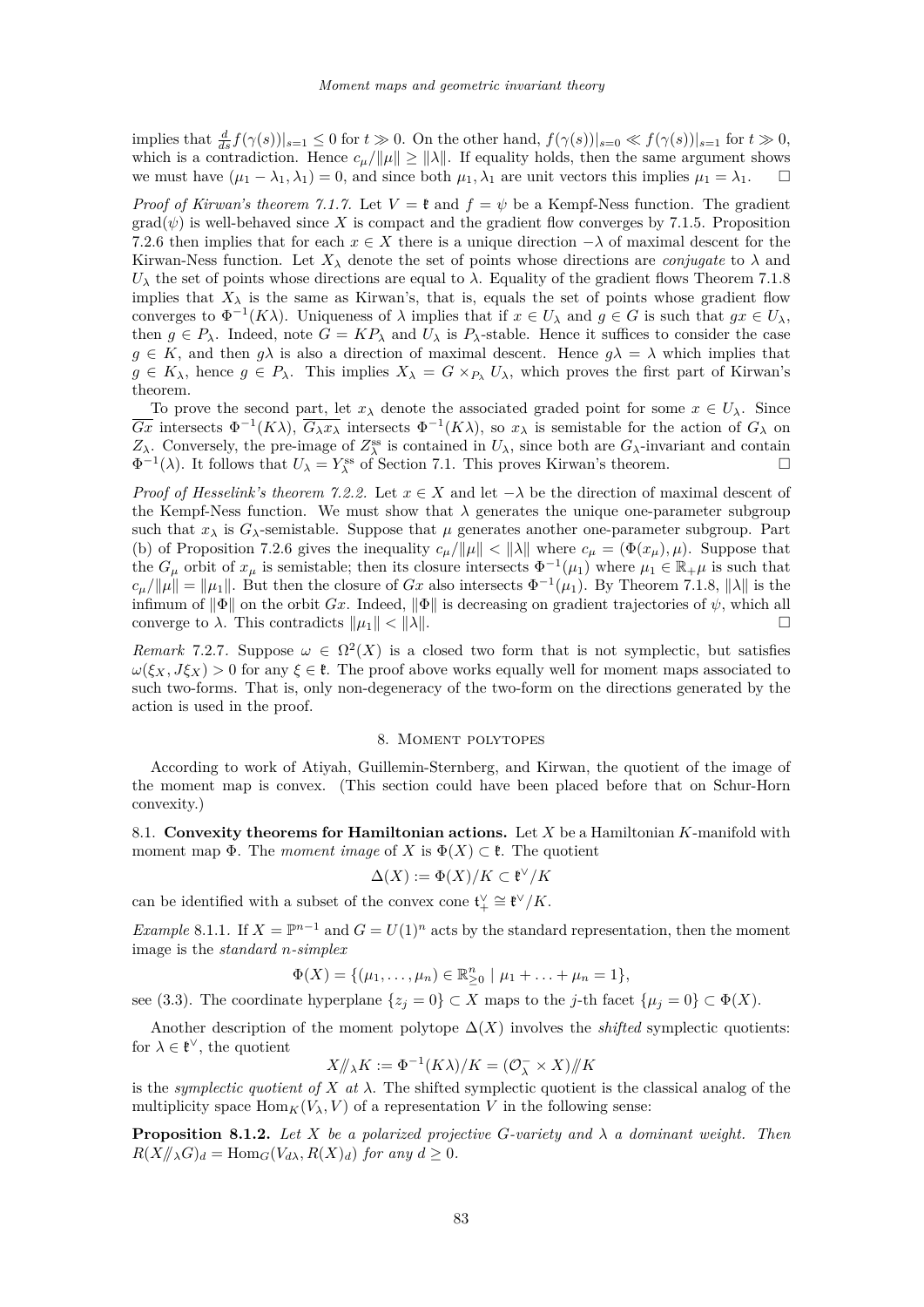<span id="page-30-0"></span>*Proof.* Combining the Borel-Weil and Kempf-Ness theorems gives  $R(X/\!\!/_{\lambda} K)_{d} = R(K\lambda^{-} \times X)_{d}^{K} =$  $(V_{d\lambda}^{\vee} \otimes R(X)_d)^K = \text{Hom}_K(V_{d\lambda}, R(X)_d).$ 

The following is immediate from the definitions:

**Lemma 8.1.3.**  $\Delta(X) = \{\lambda \mid X/\!\!/_{\lambda} K \neq \emptyset\}$  *is the set of*  $\lambda$  *for which the shifted symplectic quotient*  $X/\!\!/_{\lambda}$ *K is non-empty.* 

The set  $\Delta(X)$  is the "classical analog" of the set of simple modules appearing in a *G*-module. Let  $\Delta_{\mathbb{Q}}(X) := \Lambda_{\mathbb{Q}}^{\vee} \cap \Delta(X)$  denote the set of rational points in  $\Delta(X)$ ; furthermore  $\Delta_{\mathbb{Q}}(X)$  is dense in  $\Delta(X)$ , see for example [\[65\]](#page-43-0).

**Theorem 8.1.4.**  $\Delta_{\mathbb{Q}}(X) = \Delta(X) \cap \Lambda_{\mathbb{Q}}^{\vee}$  is equal to the set of points  $\lambda/d$  such that  $V_{\lambda} \subset R(X)_{d}$ .

*Proof.* By Lemma 8.1.3 and Proposition [8.1.2.](#page-29-0) □

Recall that a *convex polyhedron* is the intersection of a finite number of half spaces, while a *convex polytope* is the convex hull of a finite number of points. The fundamental theorem of convex geometry says that any *compact* convex polyhedron is a convex polytope and vice-versa.

**Theorem 8.1.5** (Atiyah [\[5\]](#page-41-0), Guillemin-Sternberg [\[32\]](#page-42-0) for the abelian case, Kirwan [\[54\]](#page-42-0) for the non-abelian case)**.** *Let K be a compact, connected Lie group and X a compact connected Hamiltonian K-manifold. Then*  $\Delta(X)$  *is a convex polytope. If K is abelian, then*  $\Delta(X)$  *is the convex hull of the image*  $\Phi(X^K)$  *of the fixed point set*  $X^K$  *of*  $K$ *.* 

 $\Delta(X)$  is the *moment polytope* of X. The arguments of Atiyah and Guillemin-Sternberg in [\[5\]](#page-41-0), [\[32\]](#page-42-0) are Morse-theoretic. The equivariant version of Darboux's theorem implies that the functions  $\langle \Phi, \xi \rangle$  have only critical sets of even index, and this implies that the level sets  $\langle \Phi, \xi \rangle^{-1}(c)$  are connected. Using an inductive procedure one shows that for any subtorus  $K_1 \subset K$ , the level sets of the moment map for  $\Phi_1$  are connected as well. Taking  $K_1$  of codimension one, this shows that the intersection of  $\Phi(X)$  with any rational line is connected and it follows that  $\Phi(X)$  is convex. The reader is referred to the original papers for details. Kirwan's non-abelian version uses the Morse theory of the norm-square of the moment map. See Lerman-Meinrenken-Tolman-Woodward [\[65\]](#page-43-0) for a derivation of non-abelian convexity from the abelian case.

Brion [\[16\]](#page-41-0), following earlier work of Mumford [\[76,](#page-43-0) Appendix], pointed out the following proof of convexity, which in language of geometric quantization would be called a "quantum" proof: Suppose  $\lambda_j/d_j \in \Delta_{\mathbb{Q}}(X), j = 0, 1$ . Let  $v_j \in R(X)_{d_j}$  be the corresponding highest weight vectors. Then for any  $n_0, n_1 \in \mathbb{N}$ ,  $v_0^{n_0} v_1^{n_1} \in R(X)_{n_0d_0+n_1d_1}$  is a highest weight vector, so

$$
\frac{n_0\lambda_0 + n_1\lambda_1}{n_0d_0 + n_1d_1} = \frac{d_0n_0}{d_0n_0 + d_1n_1} (\lambda_0/d_0) + \frac{d_1n_1}{n_0d_0 + n_1d_1} (\lambda_1/d_1) \in \Delta_{\mathbb{Q}}(X).
$$

This implies that  $\Delta_{\mathbb{Q}}(X)$  is convex.

The inequalities of the previous section (for example, the Horn-Klyachko problem) can now be seen as the inequalities describing the moment polytopes of products of coadjoint orbits.

8.2. **Convexity theorems for orbit-closures.** In the case that *X* is Kähler, Atiyah [\[5\]](#page-41-0) also described the images of orbit-closures under the moment map, in the case that *K* is abelian. Of course if the orbit-closure is smooth, then this falls into the previous convexity theorem, but Atiyah's theorem also includes the case of singular orbit-closures:

**Theorem 8.2.1.** [\[7,](#page-41-0) Theorem 2] *Let K be a torus, G its complexification, and X a Kähler Hamiltonian*  $K$ *-manifold.* Let  $Y \subset X$  *be a G-orbit. Then* 

- (a)  $\Delta := \Phi(\overline{Y})$  *is a convex polytope with vertices*  $\Phi(\overline{Y} \cap X^G)$ ;
- (b) For each open face  $F \subset \Delta$ ,  $\Phi^{-1}(F) \cap \overline{Y}$  is a single *G*-orbit.
- (c)  $\Phi$  *induces a homeomorphism of*  $\overline{Y}/G$  *onto*  $\Delta$ *.*

We will describe Atiyah's arguments since they are brief and are closely related to the oneparameter subgroups of Hesselink as well as the Jordan-Hölder subgroups of Section [5.4.9.](#page-19-0) The proof depends on the following

**Lemma 8.2.2.** *Let*  $Y ⊂ X$  *be a G*-*orbit and*  $y ∈ Y$ *. Then* 

(a)  $y_{\lambda} = \lim_{t \to \infty} (\exp(it\lambda)y)$  *exists and lies in the fixed point set*  $X^{\lambda}$ ;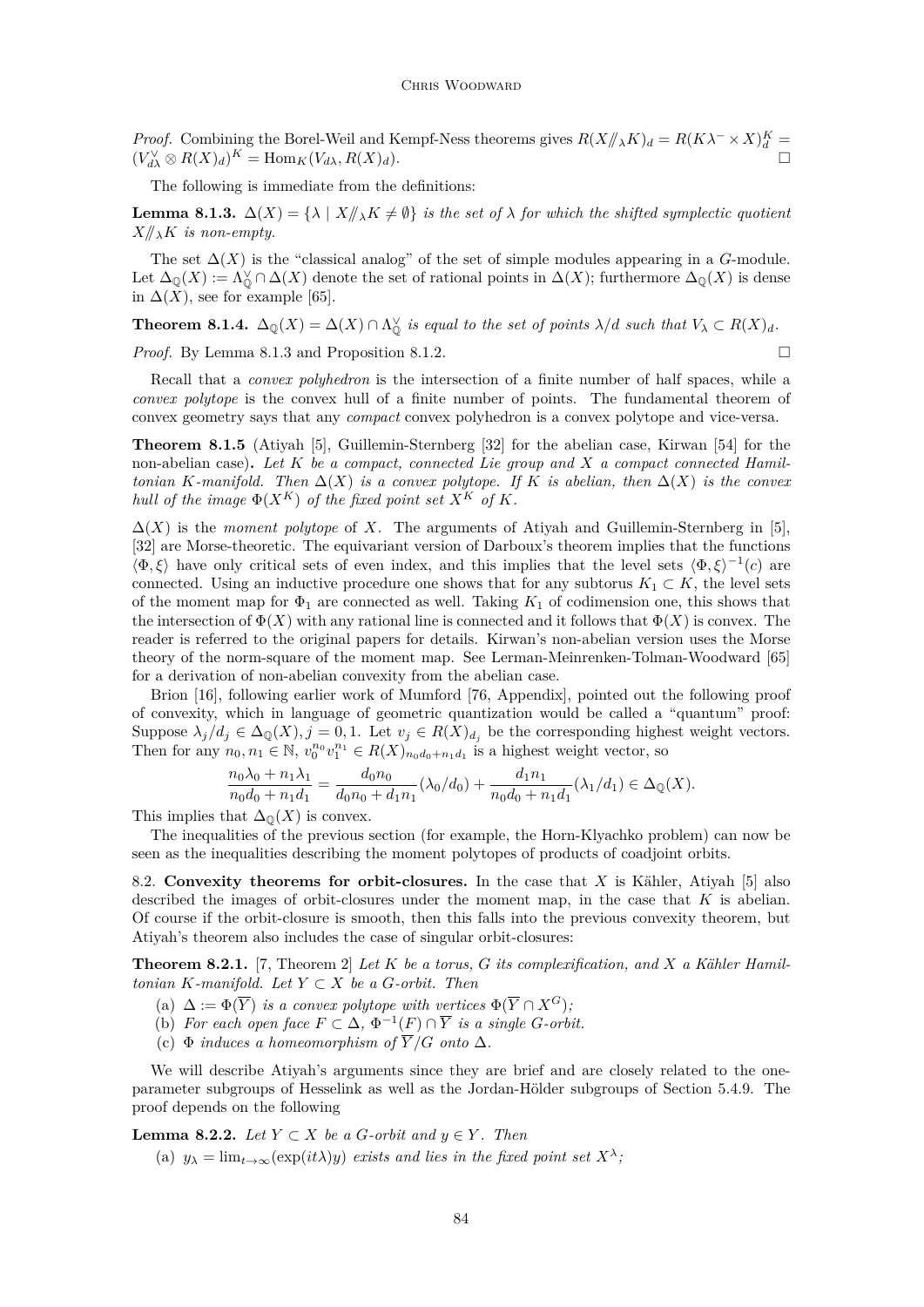- <span id="page-31-0"></span>(b)  $\lim_{t\to\infty} \langle \Phi(\exp(it\lambda)y), \lambda \rangle$  *exists and is a constant*  $d_{\lambda}$  *independent of y.*
- (c)  $d_{\lambda} = \sup_{y \in Y} \langle \Phi(y), \lambda \rangle$ *.*

Suppose that  $\lambda$  is generic so that  $X^G = X^{\lambda}$ . The Lemma implies

$$
\sup_{y \in Y} \langle \Phi(y), \lambda \rangle = \sup_{y \in X^G \cap \overline{Y}} \langle \Phi(y), \lambda \rangle.
$$

Hence  $\Phi(Y)$  is contained in the convex hull of  $\Phi(X^G \cap \overline{Y})$ . To see that  $\Phi(\overline{Y}) = \Delta$ , Atiyah notes that for any  $y \in Y$  and direction  $\xi \in \mathfrak{k}$  of unit length, there exists a time  $t(\xi)$  such that

$$
\langle \Phi(\exp(it(\xi)\xi y),\xi\rangle = \frac{1}{2}(\Phi(y) + d(\xi)).
$$

The set of points  $\exp(i\xi)y$  with  $\|\xi\| \le t(\xi/\|\xi\|)$  defines a neighborhood *U* of *y* in *Y* with  $\Phi(\overline{U}) =$  $\Phi(y) + \frac{1}{2}(\Delta - \Phi(y))$ ; this immediately implies that  $\Phi(\overline{Y})$  is both open and closed in  $\Delta$  and hence equal to  $\Delta$ .

To prove the third part of the Theorem, Atiyah considers for any  $\lambda \in \mathfrak{k}$  and fixed point component  $Z \subset X^{\lambda}$ , the unstable manifold  $Z^u$  consisting of all points that flow to *Z* under  $\exp(it\lambda)$ . By the stable manifold theorem  $Z^u$  is a smooth manifold and the limit of the flow defines a smooth *G*-equivariant projection  $Z^u \to Z$ . In particular, if *Z* is any component of  $X^{\lambda}$  containing a limit point of *Y* then  $Y \subset Z^u$  and  $\overline{Y} \cap Z$  is a single *G*-orbit. From this it follows that  $\Phi(Z \cap \overline{Y})$  is a face of  $\Delta$  with fibers the orbits of the compact torus *K*, see [\[7,](#page-41-0) p. 10], and this completes the proof.

*Remark* 8.2.3*.* Atiyah's theorem makes the theory of polystable points and Jordan-Hölder vector described in Section [5.4](#page-18-0) substantially easier in the abelian case. One sees that the "Jordan-Hölder" cone of Theorem [5.4.9](#page-19-0) is the dual cone to the face of the polytope containing 0, in the case that *Y* is a semistable orbit.

Atiyah's convexity theorem for orbit-closures has been generalized to Borel subgroups by Guillemin and Sjamaar [\[39\]](#page-42-0).

#### 9. Multiplicity-free actions

In certain cases Hamiltonian or algebraic actions may be classified by combinatorial data related to the moment map. In this section we discuss an example of this, the *multiplicity-free case*, from both the algebraic and symplectic points of view.

9.1. **Toric varieties and Delzant's theorem.** A *toric variety* is a normal *G*-variety *X* such that *G* is an algebraic torus and *X* contains an open *G*-orbit. Affine toric varieties are naturally classified by monoids M in the group  $\Lambda^{\vee}$  of weights of G, with the corresponding toric variety given by  $Spec(\mathbb{C}[M])$ . Each such monoid spans a rational cone in  $\Lambda_0^{\vee}$ , and defines a dual cone in ΛQ. Toric varieties with trivial generic stabilizer are classified by *fans* in ΛQ, that is, collections of cones such that any intersection of a cone is again a cone in the fan, see Oda [\[79\]](#page-43-0) or Fulton [\[29\]](#page-42-0).

*Example* 9.1.1. Suppose that  $X = \mathbb{P}^2$  with action given by  $(w_1, w_2)[z_0, z_1, z_2] = [z_0, w_1^{-1}z_1, w_2^{-1}z_2].$ There are seven orbits, given by non-vanishing of various coordinates, and in particular, three closed orbits  $[1, 0, 0]$ ,  $[0, 1, 0]$ ,  $[0, 0, 1]$ , whose cones are generated by pairs of vectors  $(1, 1)$ ,  $(-1, 0)$ ,  $(1,1), (0,-1),$  and  $(0,-1), (0,-1)$ . The fan contains these three cones, and their intersections; this is the *dual fan* to the moment polytope hull $((0,0), (1,0), (0,1))$ .

A Hamiltonian torus action is *multiplicity free* or *completely integrable* if all the symplectic quotients are points, or equivalently, each fiber of the moment map is an orbit of the torus.

*Example* 9.1.2. The  $U(1)^n$  action on  $\mathbb{P}^n$  is multiplicity-free, since the fibers of the moment map are given by  $[z_0, \ldots, z_n]$  with  $|z_1|, \ldots |z_n|$  fixed, which are orbits of  $U(1)^n$ .

Multiplicity-free Hamiltonian torus actions are classified by a theorem of Delzant.

**Definition 9.1.3.** A polytope  $\Delta \subset \mathfrak{k}^{\vee}$  is called *Delzant* if the normal cone at any vertex is generated by a basis of the weight lattice  $\Lambda^{\vee} \subset \mathfrak{k}^{\vee}$ .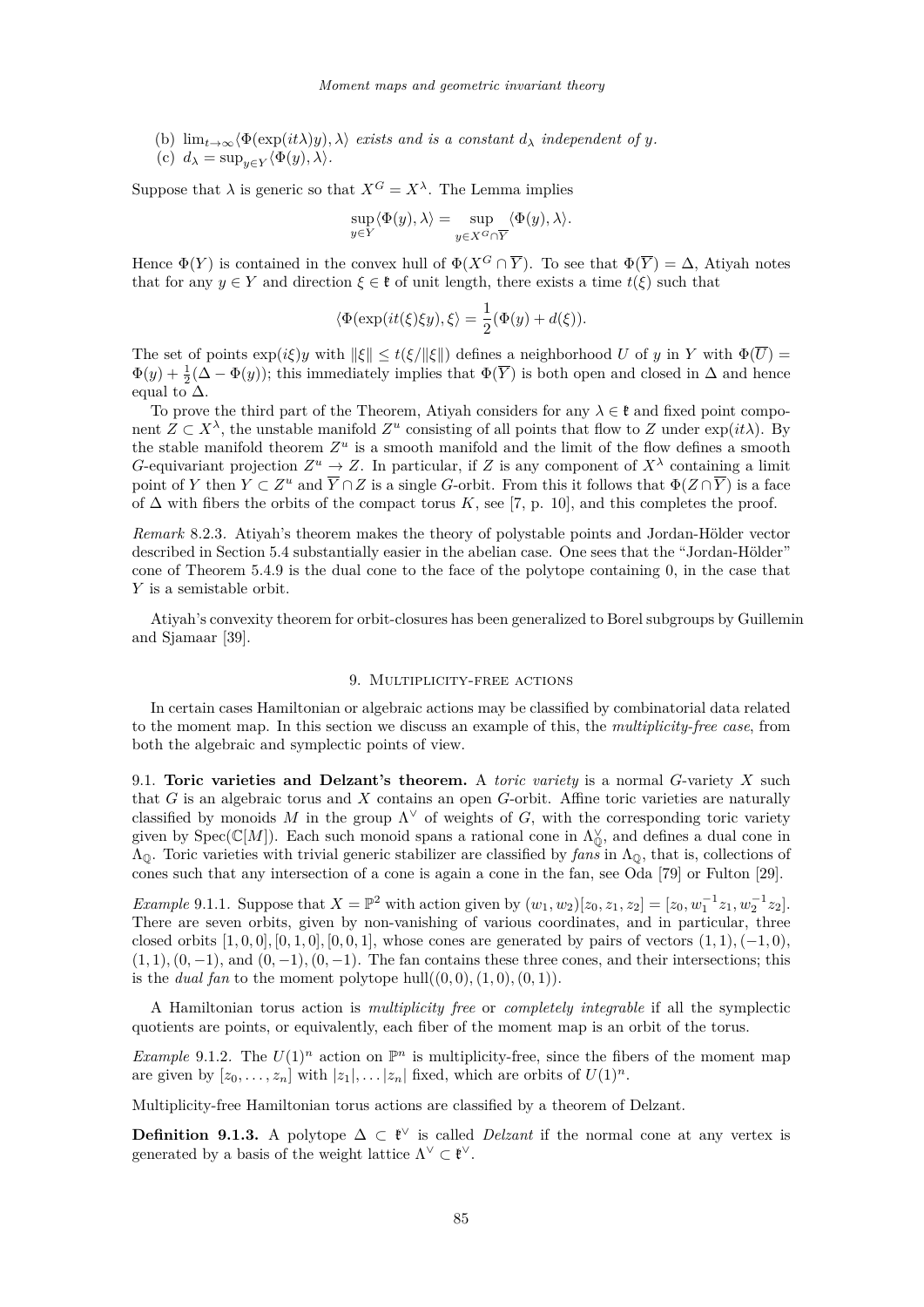**Theorem 9.1.4** (Delzant [\[24\]](#page-42-0))**.** *There exists a one-to-one correspondence between Delzant polytopes and multiplicity-free torus actions on compact connected manifolds with trivial stabilizer, given by*  $X \mapsto \Phi(X)$ *. Any compact connected multiplicity-free Hamiltonian torus action has the structure of a smooth projective toric variety.*

Note that any compatible complex structure is unique up to isomorphism, but not up to Kähler isomorphism. That is, any toric variety has many non-equivalent Kähler structures, see Guillemin [\[38\]](#page-42-0).

There are "local" and "local-to-global" parts of the proof; the local part follows from the equivariant Darboux theorem, while the "local-to-global" part uses the vanishing of a certain sheaf cohomology group over the polytope.

Existence of a smooth projective toric variety with a given polytope follows from, for example, Lerman's method of *symplectic cutting* [\[64\]](#page-43-0) which we now describe. We begin with the simplest case, when *X* is a Hamiltonian  $S^1$ -manifold with moment map  $\Phi: X \to \mathbb{R}$ . The diagonal  $S^1$ -action on  $X \times \mathbb{C}$  is Hamiltonian with moment map

$$
\Phi_{X\times\mathbb{C}}:(x,z)\mapsto \Phi(x)-|z|^2/2.
$$

Its symplectic quotient at any value *λ*

$$
X_{\geq \lambda} := (X \times \mathbb{C}) / \! /_{\lambda} S^1
$$

is called the *symplectic cut* of  $X$  at  $\lambda$  admits a decomposition

$$
(X\times\mathbb{C})/\!\!/_\lambda S^1\cong X/\!\!/_\lambda S^1\cup (X\times\mathbb{C}^*)/\!\!/_\lambda S^1\cong X/\!\!/_\lambda S^1\cup \Phi^{-1}((\lambda,\infty)).
$$

It follows from the definitions that the inclusion of  $\Phi^{-1}((\lambda,\infty))$  in  $X_{\geq \lambda}$  is symplectic and so  $X_{\geq \lambda}$ is obtained by removing  $\Phi^{-1}((-\infty,\lambda))$  and "closing off" the boundary by quotienting it by  $S^1$ .

More generally, suppose that *K* is a torus,  $\xi \in \mathfrak{k}$  any rational vector, and  $\lambda \in \mathbb{R}$ . Let  $U(1)_{\lambda}$ denote the one-parameter subgroup generated by  $\lambda$ , with moment map  $\langle \Phi, \lambda \rangle$ . Then the symplectic cut  $X_{\geq \lambda} = (X \times \mathbb{C})/\lambda \lambda U(1)$ <sub>*λ*</sub>  $\cong X/\lambda \lambda U(1)$ <sub>*λ*</sub>  $\cup$  { $\langle \Phi, v \rangle > \lambda$ } admits the structure of a Hamiltonian *K*-manifold with moment polytope  $\Phi(X_{\geq \lambda}) = \Phi(X) \cap \{\langle \mu, v \rangle \geq \lambda\}.$ 

*Example* 9.1.5*.* Let  $X = \mathbb{P}^2$  equipped with  $U(1)^2$ -action given by with weights  $(0,0), (-2,0), (0,-2)$ . The moment polytope is then the convex hull of  $(0,0), (2,0), (0,2)$ . Let  $\lambda = (0,-1)$  so that the one-parameter subgroup generated by  $\lambda$  acts with moment map

$$
[z_0, z_1, z_2] \mapsto -2|z_1|^2/(|z_0|^2 + |z_1|^2 + |z_2|^2).
$$

The symplectic cut at  $-1$  is then a toric variety with polytope the convex hull of  $(0,0), (0,2), (1,0), (1,1),$ see Figure 9.1.



Figure 9.1: Effect of cutting on a moment polytope

Suppose that  $\Delta$  is a Delzant polytope defined by inequalities

$$
\Delta = \{ \mu \in \mathfrak{k}^{\vee} \mid \langle \mu, v_j \rangle \ge \lambda_j, j = 1, \dots, m \}
$$

for some vectors  $v_j \in \mathfrak{k}$  and some constants  $\lambda_j \in \mathbb{R}, j = 1, \ldots, m$ . Let  $X = T^{\vee}K$ , with moment image  $\mathfrak{k}^{\vee}$  and the standard Kähler structure. Performing a symplectic cut for each inequality gives a Kähler manifold with Hamiltonian *K* action and moment polytope ∆.

Alternatively any smooth projective toric variety is a symplectic or geometric invariant theory quotient of affine space  $X = \mathbb{C}^m$ . There is an explicit description of the semistable locus given by Audin [\[8\]](#page-41-0) and Cox [\[23\]](#page-42-0).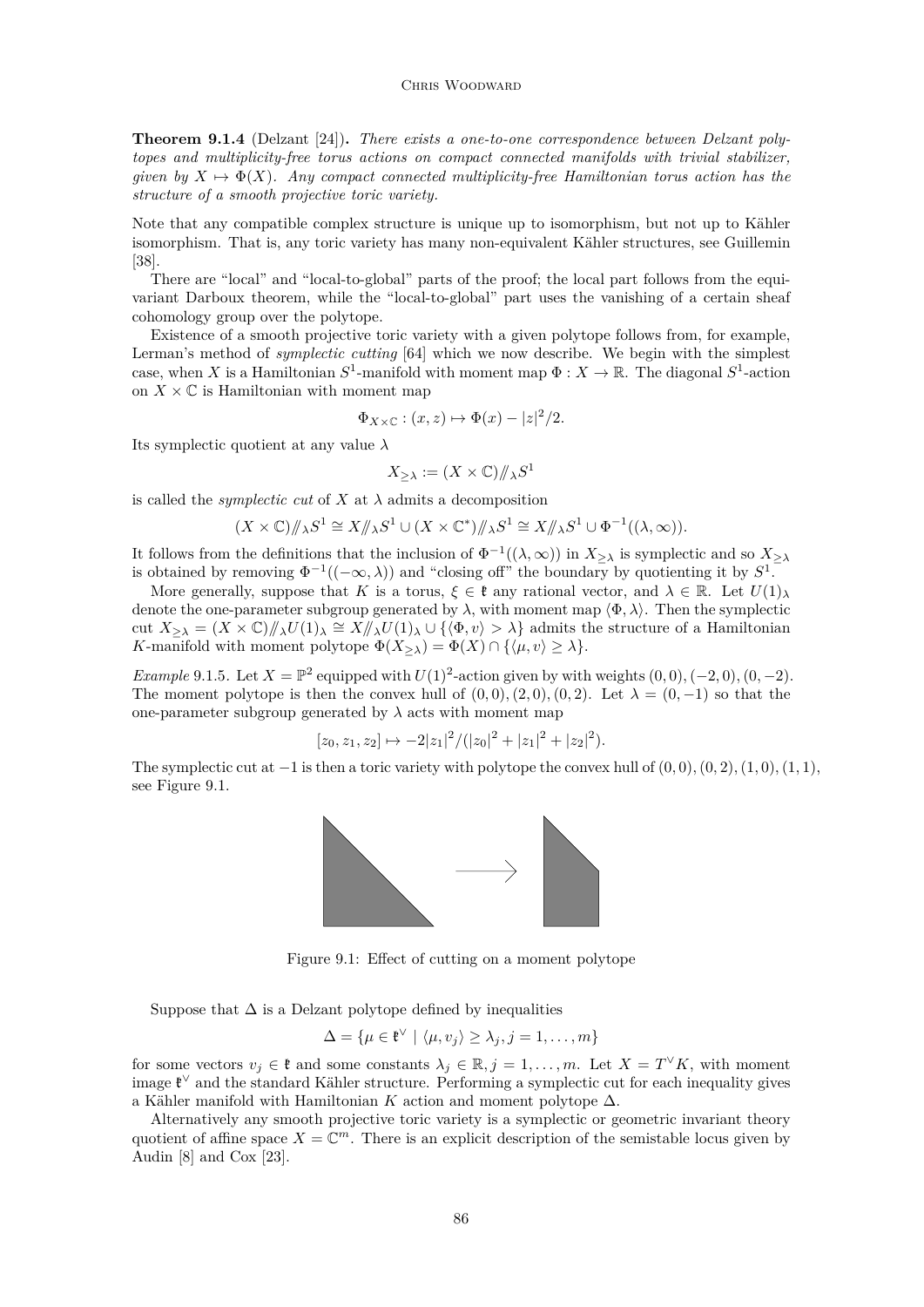9.2. **Multiplicity-free actions and spherical varieties.** Let *K* be a compact connected Lie group. Recall that a *K*-module *V* is *multiplicity-free* iff  $\text{Hom}_K(V_\lambda, V)$  is dimension at most one, for any simple K-module  $V_{\lambda}$  iff  $\text{End}_K(V)$  is abelian, using Schur's lemma. The definition in part (a) of the following was introduced in Guillemin-Sternberg [\[40\]](#page-42-0):

**Theorem 9.2.1.** *(see* [\[102,](#page-44-0) Appendix]*) The following conditions are equivalent, and if they hold the action is* multiplicity-free*:*

- (a)  $C^{\infty}(X)^K$  *is an abelian Poisson algebra.*
- (b) *The symplectic quotient*  $X/\!\!/_{\lambda} K := \Phi^{-1}(K\lambda)/K$  *is a point for all*  $\lambda$ *.*

*Proof.* We denote by  $r_{\lambda}: C^{\infty}(X)^K \to C^{\infty}(X/\!\!/_{\lambda} K)$  the map of Poisson algebras induced by the symplectic quotient construction, if  $\lambda$  is free. In general, we define  $C^{\infty}(X/\!\!/_{\lambda}K) := C^{\infty}(X)^K/\{f, f | \Phi^{-1}(\lambda) =$ 0}. A lemma of Arms, Cushman, and Gotay [\[4\]](#page-41-0), see Sjamaar-Lerman [\[92\]](#page-44-0), says that this quotient is a non-degenerate Poisson algebra, that is, the bracket vanishes only on constant functions. Suppose (a). Since  $r_{\lambda}$  is surjective,  $C^{\infty}(X/\!\!/_{\lambda}K)$  is abelian as well, and so  $X/\!\!/_{\lambda}K$  must be discrete, hence a point by Kirwan's results. Conversely, if all the reduced spaces are points and  $f, g \in C^{\infty}(X)^K$ then  $r_{\lambda}(\lbrace f,g \rbrace) = 0$  for all  $\lambda$  implies that  $\lbrace f,g \rbrace = 0$ .

The complex analogs of multiplicity-free Hamiltonian actions are called *spherical varieties*. Let *G* be a connected complex reductive group. For the following, see Brion-Luna-Vust [\[18\]](#page-41-0), the review [\[57\]](#page-43-0), or the second part of Brion's review in this volume.

**Theorem 9.2.2.** *The following conditions for a normal G-variety X are equivalent; if they hold X is called* spherical*:*

- (a) *some (hence any) Borel subgroup B has an open orbit;*
- (b) the space of rational functions  $\mathbb{C}(X)$  is a multiplicity-free *G*-module;
- (c) *some (hence any) Borel subgroup B has finitely many orbits.*

*Remark* 9.2.3*.* For an arbitrary group action, existence of a dense orbit does not imply finitely many orbits. For example, consider the action of  $SL(n, \mathbb{C})$  on the space of  $n \times n$  matrices on the left: any two invertible matrices are related by an element of  $SL(n, \mathbb{C})$ , but there are infinitely many orbits of degenerate matrices distinguished by their kernels.

The classification of toric varieties is generalized to spherical varieties as a special case of a theorem of Luna-Vust [\[69\]](#page-43-0) which gives a classification of spherical varieties by their generic isotropy group and a *colored fan*, see the contribution of Pezzini in this volume or Knop [\[57\]](#page-43-0). Each colored fan is a collection of *colored cones*, convex cones in the space  $\Lambda_X$  dual to the space  $\Lambda_X^{\vee}$  of characters corresponding to *B*-semiinvariant functions  $\mathbb{C}(X)^{(B)}$ , together with a finite set of *B*-stable divisors, satisfying certain conditions. The classification of generic isotropy groups that appear, which are called *spherical subgroups*, is the subject of an open conjecture of Luna, see the contribution of Bravi in this volume. The relation between multiplicity-free Hamiltonian actions and spherical varieties is given by the following, which is a consequence of the Kempf-Ness theorem:

**Proposition 9.2.4.** *A smooth G*-variety  $X \subset \mathbb{P}(V)$  *is spherical if and only if it is a multiplicityfree Hamiltonian K-manifold.*

*Proof.* By Proposition [8.1.2](#page-29-0)  $X/\!\!/_{\lambda} K =$  pt iff  $\text{Hom}_G(V_{\lambda}, H^0(X, \mathcal{O}_X(d)))$  is dimension one or zero for all  $d \geq 0$ . This holds for all  $\lambda$  and  $d \geq 0$  iff  $\mathbb{C}(X)_d$  is a multiplicity-free *G*-module for all  $d \geq 0$  iff *X* is spherical.

In contrast to the toric case, not every multiplicity-free Hamiltonian action admits the structure of a spherical variety [\[103\]](#page-44-0).

9.3. **Moment polytopes of spherical varieties.** We have already seen several examples of the following:

**Theorem 9.3.1.** *Let*  $X$  *be a smooth polarized spherical*  $K$ *-variety with moment polytope*  $\Delta$  *and trivial generic stabilizer. Then*  $H^0(X, \mathcal{O}_X(1))$  *is the multiplicity-free K-module whose weights are the integral points*  $\Delta \cap \mathfrak{k}^{\vee}$  *of*  $\Delta$ *.* 

*Proof.* By Proposition [8.1.2](#page-29-0) and the fact that the symplectic quotients are points.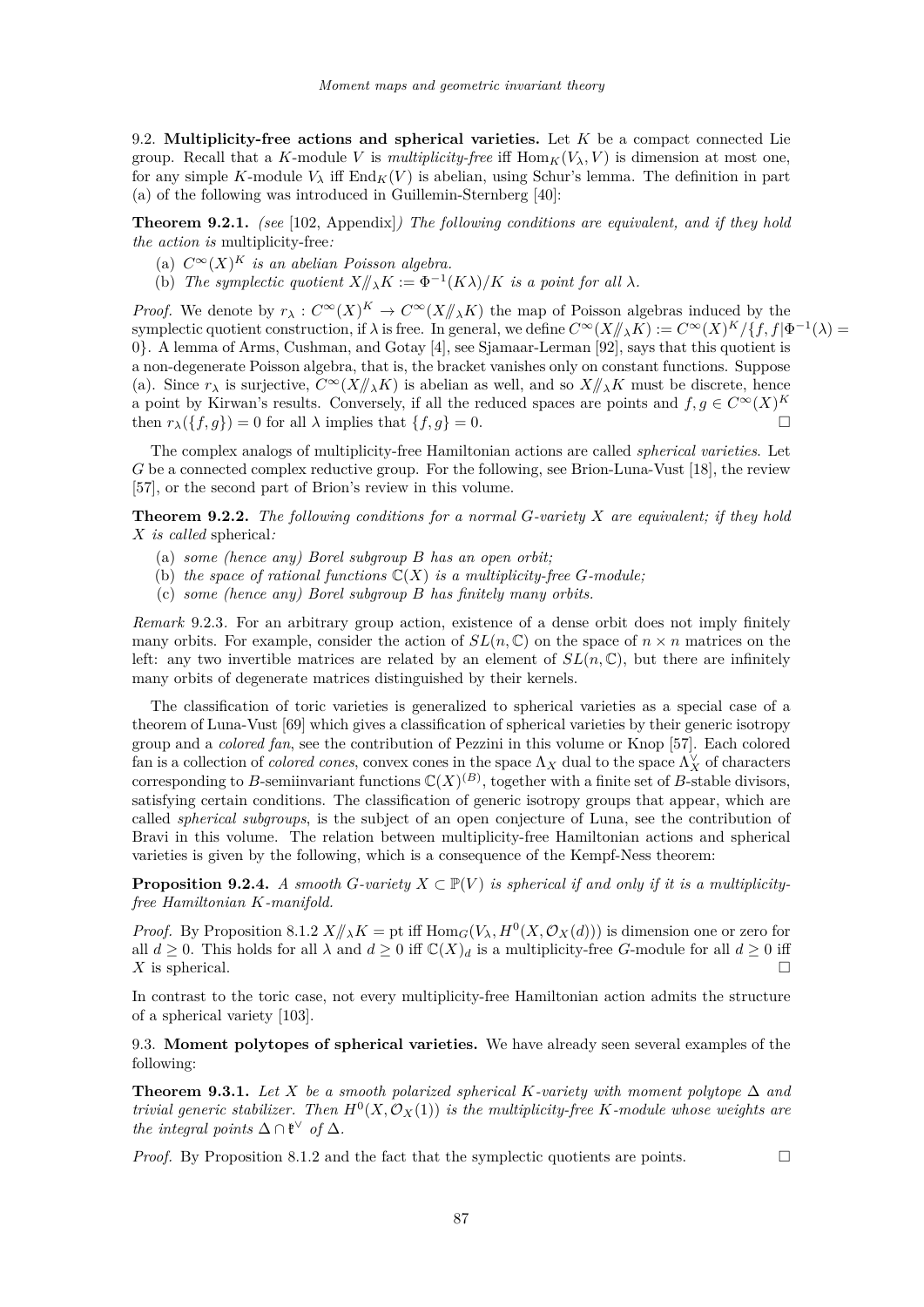

Figure 9.2: Decomposition of  $V_{\lambda} \otimes \text{Sym}(\mathbb{C}^2)$  via Brion's method

The moment polytope of a spherical variety *X* is described by a finite set of linear inequalities corresponding to the *B*-stable divisors of *X* which was described by Brion [\[17\]](#page-41-0) in the non-abelian case. Let *X* be a spherical *G*-variety and  $L \to X$  a *G*-equivariant line bundle. First some notation: Let  $\mathbb{C}(X)$  denote the space of rational functions on *X*, and  $\mathbb{C}(X)^{(B)}$  the space of *B*-semiinvariant vectors. Let  $\Lambda_X^{\vee} \subset \Lambda^{\vee}$  denote the group of weights appearing in  $\mathbb{C}(X)^{(B)}$ . Let  $\mathcal{D}(X)$  denote the set of prime *B*-stable divisors of *X*. Each  $D \in \mathcal{D}(X)$  defines a valuation  $\mathbb{C}(X)^{(B)} \to \mathbb{Z}$  and so a vector  $v_D$  in the dual  $\Lambda_X$  of  $\Lambda_X^{\vee}$ . Let  $\mathbb{C}(X, L)$  denote the space of rational sections of *L*, and  $s \in \mathbb{C}(X, L)^{(B)}$  with weight  $\mu(s)$ . Let  $n_D(s)$  denote the order of vanishing of *s* at *D*. Consider the identification  $\mathbb{C}(X)^{(B)} \to \mathbb{C}(X, L)^{(B)}$ ,  $f \mapsto fs$ . The section *fs* is global iff *fs* vanishes to at least zeroth order on each  $D \in \mathcal{D}(X)$ , iff *f* vanishes at least to order  $-n_D$ . Thus

**Proposition 9.3.2.** *Let X be a spherical G-variety, and*  $L \rightarrow X$  *a G-line-bundle. The space of weights for elements of*  $\mathbb{C}(X, L)^{(B)}$  *is* 

$$
\Delta(X, L) = \{ \mu \in \Lambda_X^{\vee} | v_D(\mu) \ge -n_D(s) \} + \mu(s).
$$

*Example* 9.3.3*.* Here is a typical application which appears in Brion [\[17\]](#page-41-0) and seems to be due to Macdonald [\[70\]](#page-43-0):

*Theorem* 9.3.4*. Let*  $V_{\lambda}$  *be a simple*  $GL(r)$  *module with highest weight*  $\lambda = (\lambda_1 \geq \ldots \geq \lambda_r)$ *. Then*  $V_\lambda \otimes \text{Sym}(\mathbb{C}^r)$  *admits a multiplicity-free decomposition into simple modules*  $V_\mu$  *with highest weights*  $\mu = (\mu_1, \ldots, \mu_r)$  *satisfying* 

$$
\mu_1 \geq \lambda_1 \geq \mu_2 \geq \ldots \mu_r \geq \lambda_r.
$$

*Proof.* We prove only the case  $r = 2$ ; the general case is similar.  $V_{\lambda} \otimes Sym(\mathbb{C}^2)$  is isomorphic to the space of holomorphic sections of the line bundle  $\pi_1^* L_\lambda$  over  $X = \mathbb{P}^1 \times \mathbb{C}^2 = \{([w_0, w_1], (z_0, z_1)\},\$ where  $\pi_1 : \mathbb{P}^1 \times \mathbb{C}^2 \to \mathbb{P}^1$  is projection on the first factor. We take *B* to be the subgroup of uppertriangular invertible matrices. The *B*-invariant divisors are given by a single *G*-invariant divisor  $D_1 = \{(w, z) | z \in w\}$  and two *B*-stable divisors  $D_2 = \{w = [1, 0]\}$  and  $D_3 = \{z \in \mathbb{C} \oplus 0\}$ . The space of singular vectors  $\mathbb{C}(X)^{(B)}$  is generated by  $z_1 - w_1z_0/w_0$  and  $z_0$  with highest weights  $(0,1)$  resp. (1,0). The *B*-stable divisors are defined by  $D_1 = \{z_1/z_0 = w_1/w_0\}$ ,  $D_2 = \{w_1 = 0\}$ ,  $D_3 = \{z_1 = 0\}$ respectively. Hence  $z_1 - w_1 z_0/w_0$  vanishes to order 1 resp.  $-1, 0$  on  $D_1$  resp.  $D_2, D_3$ ;  $z_1$  vanishes to order 0 resp. 0, 1 on  $D_1$  resp.  $D_2, D_3$ . So  $v_{D_1} = (0, 1), v_{D_2} = (0, -1), v_{D_3} = (1, 0)$ . Taking *s* to be the section of  $\mathbb{P}^1$  with weight  $(\lambda_1, \lambda_2)$ , which vanishes to order 0 on *D*<sub>1</sub>,  $\lambda_1 - \lambda_2$  in *D*<sub>2</sub>, and 0 on *D*<sub>3</sub> one obtains  $n_{D_1} = 0, n_{D_2} = \lambda_1 - \lambda_2, n_{D_3} = 0$ . This yields the inequalities  $\mu_2 \geq \lambda_2$ ,  $-\mu_2 \geq -\lambda_2 - (\lambda_1 - \lambda_2) = -\lambda_1$ ,  $\mu_1 \geq \lambda_1$  as claimed. See Figure 9.2.

*Remark* 9.3.5*.* Not every *B*-stable divisor defines a facet of the moment polytope. This is already apparent in the case of the Borel-Weil theorem, where for a group of rank *r* there are *r B*-stable divisors (the Schubert varieties of codimension one) but the moment polytope is simply a point.

Based on his work on the toric case, Delzant asked the question of whether compact multiplicityfree actions are classified by their moment polytopes and generic stabilizers, and answered the question affirmatively in the rank two case [\[25\]](#page-42-0). A result of Knop [\[56\]](#page-43-0) reduces this to the question of whether affine spherical varieties are classified by their moment polytopes and generic stabilizers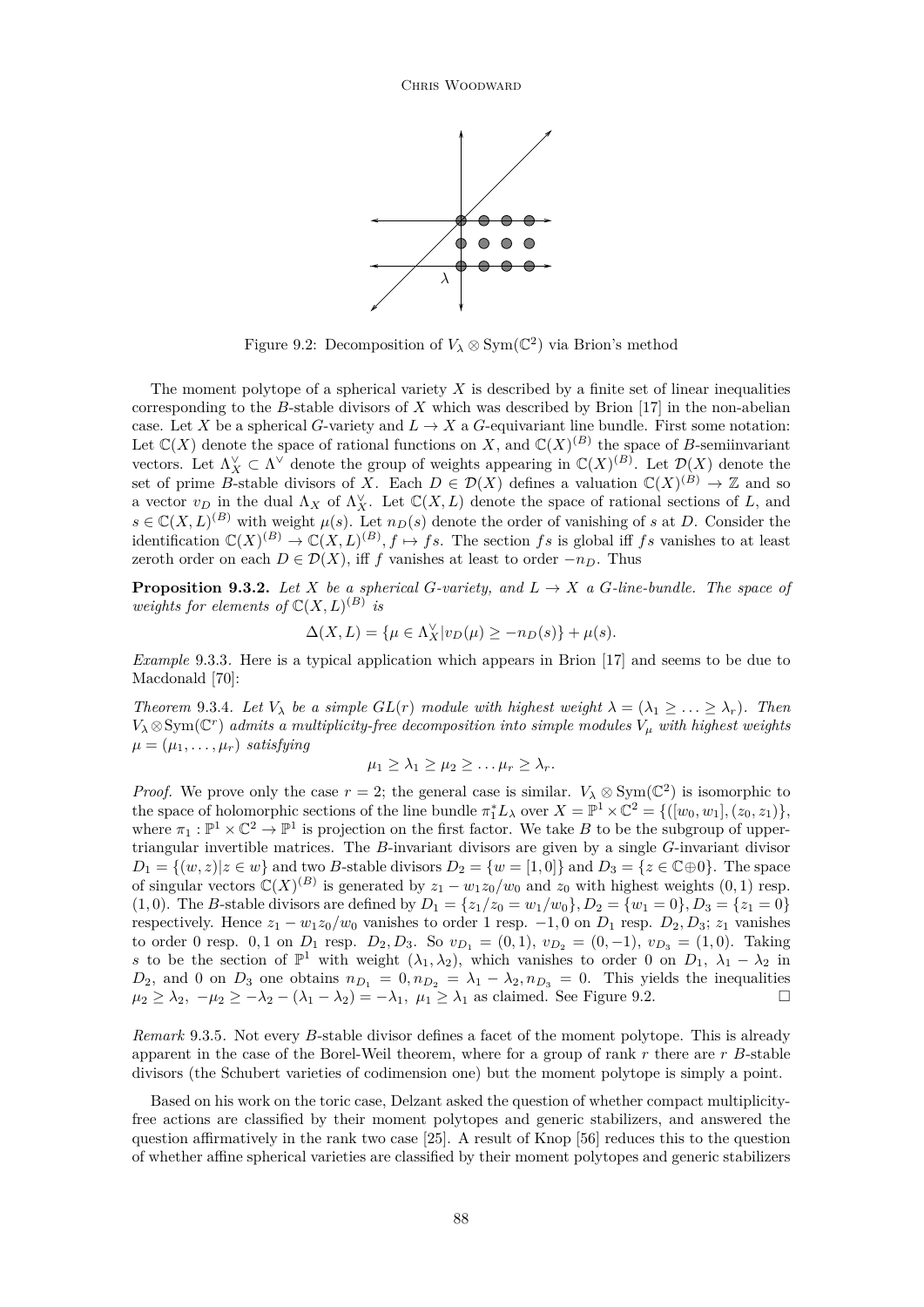<span id="page-35-0"></span>of the compact group actions; this conjecture has recently been proved by Losev [\[67\]](#page-43-0), see also his review in this volume.

In the torus case we have

**Corollary 9.3.6.** *With*  $X, K, \mathcal{O}_X(1)$  *as above, if*  $K$  *is a torus then the dimension of*  $H^0(X, \mathcal{O}_X(1))$ *is the number of integral points*  $\Delta \cap \mathfrak{k}^{\vee}$  *of*  $\Delta$ *.* 

The dimension of  $H^0(X, \mathcal{O}_X(k))$  can be computed by Riemann-Roch for sufficiently large k, since  $\mathcal{O}_X(1)$  is by assumption positive. This led to an interesting series of papers on formulas for the number of lattice points in a convex polytope which generalize the Euler-Maclaurin formula and were later proved combinatorially, see [\[19\]](#page-41-0) for references.

#### 10. Localization via sheaf cohomology

In this section we review various "fixed point methods" for computing moment polytopes, in the context of sheaf cohomology. These include not only the "localization" methods which take as input fixed point data for a one-parameter subgroup, but also the "non-abelian localization" principle which uses the Kirwan-Ness stratification.

10.1. **Grothendieck's local cohomology.** A powerful technique for computing cohomology groups, and therefore for computing moment polytopes, is Grothendieck's local cohomology theory, exposed in [\[31\]](#page-42-0) and Hartshorne [\[41\]](#page-42-0). Let *X* be a *G*-variety and  $Y \subset X$  a *G*-subvariety. Let  $E \to X$ be a *G*-equivariant coherent sheaf. Denote by  $\Gamma_Y(X, E)$  the group of sections whose support is contained in *Y*. We denote by  $H_Y^i$  the *i*-th derived functor of  $\Gamma_Y$ , so that the *local cohomology group*  $H_Y^i(X, E)$  is a *G*-module. These modules have the following properties:

**Theorem 10.1.1.** (a) *(Long Exact Sequence) There is an exact triangle*

$$
\dots H_Y(X, E) \to H(X, E) \to H(X - Y, E|X - Y) \to \dots
$$

(b) *(Gysin isomorphism) Suppose Y* ⊂ *X is smooth. Then*

$$
H^j_Y(X,E) \cong H^{j-\mathrm{codim}(Y)}(Y,E|Y \otimes \mathrm{Eul}(N)^{-1})
$$

*where N is the normal bundle of Y in X* and  $\text{Eul}(N)^{-1} := \text{det}(N) \otimes \text{Sym}(N)$  *(this is an*) *inverse of the K*-theory Euler class Eul( $N$ ) =  $\Lambda(N^{\vee})$  *although we do not discuss K*-theory *here)*

(c) *(Spectral sequence associated to a stratification) Let*  $X_1 \subset X_2 \subset \ldots \subset X_m = X$  be a *filtration of X. There is a spectral sequence*

$$
\bigoplus_{i=1}^{m} H_{X_i - X_{i-1}}(X_i, E|X_i) \implies H(X, E).
$$

Let  $\chi(X, E) = \bigoplus (-1)^i H^i(X, E)$  be the Euler characteristic, considered as a virtual *G*-representation, and  $\chi_Y(X, E)$  the Euler characteristic of the local cohomology along *Y*. These will generally not be finite-dimensional, but rather in our cases of interest the multiplicity of each simple module is finite. Thus the formula below holds in the completion of the representation ring, as an immediate consequence of the spectral sequence:

**Corollary 10.1.2.** *Suppose that*  $X_1$  ⊂  $\ldots$  ⊂  $X_m = X$  *is a filtration of*  $X$  *such that the differences*  $X_i - X_{i-1}$  *are smooth with normal bundles*  $N_i \rightarrow X_i - X_{i-1}$ *. Then* 

(10.1) 
$$
\chi(X, E) = \sum_{i} (-1)^{\text{codim}(X_i - X_{i-1})} \chi(X_i - X_{i-1}, E |_{X_i - X_{i-1}} \otimes \text{Eul}(N_i)^{-1})
$$

*if both sides are well-defined in the sense that the multiplicity of any simple module is finite.*

This formula applies to various filtrations associated to group actions to give "localization" formulae.

*Example* 10.1.3. (Weyl character formula and Borel-Weil-Bott, c.f. Ativah-Bott [\[6\]](#page-41-0)) Let  $X =$  $G/B^-$  and  $E = \mathcal{O}_X(\lambda)$  so that if  $\lambda$  is dominant then  $H^0(X, E) = V_\lambda$  by Borel-Weil [6.1.1.](#page-20-0) The Bruhat decomposition  $X = \bigcup_{w \in W} X_w$  gives a filtration  $X_i = \bigcup_{w \in W, l(w) > i} X_w$ . Each cell  $X_w$  fibers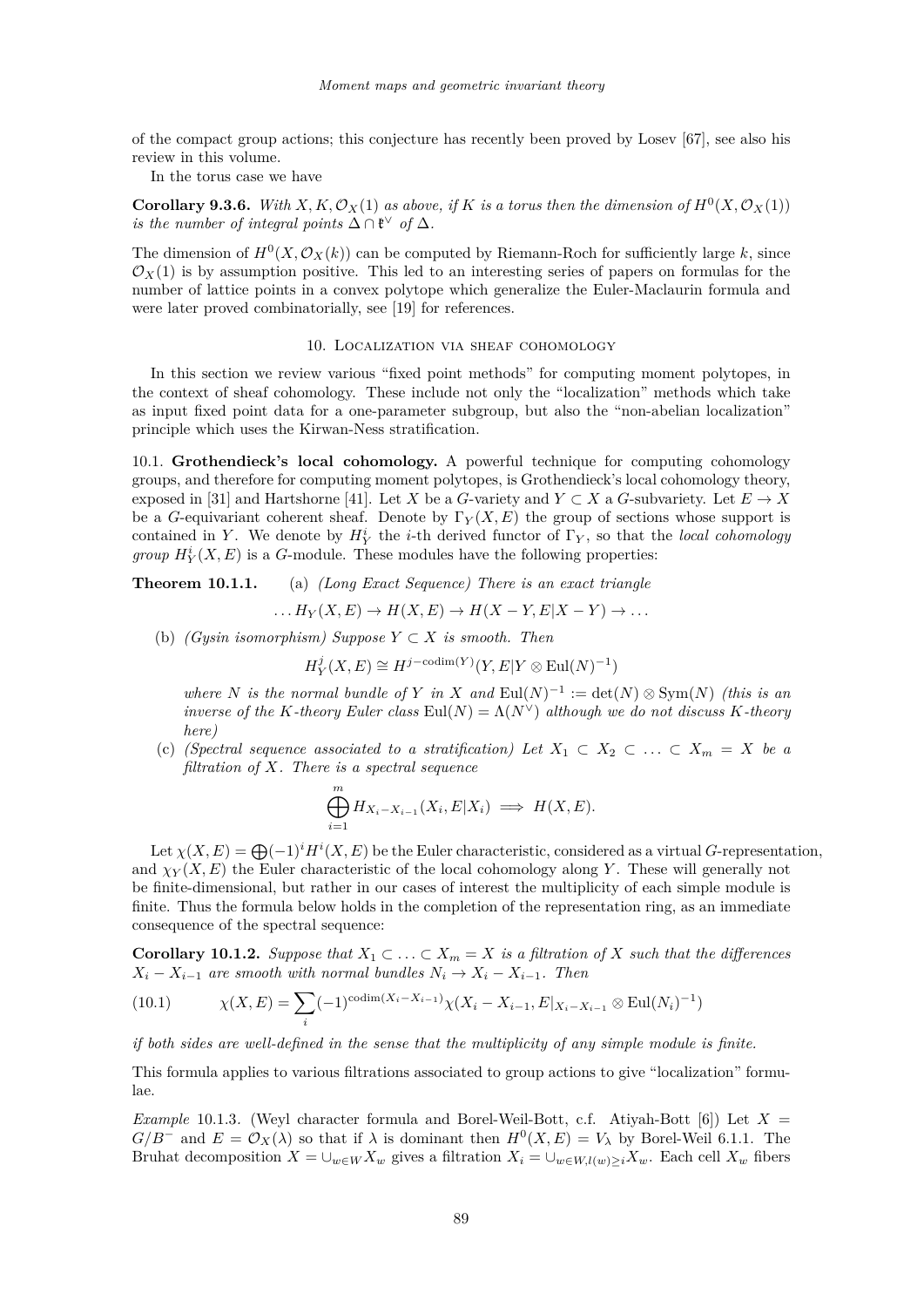#### CHRIS WOODWARD

over  $x_w = wB/B$  with fiber  $X_w \cong M_w := \mathfrak{b} \cap \text{Ad}(w)\mathfrak{b}$ . The normal bundle  $X_w$  has restriction to *x*<sup>*w*</sup> given by  $N_w = (\mathfrak{b}/\mathfrak{b} \cap \mathrm{Ad}(w)\mathfrak{b})^{\vee}$ . The formula [\(10.1\)](#page-35-0) gives

$$
\chi(X, \mathcal{O}_X(\lambda)) = \bigoplus_{w \in W} (-1)^{l(w)} \chi(X_w, E | X_w \otimes \text{Sym}(N_w) \otimes \det(N_w))
$$
  
\n
$$
= \bigoplus_{w \in W} (-1)^{l(w)} \chi(x_w, E \otimes \text{Sym}(N_w) \otimes \det(N_w) \otimes \text{Sym}(M_w^{\vee}) | x_w)
$$
  
\n
$$
= \bigoplus_{w \in W} (-1)^{l(w)} \mathbb{C}_{w\lambda} \otimes \text{Sym}(\mathfrak{b}^{-}) \otimes \mathbb{C}_{w\rho-\rho}
$$

where  $\rho$  is the half-sum of positive roots. Thus its character is

(10.2) 
$$
\sum_{w \in W} (-1)^{l(w)} \frac{t^{w(\lambda + \rho) - \rho}}{\prod_{\alpha > 0} (1 - t^{-\alpha})}.
$$

Thus if *λ* is dominant then

*Proposition* 10.1.4*. (Weyl character formula) The character of the action of*  $T$  *on*  $V_{\lambda}$  *is given by* (10.2)*.*

In general, suppose that *w* is such that  $w(\lambda + \rho) - \rho$  is dominant. From the spectral sequence we see that the only contribution to  $\chi(X, \mathcal{O}_X(\lambda))$  comes from  $H^{l(w)}(X, \mathcal{O}_X(\lambda))$ , since  $l(w)$  = codim( $X_w$ ). This is a simple *G*-module of highest weight  $w(\lambda + \rho) - \rho$ , since it has the same character as that of  $V_{w(\lambda+\rho)-\rho}$  by the Weyl character formula. If no such *w* exists, then the Fourier expansion of the character vanishes on dominant weights and is *W*-invariant and so  $H(X, \mathcal{O}_X(\lambda))$ is trivial. Thus:

Proposition 10.1.5. (Borel-Weil-Bott [\[15\]](#page-41-0)) Let  $X = G/B^-$ .  $H^j(X, \mathcal{O}_X(\lambda)) \cong V_{w(\lambda+\rho)-\rho}$  if  $w(\lambda+\rho)$  $\rho$ ) −  $\rho$  *is dominant for some (unique)*  $w \in W$  *and*  $j = l(w)$ *, and is zero otherwise.* 

10.2. **One-parameter localization.** The derivation of the Weyl character formula given in the previous section generalizes to varieties with circle actions as follows. Let *X* be a compact  $G \times \mathbb{C}^*$ variety, and  $X^{C^*}$  its  $C^*$ -fixed point set. Let F be the set of components of  $X^{C^*} = \{x \in X | zx = \}$  $x \forall z \in \mathbb{C}^*$ . For each  $F \in \mathcal{F}$ , define

$$
X_F := \{ x \in X \mid \lim_{z \to 0} zx \in F \}.
$$

Let  $N_F$  denote the normal bundle of *F* in *X*. It admits a decomposition  $N_F = N_F^+ \oplus N_F^-$  into positive and negative weight spaces for the  $\mathbb{C}^*$ -action.

**Proposition 10.2.1.** *(Bialynicki-Birula decomposition* [\[13\]](#page-41-0)*) Suppose that X is smooth. Then each*  $X_F$  *is a smooth*  $G \times \mathbb{C}^*$ -stable subvariety, equipped with a morphism  $\pi_F : X_F \to F$ ,  $x \mapsto \lim_{z \to 0} zx$ *which induces on X<sup>F</sup> the structure of a vector bundle whose fibers are isomorphic to the fibers of the normal bundle*  $N_F^+ \to F$  *of*  $F$  *in*  $X$ *.* 

By filtering by the dimension of  $N_F^+$ , applying the localization formula [\(10.1\)](#page-35-0), and pushing forward with  $\pi_F$  one obtains

**Theorem 10.2.2** (Localization for one-parameter subgroups). Let  $E \rightarrow X$  be any  $G \times \mathbb{C}^*$ *equivariant coherent sheaf. Then*

$$
\chi(X,E) = \sum_{F \subset X^{C^*}} \chi(F,E|F \otimes \mathrm{Sym}(N_F^{+,\vee}) \otimes \mathrm{Sym}(N_F^-) \otimes \det(N_F^-))
$$

*in the completion of the representation ring of G.*

One could equally well choose the stratification for the inverted  $\mathbb{C}^*$ -action, which would lead to the same formula with  $N_F^+$ ,  $N_F^-$  inverted. In the equivariant cohomology literature such a choice of direction is called a choice of *action chamber*, see Duistermaat [\[27\]](#page-42-0).

The spectral sequence contains more information than the localization formula, namely, information about the individual cohomology groups. For example,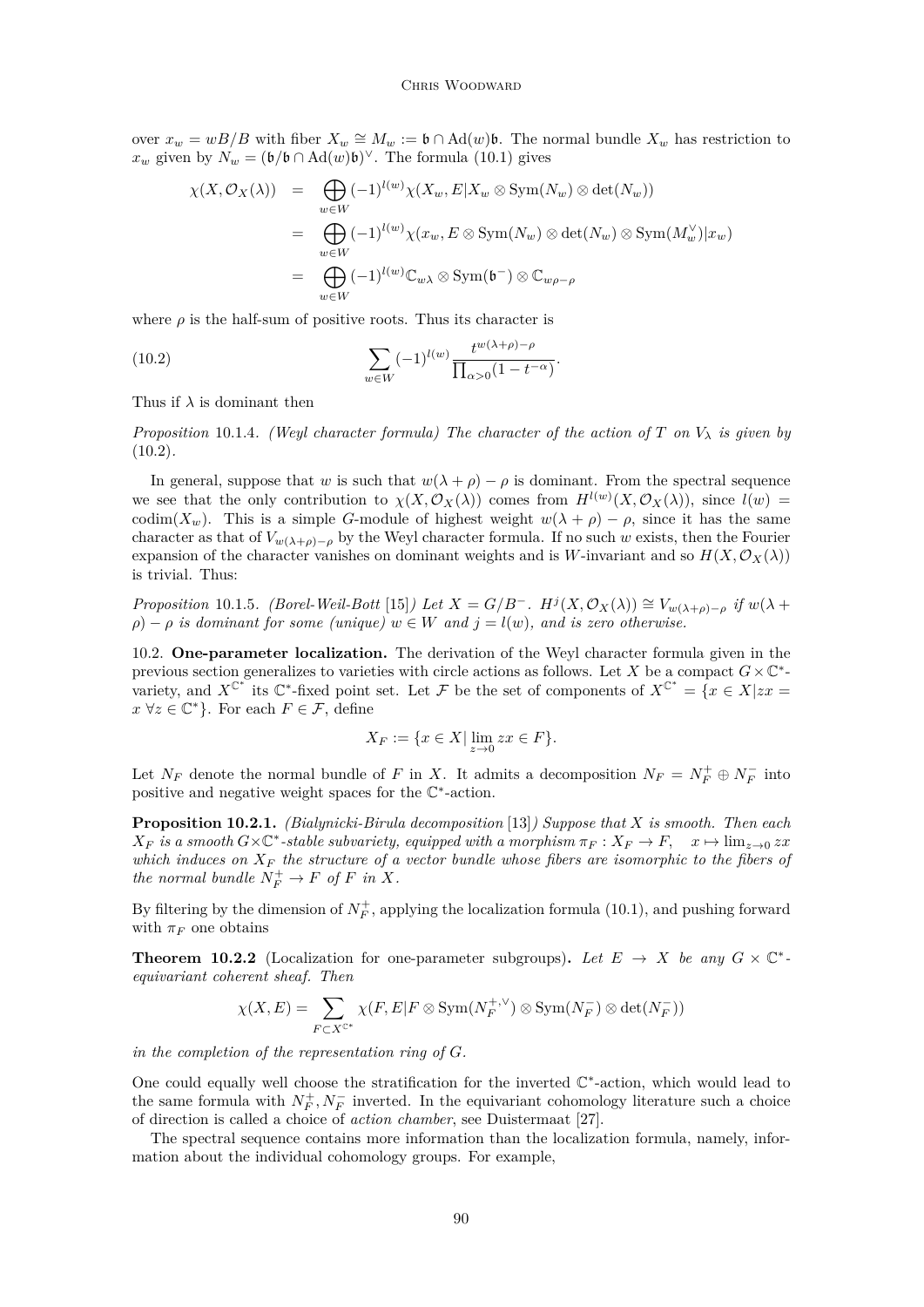*Example* 10.2.3. Let  $X = \mathbb{P}^2$  equipped with the  $G = (\mathbb{C}^*)^2$  action by  $(g_1, g_2)[z_0, z_1, z_2] = [z_0, g_1^{-1}z_1, g_2^{-1}z_2].$ Then  $H^0(X, \mathcal{O}_X(d))$  is spanned by homogeneous polynomials of degree *d*. Its Euler characteristic has character

$$
(\chi(X,\mathcal O_X(d)))(g)=\sum_{d_1+d_2\le d,d_1,d_2\ge 0}g_1^{d_1}g_2^{d_2}.
$$

One can also see this easily from the localization formula, which gives (for the  $\mathbb{C}^*$ -action induced by the map  $z \mapsto (z, z^2)$  three fixed points with normal weights  $(1, 0), (0, 1)$ , resp.  $(-1, 0), (-1, 1)$ resp. (1*,* −1)*,*(0*,* −1) and so

$$
(10.3) \quad (\chi(X, \mathcal{O}_X(d)))(g) = (1 - g_1)^{-1}(1 - g_2)^{-1} - g_1^{d+1}(1 - g_1)^{-1}(1 - g_1^{-1}g_2)^{-1} + g_2^{d+1}g_1^{-1}(1 - g_1^{-1}g_2)^{-1}(1 - g_2)^{-1}.
$$

Now suppose that *X'* is the blow-up of *X* at [1,0,0]. Let  $\pi : X' \to X$  denote the projection,  $\mathcal{O}_{X'}(d,e) = \pi^* \mathcal{O}_X(d) \otimes E^e$ . The action of  $\mathbb{C}^*$  on X' has four fixed points (the point at [1,0,0] is replaced by two fixed points in the exceptional divisor with fiber weights  $(e, 0), (0, e)$ . Hence

$$
(10.4) \quad (\chi(X', \mathcal{O}_{X'}(d, e))) (g) = g_1^e (1 - g_1)^{-1} (1 - g_1^{-1} g_2)^{-1}
$$
  

$$
- g_2^{e+1} g_1^{-1} (1 - g_1 g_2^{-1})^{-1} (1 - g_2)^{-1} - g_1^d (1 - g_1)^{-1} (1 - g_1^{-1} g_2)^{-1}
$$
  

$$
+ g_2^d (1 - g_1^{-1} g_2)^{-1} (1 - g_2)^{-1}.
$$

Its Fourier transform is shown below in Figure 10.1. The contributions with weights  $g_1^e$  contributes



Figure 10.1: Euler characteristic of a line bundle on blow-up of  $\mathbb{P}^2$ 

only to  $H^0$ , while the contribution with weight  $g_2^{e+1}g_1^{-1}$  contributes only to  $H^1$ . The former is the only term whose Fourier transform has support in the larger triangle, while the latter is the only term whose Fourier transform has support in the smaller. Hence the dots in the smaller triangle correspond to vectors in  $H^1$  while those in the larger correspond to  $H^0$ . Very similar results are obtained by a deformation method introduced by Witten [\[101\]](#page-44-0), and studied by a number of other authors since then, see for example [\[105\]](#page-44-0).

10.3. **Localization via orbit stratification.** Other stratifications lead to interesting but less well-known localization formulae. For example, suppose that *G* acts on *X* with only finitely many orbits *Y* . We then obtain a formula

$$
\chi(X, E) = \sum_{Y \subset X} (-1)^{\operatorname{codim}(Y)} \chi(Y, E | Y \otimes \operatorname{Eul}(Y)^{-1})
$$

assuming that each simple module appears with finite multiplicity as before. In particular, suppose that *X* is a toric variety and  $E = \mathcal{O}_X(1)$  a polarization. Indexing the orbits  $Y_F$  by faces *F* of the moment polytope  $\Delta$  we see that

$$
\chi(Y, E|Y \otimes \text{Eul}(Y)^{-1}) = \sum_{\mu \in \Lambda^{\vee} \cap C_F} t^{\mu} \det(N_F)
$$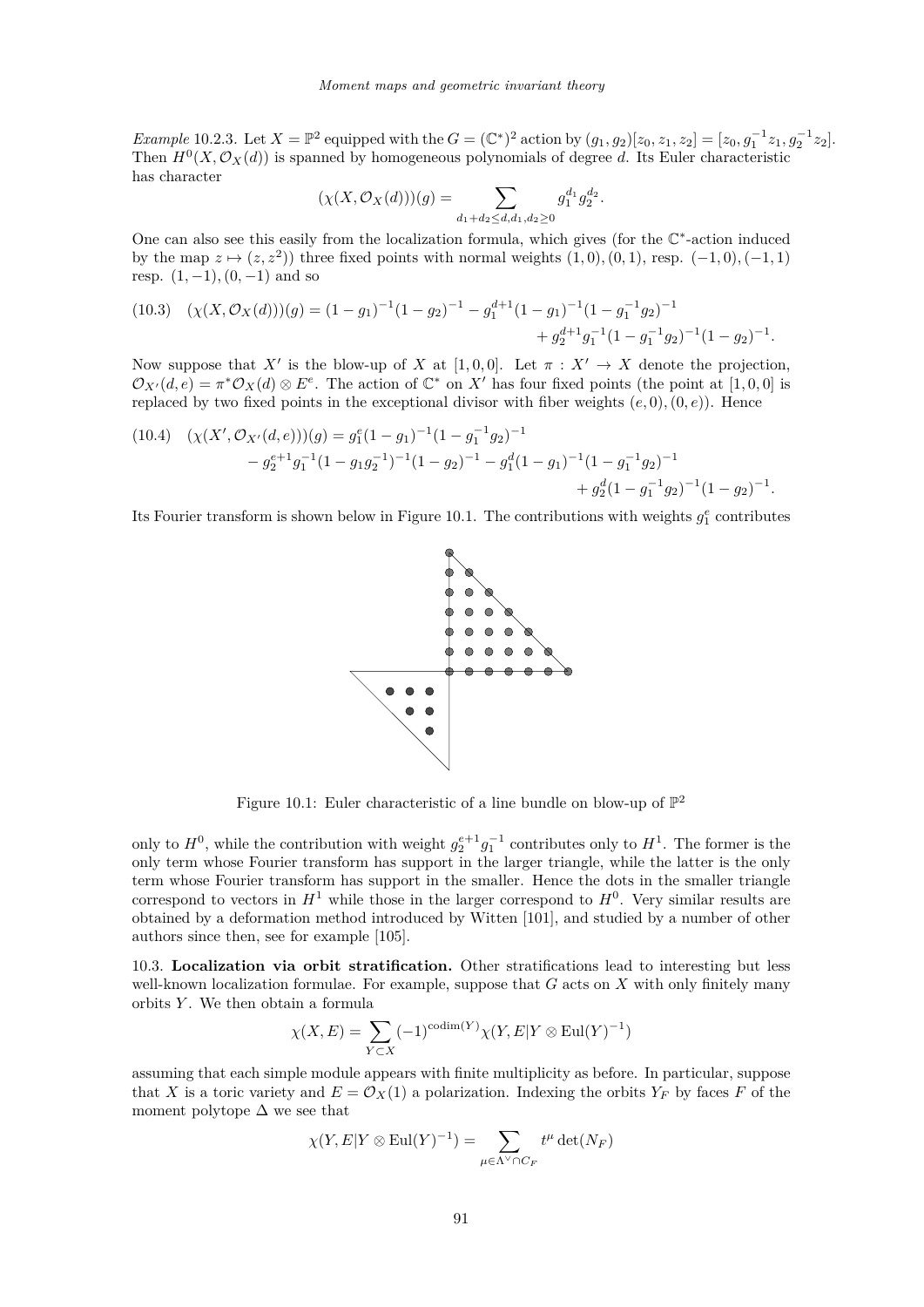<span id="page-38-0"></span>where the sum is over  $\mu$  is the outward normal cone  $C_F$  to  $\Delta$  at F, and  $\det(N_F)$  is the determinant  $N_F$  of the normal bundle to  $Y_F$ . This is closely related to the *Brianchon-Gram formula*: for any convex polytope  $\Delta$ ,

$$
\chi_{\Delta} = \sum (-1)^{\operatorname{codim}(F)} \chi_{C_F}
$$

where  $\chi_{C_F}$  is the characteristic function of  $C_F$  [\[90\]](#page-43-0).

10.4. **Non-abelian localization.** Let X be a polarized smooth G-variety and  $E \rightarrow X$  a Gequivariant coherent sheaf. Combining the Kirwan-Hesselink-Ness stratification with the Euler characteristic formula [\(10.1\)](#page-35-0) gives

$$
\chi(X, E) = \sum_{\lambda} \chi(X_{\lambda}, E|_{X_{\lambda}} \otimes \text{Eul}(N_{X_{\lambda}})^{-1})
$$

where the sum is over types  $\lambda$  or equivalently critical sets for the norm-square of the moment map. This is a sheaf cohomology version of a "non-abelian localization principle" suggested by Witten in the setting of equivariant de Rham cohomology [\[100\]](#page-44-0). In fact, this terminology in the sheaf cohomology setting is somewhat confusing: the formula is already quite interesting in the abelian case (non-abelian should read "not necessarily abelian") and the formula is not really a localization formula, since there is a contribution from the (dense) open stratum. Since  $X_{\lambda} = G \times_{P_{\lambda}} Y_{\lambda}^{\text{ss}}$ , we have

$$
\chi(X_{\lambda}, E|_{X_{\lambda}} \otimes \text{Eul}(N_{X_{\lambda}})^{-1}) = \text{Ind}_{G_{\lambda}}^G \chi(Y_{\lambda}^{\text{ss}}, E|_{Y_{\lambda}^{\text{ss}}} \otimes \text{Eul}(N_{X_{\lambda}}|Y_{\lambda}^{\text{ss}})^{-1}).
$$

(Here Ind denotes holomorphic induction, that is, if *V* is a  $G_{\lambda}$ -module then  $\text{Ind}_{G_{\lambda}}^{G}(V) = \chi(G \times_{P_{\lambda}^{-}})$ *V*). ) Since  $Y_\lambda^{\text{ss}}$  fibers over  $Z_\lambda^{\text{ss}}$  with affine fibers,

(10.5) 
$$
\chi(Y_{\lambda}^{\text{ss}}, E|_{Y_{\lambda}^{\text{ss}}}\otimes \text{Eul}(N_{X_{\lambda}}|Y_{\lambda}^{\text{ss}})^{-1}) = \chi(Z_{\lambda}^{\text{ss}}, E|_{Y_{\lambda}^{\text{ss}}}\otimes \text{Sym}(N_{X_{\lambda}}X|Y_{\lambda}^{\text{ss}})\otimes \text{det}(N_{X_{\lambda}}X|_{Z_{\lambda}^{\text{ss}}})\otimes \text{Sym}(N_{Z_{\lambda}}^{\text{ss}}Y_{\lambda}^{\text{ss}})^{\vee}).
$$

This can be put into a more understandable form if we recognize that  $N_{X_\lambda} X|_{Z_\lambda^{\text{ss}}}$  resp.  $N_{Z_\lambda^{\text{ss}}} Y_\lambda^{\text{ss}}$  is the positive resp. negative part of the normal bundle of  $Z_\lambda^{\text{ss}}$  in  $Y_\lambda^{\text{ss}}$ . One obtains a formula due to Teleman [\[95\]](#page-44-0) in the algebraic case and Paradan [\[81\]](#page-43-0) in the general symplectic setting; the latter proof uses techniques of transversally elliptic operators:

#### **Theorem 10.4.1.**

$$
\chi(X, E) = \sum_{\lambda} \mathrm{Ind}_{G_{\lambda}}^{G} (\chi(Z_{\lambda}^{\mathrm{ss}}, E|_{Z_{\lambda}^{\mathrm{ss}}} \otimes \mathrm{Eul}(N_{Z_{\lambda}^{\mathrm{ss}}} Y_{\lambda}^{\mathrm{ss}})^{-1}))
$$

*where the* + *indicates the particular choice of (formal) inverse to the K-theory Euler class given in the previous formula.*

*Example* 10.4.2*.* Let  $X = \mathbb{P}^1$  and  $E = \mathcal{O}(d)$  so  $\chi(X, E)$  has character  $z^{-d} + z^{-d+2} + \ldots + z^d$ . The stratification  $\mathbb{P}^1 = \{0\} \cup \mathbb{C}^* \cup \{\infty\}$  leads to the formula

$$
z^{-d} + \ldots + z^d = \left(\sum_{n \in \mathbb{Z}} z^{d+2n}\right) - z^{d+2}/(1-z^2) - z^{-d-2}/(1-z^{-2}).
$$

*Example* 10.4.3*.* We describe the non-abelian localization formula for the action of *SL*(3*,* C) on a partial flag variety for the exceptional group of type *G*2, corresponding to the decomposition of a simple  $G_2$ -module into  $SL(3,\mathbb{C})$ -modules. Let  $\omega_1,\omega_2$  denote the fundamental weights for *SL*(3, C). The dual positive Weyl chamber for  $G_2$  is the span of  $\omega_1$  and  $\omega_1 + \omega_2$ . Let  $P_{\omega_1+\omega_2}$ denote the maximal parabolic of  $G_2$  corresponding to  $\omega_1 + \omega_2$ , and  $X = G_2/P_{\omega_1+\omega_2}^-$ , that is, the coadjoint orbit through  $\omega_1 + \omega_2$ . The action is spherical and moment polytope the convex hull of  $\omega_1, \omega_2, \omega_1 + \omega_2$ . We leave the computation of the moment polytope to the reader; it can be computed using one-parameter localization. By Borel-Weil and the computation of the moment polytope,

$$
\chi(\mathcal{O}_X(k)) = \sum_{\lambda \in k\Delta \cap Q} \chi_{\lambda} = \text{Res}_{SL(3,\mathbb{C})}^{G_2}(\chi_{k(\omega_1 + \omega_2)})
$$

the character of the irreducible  $G_2$ -representation with highest weight  $k(\omega_1 + \omega_2)$ , restricted to *SL*(3,  $\mathbb{C}$ ); here *Q* is the lattice generated by the long roots shifted by  $k(\omega_1 + \omega_2)$ .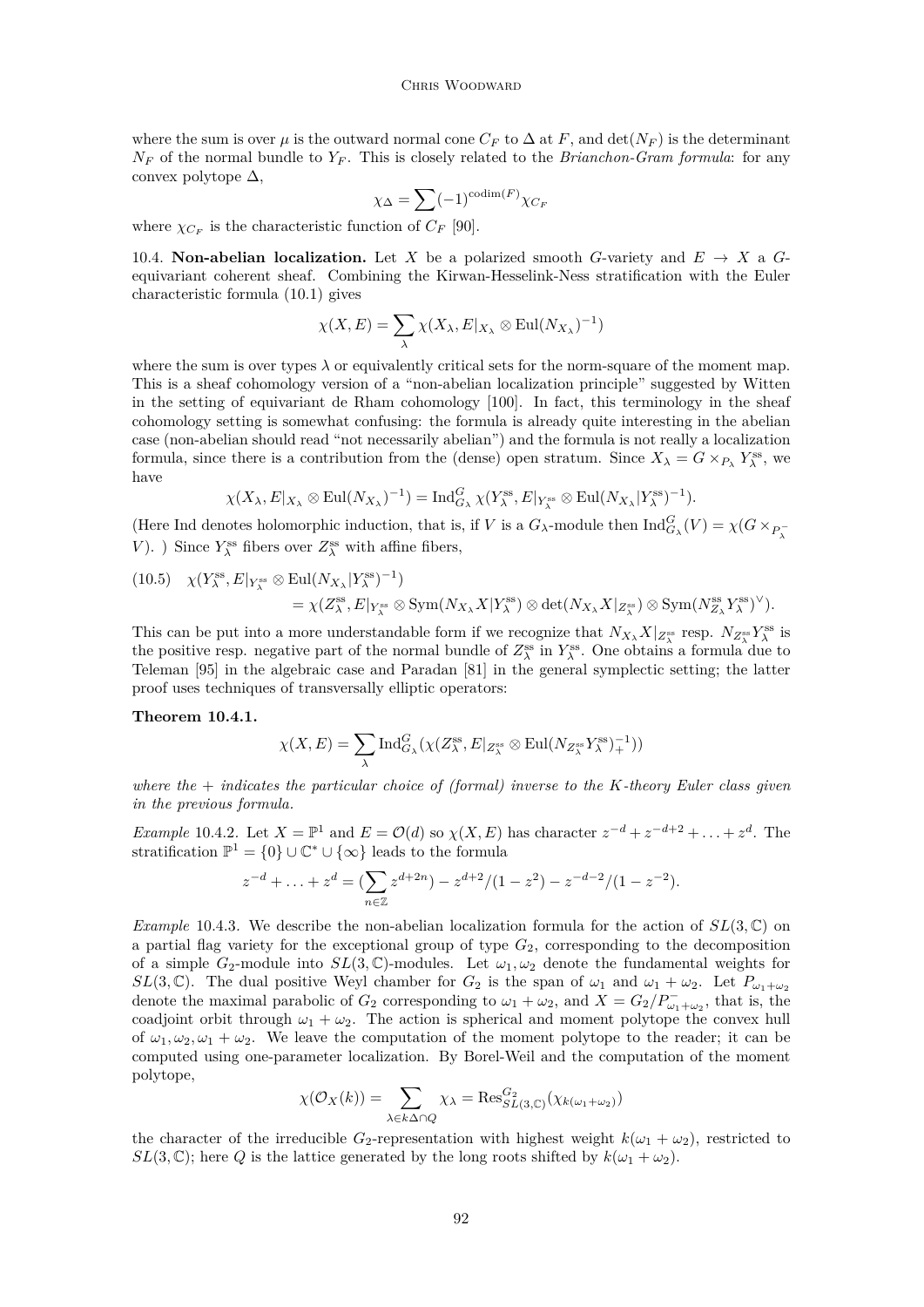We compute the Kirwan-Ness stratification as follows. Let  $F_1$  be the open face connecting  $\omega_2, \omega_1 + \omega_2$ ,  $F_2$  the open face connecting  $\omega_1, \omega_1 + \omega_2$ , and  $F_3$  the open face connecting  $\omega_1, \omega_2$ . Let  $F_{ij} = F_i \cap F_j$ . The inverse image  $\Phi^{-1}(F_{12})$  contains a unique point,  $x_1$ , which is *T*-fixed. None of the other *T*-fixed points map to  $\mathfrak{t}^{\vee}_+$ . Therefore, the remaining points in  $\Phi^{-1}(\text{int}(\mathfrak{t}^{\vee}_+))$  (the interior of the positive Weyl chamber) have one-dimensional stabilizers. Since  $\Phi^{-1}(\text{int}(\mathfrak{t}^{\vee}_{+}))$  has dimension  $2 \dim(T)$ , it is a multiplicity free action, so the inverse image of any face  $F \subset \text{int } \mathfrak{t}^{\vee}_+$ has infinitesimal stabilizer the annihilator of the tangent space of *F*. The stabilizers of the faces  $F_1, F_2, F_3$  are

$$
\mathfrak{t}_1 = \mathrm{span}(h_1), \mathfrak{t}_2 = \mathrm{span}(h_2), \mathfrak{t}_3 = \mathrm{span}(h_3)
$$

where  $h_1, h_2, h_3$  are the coroots of  $SL(3, \mathbb{C})$ . The level set  $\Phi^{-1}((\omega_1 + \omega_2)/2)$  is a critical set of  $\phi$  with type  $\lambda = ((\omega_1 + \omega_2)/2$ . The fixed point component  $Z_{\xi}$  has moment image  $\Phi(Z_{\xi})$ 



Figure 10.2: Critical values of the norm-square of the moment map for  $X =$  $G_2/P_{\omega_1+\omega_2}$ 

hull( $2\omega_2 - \omega_1$ ,  $2\omega_1 - \omega_2$ ). The unstable manifold  $Y_\xi$  has image under the moment map for *T* (that is, for the maximal torus of the compact group  $SU(3)$ )

$$
\pi_T^G \Phi(\overline{Y_{\xi}}) = \text{hull}(2\omega_2 - \omega_1, 2\omega_1 - \omega_2, \omega_1 + \omega_2).
$$

None of the other facets  $F_i$  contain points  $\xi$  with  $\xi \in \mathfrak{t}_i$ . Therefore, there are no other critical points of  $\phi$  in  $\Phi^{-1}(\text{int}(\mathfrak{t}^{\vee}_{+}))$ . Finally consider the inverse image of the vertices  $F_{13}, F_{23}$ . Any  $x \in \Phi^{-1}(F_{jk})$ has  $G_x \neq T$ , hence  $G_x$  cannot intersect the semisimple part  $[G_{\Phi(x)}, G_{\Phi(x)}]$ . Therefore,  $G_x$  is one-dimensional. let  $Z_x$  denote the fixed point component of  $G_x$  containing *x*. Since  $G_x$  is onedimensional, the image  $\Phi(Z)$  is codimension one, and so meets  $\Phi^{-1}(\text{int}(t_+^{\vee}))$ . But this implies that the  $\mathfrak{g}_x$  is conjugate to either  $\mathfrak{t}_j$  or  $\mathfrak{t}_k$ , and so  $\mathfrak{g}_x$  cannot equal the span of  $F_{jk}$ . Therefore, set of types for the action is  $\{\omega_1+\omega_2, \frac{1}{2}(\omega_1+\omega_2)\}\$ . (In fact the Kirwan-Ness stratification coincides with the orbit stratification for  $G_{\mathbb{C}}$ . That is,  $\hat{X}$  is a two-orbit variety, with one open orbit and one of complex codimension two [\[28\]](#page-42-0).)

We now compute the contributions from the Kirwan-Ness strata. For  $\xi = \omega_1 + \omega_2$ ,  $Z_{\xi}^{\text{ss}}$  is equal to a point, and the bundle  $N_{\xi}$  is the representation with weights  $\beta_5, \beta_6$ . Hence

$$
\chi_{G_{\xi}}(Z_{\xi}^{\text{ss}}, E \otimes \text{Eul}(N_{\xi})_{+}^{-1}) = \sum_{(\lambda,\alpha_1) > k, (\lambda,\alpha_2) > k} z^{\lambda}.
$$

Its induction to *G* is

$$
\operatorname{Ind}_{G_{\xi}}^{G} \chi_{G_{\xi}}(Z_{\xi}^{\operatorname{ss}}, E \otimes \operatorname{Eul}(N_{\xi})_{+}^{-1}) = \sum_{(\lambda,\alpha_1) > k, (\lambda,\alpha_2) > k} \chi_{\lambda}.
$$

For  $\xi = (\omega_1 + \omega_2)/2$ , we have  $Z_{\xi}^{\text{ss}} \cong \mathbb{C}^*$  and  $N_{\xi}$  trivial. Therefore,

$$
\chi_{G_{\xi}}(Z_{\xi}^{\text{ss}}, E \otimes \text{Eul}(N_{\xi})_{+}^{-1}) = \sum_{(\lambda,\xi) \geq k(\xi,\xi)} z^{\lambda}
$$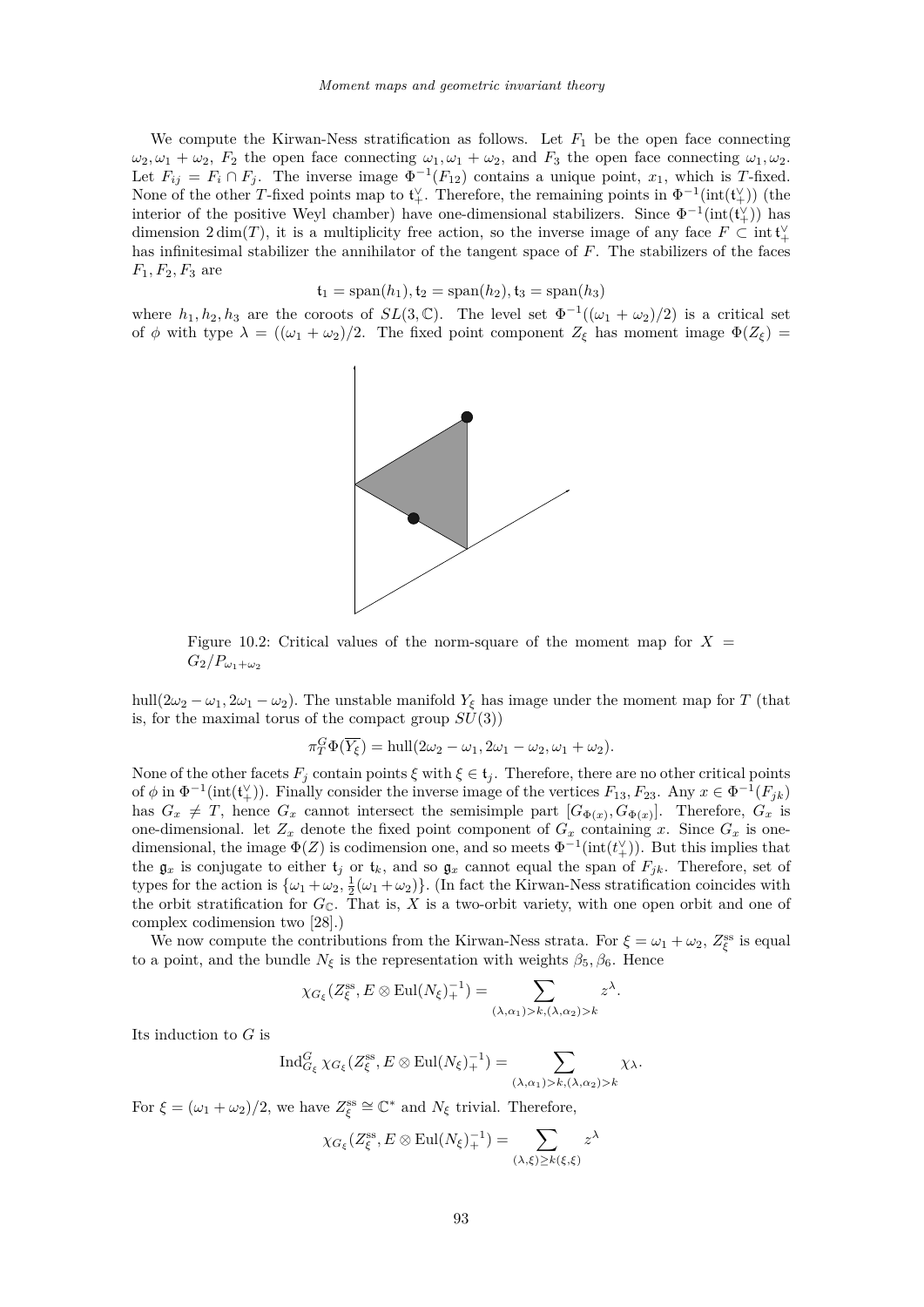where the sum is over vectors  $\lambda$  such that  $\lambda - k(\omega_1 + \omega_2)$  is in some lattice  $\Lambda_1^{\vee}$ , and satisfying the inequality above. Hence

$$
\operatorname{Ind}_{G_{\xi}}^{G}(\chi_{G_{\xi}}(Z_{\xi}^{\operatorname{ss}}, E \otimes \operatorname{Eul}(N_{\xi})_{\xi}^{-1})) = \sum_{\lambda \in k\Delta} \chi_{\lambda} - \sum_{(\lambda,\alpha_1) > k, (\lambda,\alpha_2) > k} \chi_{\lambda}.
$$

Since the contributions from  $\xi = (\omega_1 + \omega_2), \frac{1}{2}(\omega_1 + \omega_2)$  must have finite sum, the lattice  $\Lambda_1^{\vee}$  must be the long root lattice. The contribution (for  $k = 6$ ) is shown in Figure 10.3.



Figure 10.3:  $\text{Ind}_{T}^{G} \chi_{Z_{(\omega_1+\omega_2)/2}^{\text{ss}},T}(E)$ 

The positive contribution of the open stratum is finite (6 representations, for  $k = 6$ ) and the negative contribution infinite, that is  $dim(H^{odd}(M_{\xi}, L^k)) = \infty$ , for any *k*. One can show that the higher cohomology lies in  $H<sup>1</sup>$ , using the spectral sequence. The sum of the contributions is  $\chi(\mathcal{O}_X(k)) = \sum_{\lambda \in k\Delta} \chi_\lambda$  as claimed. This completes the example.

Taking invariants in Theorem [10.4.1](#page-38-0) gives a formula expressing the difference between  $\chi(X, E)^G$ and  $\chi(X/\!\!/G, E/\!\!/G)$ :

## **Theorem 10.4.4.**

$$
\chi(X,E)^G-\chi(X\mathord{/\!\!/} G,E\mathord{/\!\!/} G)=\sum_{\lambda\neq 0}\chi(Z_\lambda^{\mathrm{ss}},E|_{Z_\lambda^{\mathrm{ss}}}\otimes \mathrm{Eul}(N_{Z_\lambda^{\mathrm{ss}}}Y_\lambda^{\mathrm{ss}})_+^{-1}\otimes \mathrm{Eul}(\mathfrak{g}/\mathfrak{p}_\lambda^-))^{G_\lambda}
$$

The spectral sequence also contains information about the individual cohomology groups. For example, let  $\mathbb{C}_{\lambda}^* \subset G_{\lambda}$  denote the one-parameter subgroup generated by  $\lambda$ . The weight of  $\mathbb{C}_{\lambda}^*$  on  $\det(N_{X_\lambda}X|_{Z^{ss}_\lambda})$  is positive, if  $\lambda$  is non-trivial. Indeed,  $N_{X_\lambda}X|_{Z^{ss}_\lambda}$  is the negative part of the tangent bundle. Furthermore,  $\mathfrak{g}/\mathfrak{p}_{\lambda}^{-}$  has positive weights under  $\mathbb{C}_{\lambda}^{*}$ . Thus

**Corollary 10.4.5** (Teleman [\[95\]](#page-44-0)). *Suppose that the weights of*  $\mathbb{C}^*_{\lambda}$  *on*  $E|Z_{\lambda}$  *are positive for all types*  $\lambda$ *. (This is automatically the case if*  $E = \mathcal{O}_X(d)$  *is the d-th tensor product of a polarization*  $\mathcal{O}_X(1)$  *of X*). Then  $H^j(X, E)^G = H^j(X \mid G, E \mid G)$  for all *j*.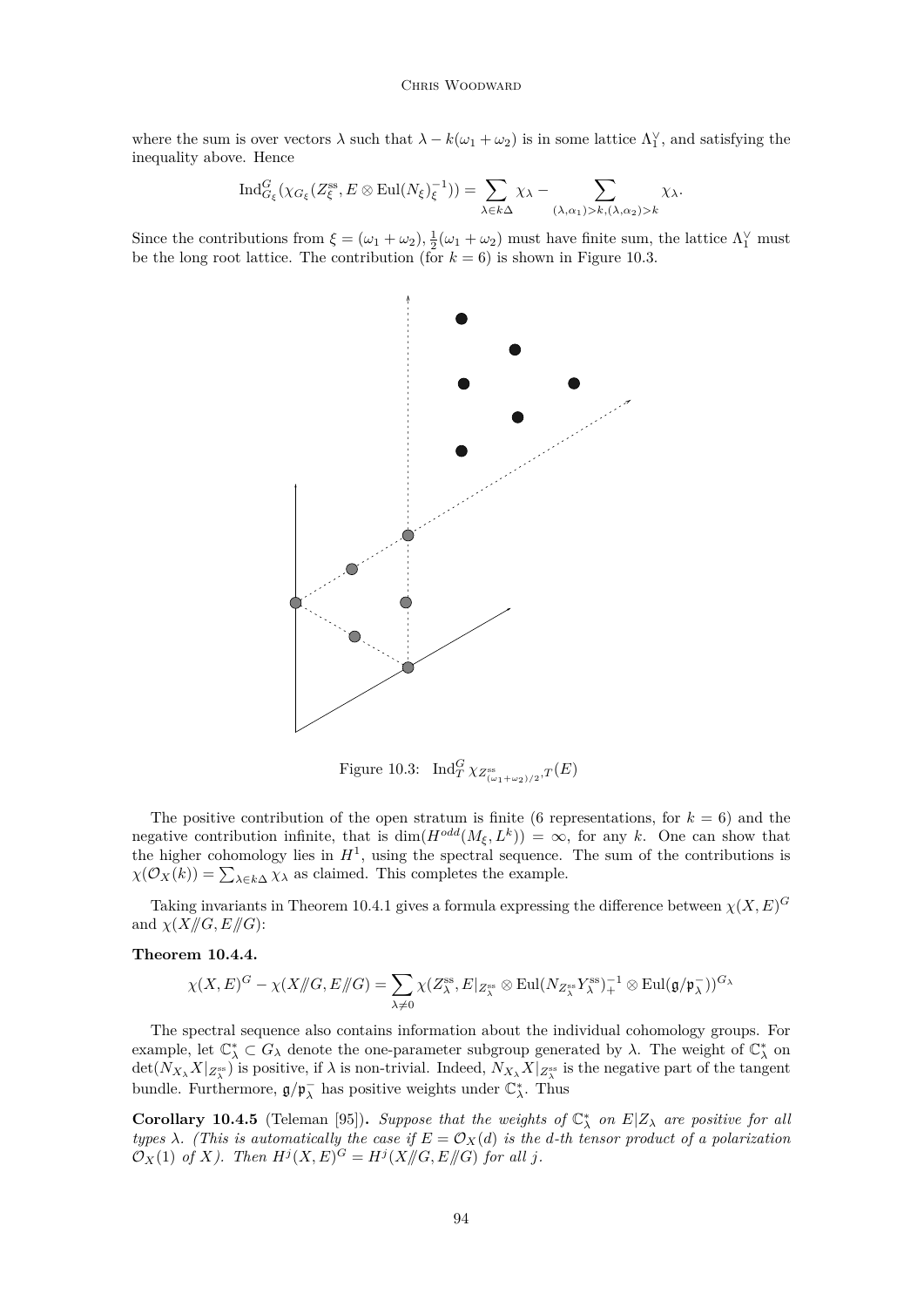<span id="page-41-0"></span>In particular, if the higher cohomology of *E* vanishes then so does that of *E//G*. The index maps naturally induce a diagram in *K*-theory



which fails to commute by the above explicit sum of fixed point contributions for one-parameter subgroups. There are similar results in the equivariant cohomology of *X* due to Paradan [\[80\]](#page-43-0) and the author [\[104\]](#page-44-0), based on earlier work of Witten [\[100\]](#page-44-0): a natural diagram of equivariant cohomology groups



fails to commute by an explicit sum of fixed point contributions from one-parameter subgroups. The first explicit version of non-abelian localization is due to Jeffrey-Kirwan [\[51\]](#page-42-0), and expresses the difference as a sum over certain fixed point sets of the maximal torus. The versions of Paradan, myself [\[104\]](#page-44-0), and Beasley-Witten [9] express the difference as a sum over critical points of the norm-square of the moment map. The left hand arrow in the diagram above takes some work to define: morally speaking it is defined by  $\alpha \mapsto \int_{X \times \mathfrak{g}} \alpha$ , but this is not well-defined for polynomial equivariant classes. Rather, the left-hand side must be defined by a suitable limit procedure, either by taking the leading term in Riemann-Roch, or (in the context of equivariant de Rham cohomology with smooth coefficients) shifting by equivariant Liouville form and taking the zero limit of the shift, see [\[104\]](#page-44-0). From this point of view, the *K*-theory approach is more natural.

## **REFERENCES**

- [1] R. Abraham and J. Marsden. *Foundations of Mechanics*. Benjamin/Cummings, Reading, 1978.
- [2] S. Agnihotri and C. Woodward. Eigenvalues of products of unitary matrices and quantum Schubert calculus. *Math. Res. Lett.*, 5(6):817–836, 1998.
- [3] Dmitri N. Akhiezer. *Lie group actions in complex analysis*. Aspects of Mathematics, E27. Friedr. Vieweg & Sohn, Braunschweig, 1995.
- [4] J. Arms, R. Cushman, and M. Gotay. A universal reduction procedure for Hamiltonian group actions. In T. Ratiu, editor, *The Geometry of Hamiltonian Systems*, volume 22 of *Mathematical Sciences Research Institute Publications*, Berkeley, 1989, 1991. Springer-Verlag, Berlin-Heidelberg-New York.
- [5] M. F. Atiyah. Convexity and commuting Hamiltonians. *Bull. London Math. Soc.*, 14:1–15, 1982.
- [6] M. F. Atiyah and R. Bott. A Lefschetz fixed point formula for elliptic complexes. II. Applications. *Ann. of Math. (2)*, 88:451–491, 1968.
- [7] M. F. Atiyah and R. Bott. The moment map and equivariant cohomology. *Topology*, 23(1):1–28, 1984.
- [8] M. Audin. *The Topology of Torus Actions on Symplectic Manifolds*, volume 93 of *Progress in Mathematics*. Birkhäuser, Boston, 1991.
- [9] Chris Beasley and Edward Witten. Non-abelian localization for Chern-Simons theory. *J. Differential Geom.*, 70(2):183–323, 2005.
- [10] P. Belkale. Local systems on  $\mathbb{P}^1 S$  for *S* a finite set. *Compositio Math.*, 129(1):67–86, 2001.
- [11] Prakash Belkale and Shrawan Kumar. Eigenvalue problem and a new product in cohomology of flag varieties. *Invent. Math.*, 166(1):185–228, 2006.
- [12] A. Berenstein and R. Sjamaar. Coadjoint orbits, moment polytopes, and the Hilbert-Mumford criterion. *J. Amer. Math. Soc.*, 13(2):433–466 (electronic), 2000.
- [13] A. Białynicki-Birula. Some theorems on actions of algebraic groups. *Ann. of Math. (2)*, 98:480–497, 1973.
- [14] A. M. Bloch and T. S. Ratiu. Convexity and integrability. In *Symplectic geometry and mathematical physics (Aix-en-Provence, 1990)*, volume 99 of *Progr. Math.*, pages 48–79. Birkhäuser Boston, Boston, MA, 1991.
- [15] Raoul Bott. Homogeneous vector bundles. *Ann. of Math. (2)*, 66:203–248, 1957.
- [16] M. Brion. Sur l'image de l'application moment. In M.-P. Malliavin, editor, *Séminaire d'algèbre Paul Dubreuil et Marie-Paule Malliavin*, volume 1296 of *Lecture Notes in Mathematics*, pages 177–192, Paris, 1986, 1987. Springer-Verlag, Berlin-Heidelberg-New York.
- [17] M. Brion. Groupe de Picard et nombres caractéristiques des variétés sphériques. *Duke Math. J.*, 58(2):397–424, 1989.
- [18] M. Brion, D. Luna, and Th. Vust. Espaces homogènes sphériques. *Invent. Math.*, 84:617–632, 1986.
- [19] M. Brion and M. Vergne. Lattice points in simple polytopes. *J. Amer. Math. Soc.*, 10:371–392, 1997.
- [20] L. Bruasse and A. Teleman. Harder-Narasimhan filtrations and optimal destabilizing vectors in complex geometry. *Ann. Inst. Fourier (Grenoble)*, 55(3):1017–1053, 2005.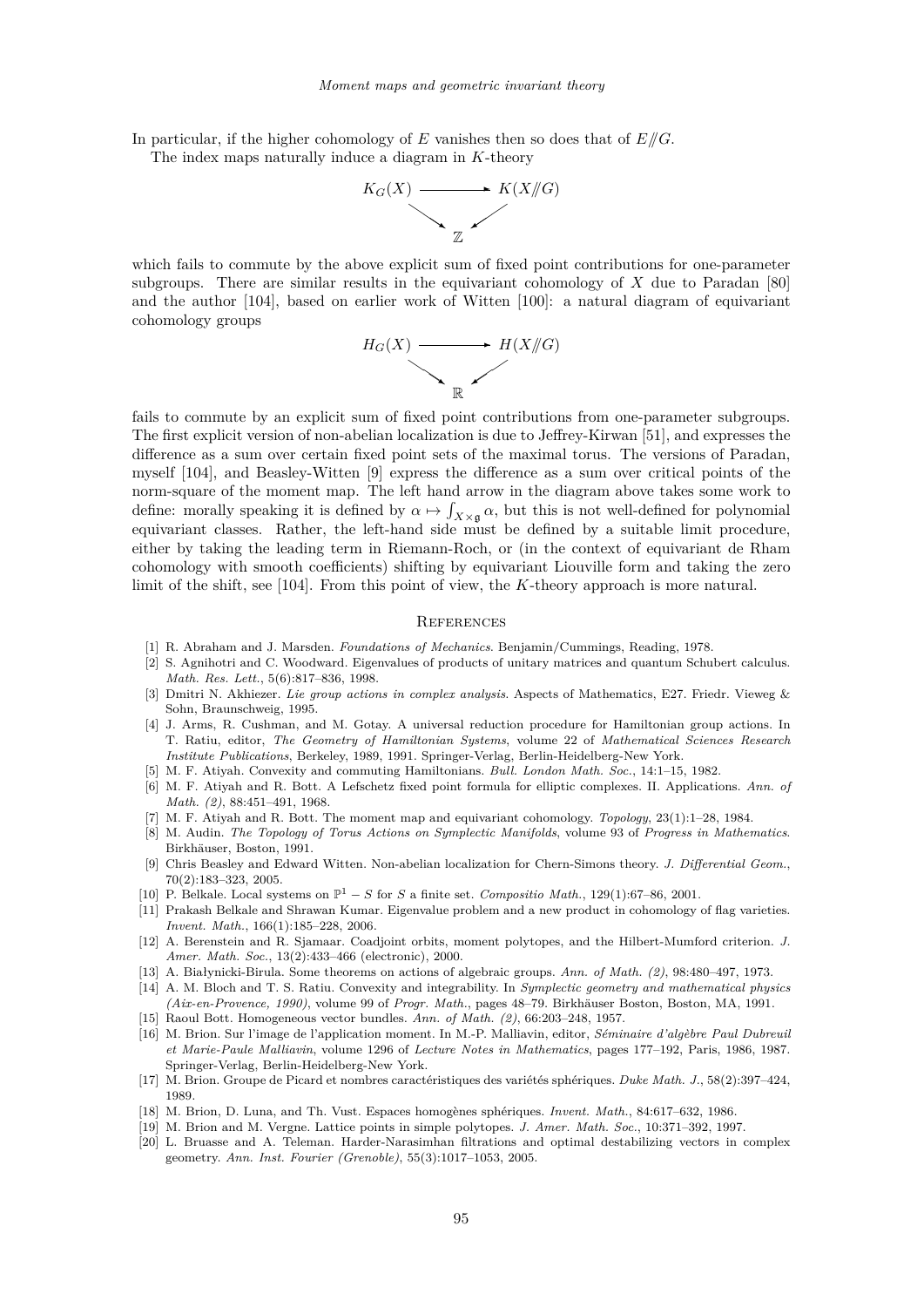#### CHRIS WOODWARD

- <span id="page-42-0"></span>[21] Ana Cannas da Silva. *Introduction to symplectic and Hamiltonian geometry*. Publicações Matemáticas do IMPA. [IMPA Mathematical Publications]. Instituto de Matemática Pura e Aplicada (IMPA), Rio de Janeiro, 2003.
- [22] J. S. Carter, D. E. Flath, and M. Saito. *The classical and quantum 6j-symbols*. Princeton University Press, Princeton, NJ, 1995.
- [23] David A. Cox. The homogeneous coordinate ring of a toric variety. *J. Algebraic Geom.*, 4(1):17–50, 1995.
- [24] T. Delzant. Hamiltoniens périodiques et images convexes de l'application moment. *Bull. Soc. Math. France*, 116:315–339, 1988.
- [25] T. Delzant. Classification des actions Hamiltoniennes des groupes de rang 2. *Ann. Global Anal. Geom.*, 8(1):87– 112, 1990.
- [26] S. K. Donaldson and P. Kronheimer. *The geometry of four-manifolds*. Oxford Mathematical Monographs. Oxford University Press, New York, 1990.
- [27] J. J. Duistermaat. Equivariant cohomology and stationary phase. In *Symplectic geometry and quantization, (Sanda and Yokohama, 1993)*, volume 179 of *Contemp. Math.*, pages 45–62, Providence, RI, 1994. Amer. Math. Soc.
- [28] Dorothee Feldmüller. Two-orbit varieties with smaller orbit of codimension two. *Arch. Math. (Basel)*, 54(6):582–593, 1990.
- [29] W. Fulton. *Introduction to Toric Varieties*, volume 131 of *Annals of Mathematics Studies*. Princeton University Press, Princeton, 1993.
- [30] William Fulton. Eigenvalues, invariant factors, highest weights, and Schubert calculus. *Bull. Amer. Math. Soc. (N.S.)*, 37(3):209–249 (electronic), 2000.
- [31] Alexander Grothendieck. *Cohomologie locale des faisceaux cohérents et théorèmes de Lefschetz locaux et globaux (SGA 2)*. Documents Mathématiques (Paris) [Mathematical Documents (Paris)], 4. Société Mathématique de France, Paris, 2005. Séminaire de Géométrie Algébrique du Bois Marie, 1962, Augmenté d'un exposé de Michèle Raynaud. [With an exposé by Michèle Raynaud], With a preface and edited by Yves Laszlo, Revised reprint of the 1968 French original.
- [32] V. Guillemin and S. Sternberg. Convexity properties of the moment mapping. *Invent. Math.*, 67:491–513, 1982.
- [33] V. Guillemin and S. Sternberg. Geometric quantization and multiplicities of group representations. *Invent. Math.*, 67:515–538, 1982.
- [34] V. Guillemin and S. Sternberg. Homogeneous quantization and multiplicities of group representations. *J. Funct. Anal.*, 47:344–380, 1982.
- [35] V. Guillemin and S. Sternberg. *Geometric Asymptotics*, volume 14 of *Mathematical Surveys and Monographs*. Amer. Math. Soc., Providence, R. I., revised edition, 1990.
- [36] V. Guillemin and S. Sternberg. *Symplectic Techniques in Physics*. Cambridge Univ. Press, Cambridge, 1990.
- [37] V. W. Guillemin and S. Sternberg. *Supersymmetry and equivariant de Rham theory*. Springer-Verlag, Berlin, 1999. With an appendix containing two reprints by Henri Cartan [MR **13**,107e; MR **13**,107f].
- [38] Victor Guillemin. Kaehler structures on toric varieties. *J. Differential Geom.*, 40(2):285–309, 1994.
- [39] Victor Guillemin and Reyer Sjamaar. Convexity theorems for varieties invariant under a Borel subgroup. *Pure Appl. Math. Q.*, 2(3, part 1):637–653, 2006.
- [40] Victor Guillemin and Shlomo Sternberg. Multiplicity-free spaces. *J. Differential Geom.*, 19(1):31–56, 1984.
- [41] R. Hartshorne. *Residues and duality*. Lecture notes of a seminar on the work of A. Grothendieck, given at Harvard 1963/64. With an appendix by P. Deligne. Lecture Notes in Mathematics, No. 20. Springer-Verlag, Berlin, 1966.
- [42] J.-C. Hausmann and A. Knutson. The cohomology ring of polygon spaces. *Ann. Inst. Fourier (Grenoble)*, 48(1):281–321, 1998.
- [43] P. Heinzner and F. Loose. Reduction of complex Hamiltonian *G*-spaces. *Geom. Funct. Anal.*, 4(3):288–297, 1994.
- [44] Peter Heinzner and Alan Huckleberry. Kählerian structures on symplectic reductions. In *Complex analysis and algebraic geometry*, pages 225–253. de Gruyter, Berlin, 2000.
- [45] S. Helgason. *Differential geometry, Lie groups, and symmetric spaces*. Academic Press, New York, 1978.
- [46] Wim H. Hesselink. Uniform instability in reductive groups. *J. Reine Angew. Math.*, 303/304:74–96, 1978.
- [47] Wim H. Hesselink. Desingularizations of varieties of nullforms. *Invent. Math.*, 55(2):141–163, 1979.
- [48] A. Horn. Doubly stochastic matrices and the diagonal of a rotation matrix. *Amer. J. Math.*, 76:620–630, 1954.
- [49] A. Horn. Eigenvalues of sums of Hermitian matrices. *Pacific J. Math.*, 12:225–241, 1962.
- [50] Ignasi Mundet i Riera. A hilbert–mumford criterion for polystability in kaehler geometry, 2008. arXiv.org:0804.1067.
- [51] L. C. Jeffrey and F. C. Kirwan. Localization for nonabelian group actions. *Topology*, 34:291–327, 1995.
- [52] G. Kempf and L. Ness. The length of vectors in representation spaces. In K. Lonsted, editor, *Algebraic Geometry*, volume 732 of *Lecture Notes in Mathematics*, pages 233–244, Copenhagen, 1978, 1979. Springer-Verlag, Berlin-Heidelberg-New York.
- [53] F. C. Kirwan. *Cohomology of Quotients in Symplectic and Algebraic Geometry*, volume 31 of *Mathematical Notes*. Princeton Univ. Press, Princeton, 1984.
- [54] F. C. Kirwan. Convexity properties of the moment mapping, III. *Invent. Math.*, 77:547–552, 1984.
- [55] A. A. Klyachko. Equivariant vector bundles on toric varieties and some problems of linear algebra. In *Topics in algebra, Part 2 (Warsaw, 1988)*, pages 345–355. PWN, Warsaw, 1990.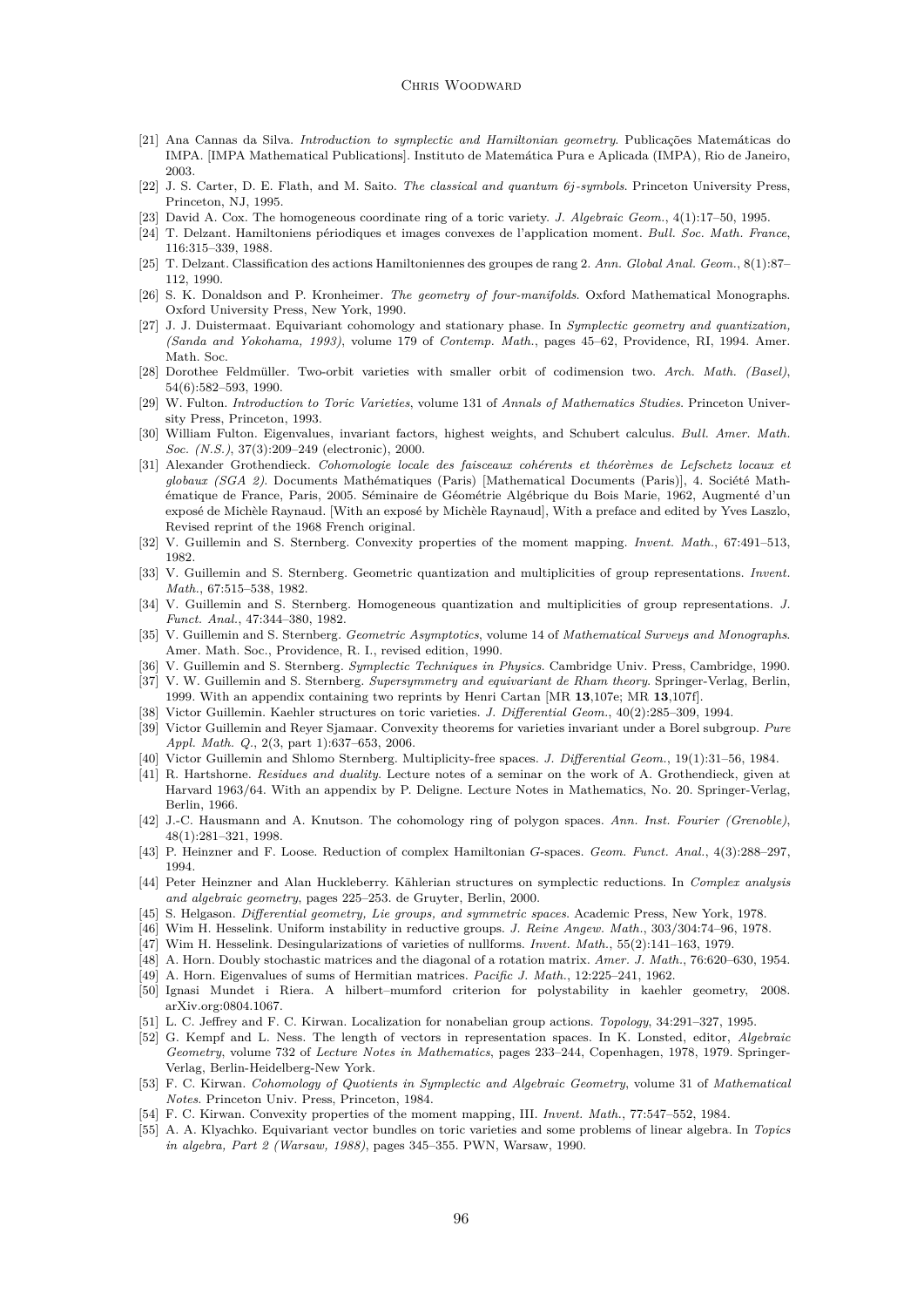- <span id="page-43-0"></span>[56] F. Knop. Automorphisms of multiplicity free hamiltonian manifolds. arXiv:1002.4256.
- [57] Friedrich Knop. The Luna-Vust theory of spherical embeddings. In *Proceedings of the Hyderabad Conference on Algebraic Groups (Hyderabad, 1989)*, pages 225–249, Madras, 1991. Manoj Prakashan.
- [58] A. Knutson and T. Tao. The honeycomb model of gl*n*(**c**) tensor products. I. Proof of the saturation conjecture. *J. Amer. Math. Soc.*, 12(4):1055–1090, 1999.
- [59] Allen Knutson and Terence Tao. Honeycombs and sums of Hermitian matrices. *Notices Amer. Math. Soc.*, 48(2):175–186, 2001.
- [60] Allen Knutson, Terence Tao, and Christopher Woodward. The honeycomb model of GL*n*(C) tensor products. II. Puzzles determine facets of the Littlewood-Richardson cone. *J. Amer. Math. Soc.*, 17(1):19–48 (electronic), 2004.
- [61] Allen Knutson, Terence Tao, and Christopher Woodward. A positive proof of the Littlewood-Richardson rule using the octahedron recurrence. *Electron. J. Combin.*, 11(1):Research Paper 61, 18 pp. (electronic), 2004.
- [62] B. Kostant. Quantization and unitary representations. In C. T. Taam, editor, *Lectures in Modern Analysis and Applications III*, volume 170 of *Lecture Notes in Mathematics*, pages 87–208, Washington, D.C., 1970. Springer-Verlag, Berlin-Heidelberg-New York.
- [63] Bertram Kostant. On convexity, the Weyl group and the Iwasawa decomposition. *Ann. Sci. École Norm. Sup. (4)*, 6:413–455 (1974), 1973.
- [64] E. Lerman. Symplectic cuts. *Math. Res. Letters*, 2:247–258, 1995.
- [65] E. Lerman, E. Meinrenken, S. Tolman, and C. Woodward. Non-abelian convexity by symplectic cuts. *Topology*, 37:245–259, 1998.
- [66] Eugene Lerman. Gradient flow of the norm squared of a moment map. *Enseign. Math. (2)*, 51(1-2):117–127, 2005.
- [67] I. Losev. Proof of the Knop Conjecture. arXiv:math/0612561.
- [68] D. Luna. Slices étales. *Sur les groupes algébriques, Mém. Soc. Math. France*, 33:81–105, 1973.
- [69] D. Luna and Th. Vust. Plongements d'espaces homogènes. *Comment. Math. Helv.*, 58(2):186–245, 1983.
- [70] I. G. Macdonald. *Symmetric functions and Hall polynomials*. Oxford University Press, New York, 1995. With contributions by A. Zelevinsky.
- [71] J. Marsden and A. Weinstein. Reduction of symplectic manifolds with symmetry. *Rep. Math. Phys.*, 5:121–130, 1974.
- [72] E. Meinrenken. Symplectic surgery and the Spin<sup>c</sup> -Dirac operator. *Adv. in Math.*, 134:240–277, 1998.
- [73] K. Meyer. Symmetries and integrals in mathematics. In M. M. Peixoto, editor, *Dynamical Systems*, Univ. of Bahia, 1971, 1973. Academic Press, New York.
- [74] D. Mumford, J. Fogarty, and F. Kirwan. *Geometric Invariant Theory*, volume 34 of *Ergebnisse der Mathematik und ihrer Grenzgebiete, 2. Folge*. Springer-Verlag, Berlin-Heidelberg-New York, third edition, 1994.
- [75] M. S. Narasimhan and C. S. Seshadri. Stable and unitary vector bundles on a compact Riemann surface. *Ann. of Math. (2)*, 82:540–567, 1965.
- [76] L. Ness. A stratification of the null cone via the moment map. *Amer. J. Math.*, 106(6):1281–1329, 1984. with an appendix by D. Mumford.
- [77] P. E. Newstead. *Introduction to moduli problems and orbit spaces*, volume 51 of *Tata Institute of Fundamental Research Lectures on Mathematics and Physics*. Tata Institute of Fundamental Research, Bombay, 1978.
- [78] P. E. Newstead. Geometric invariant theory. In *Moduli spaces and vector bundles*, volume 359 of *London Math. Soc. Lecture Note Ser.*, pages 99–127. Cambridge Univ. Press, Cambridge, 2009.
- [79] Tadao Oda. *Convex bodies and algebraic geometry*, volume 15 of *Ergebnisse der Mathematik und ihrer Grenzgebiete (3) [Results in Mathematics and Related Areas (3)]*. Springer-Verlag, Berlin, 1988. An introduction to the theory of toric varieties, Translated from the Japanese.
- [80] P.-E. Paradan. The moment map and equivariant cohomology with generalized coefficients. *Topology*, 39(2):401–444, 2000.
- [81] P.-E. Paradan. Localization of the Riemann-Roch character. *J. Funct. Anal.*, 187(2):442–509, 2001.
- [82] S. Ramanan and A. Ramanathan. Some remarks on the instability flag. *Tohoku Math. J. (2)*, 36(2):269–291, 1984.
- [83] N. Ressayre. Geometric invariant theory and generalized eigenvalue problem. arXiv:0704.2127.
- [84] J. Roberts. Asymptotics and 6j-symbols. *Geom. Topol. Monogr.*, 4:245–261, 2002. math.QA/0201177.
- [85] Alexander H. W. Schmitt. *Geometric invariant theory and decorated principal bundles*. Zurich Lectures in Advanced Mathematics. European Mathematical Society (EMS), Zürich, 2008.
- [86] I. Schur. über eine klasse von mittelbindungen mit anwendungen auf der determinanten theorie. *S. B. Berlin Math. Ges.*, 22:9–20, 1923.
- [87] Jean-Pierre Serre. Représentations linéaires et espaces homogènes kählériens des groupes de Lie compacts (d'après Armand Borel et André Weil). In *Séminaire Bourbaki, Vol. 2*, pages Exp. No. 100, 447–454. Soc. Math. France, Paris, 1995.
- [88] C. S. Seshadri. *Fibrés vectoriels sur les courbes algébriques*, volume 96 of *Astérisque*. Société Mathématique de France, Paris, 1982. Notes written by J.-M. Drezet from a course at the École Normale Supérieure, June 1980.
- [89] Stephen S. Shatz. The decomposition and specialization of algebraic families of vector bundles. *Compositio Math.*, 35(2):163–187, 1977.
- [90] G. C. Shephard. An elementary proof of Gram's theorem for convex polytopes. *Canad. J. Math.*, 19:1214–1217, 1967.